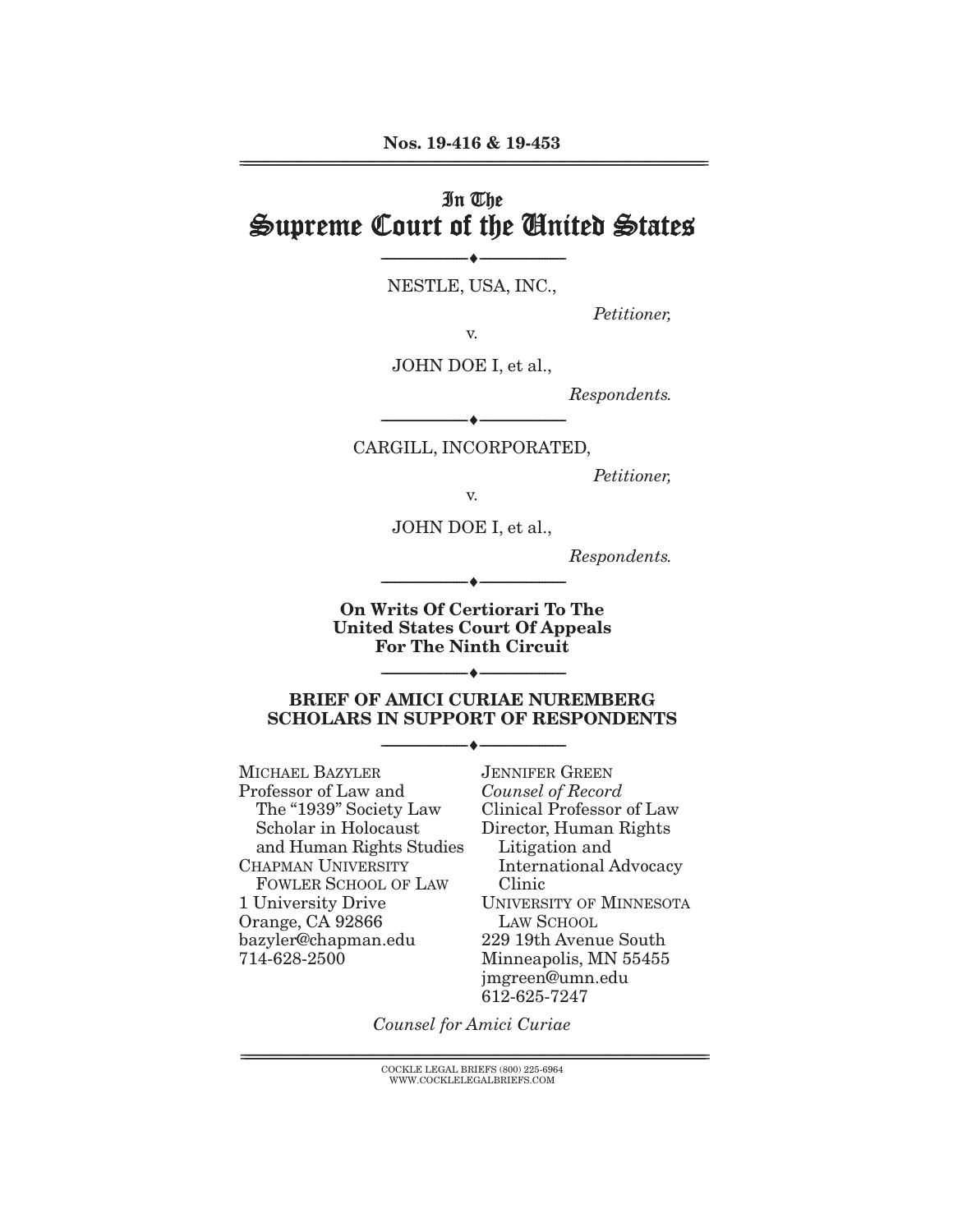### TABLE OF CONTENTS

|    |    |                                                                                                                                                      | Page |
|----|----|------------------------------------------------------------------------------------------------------------------------------------------------------|------|
|    |    |                                                                                                                                                      |      |
|    |    |                                                                                                                                                      |      |
|    |    |                                                                                                                                                      |      |
|    |    |                                                                                                                                                      |      |
| L. |    | ALLIES SPECIFICALLY<br>THE<br>IMPOSED SANCTIONS IN<br>THD<br>NUREMBERG ERA ON GERMAN<br>CORPORATIONS FOR VIOLATIONS<br>OF CUSTOMARY INTERNATIONAL    |      |
|    | А. | The Allies Were Acting Pursuant to<br><b>Customary International Law Norms</b><br>in All Their Post-War Actions,<br>Including Against Corporations10 |      |
|    | B. | The Legal Framework Created by the<br>Allies Provided for Trials Against<br>Natural Persons and Organizations12                                      |      |
|    | C. | Organizations Were Indicted and<br>Convicted Pursuant to the London                                                                                  |      |
|    | D. | The Legal Framework Created by the<br>Allies Provided for Actions Under<br>International Law Against                                                 |      |
|    | Е. | Control Council and Other Allied Laws,<br>Orders and Directives Addressed                                                                            |      |
|    |    | II. CORPORATE LIABILITY WAS<br>RECOGNIZED BY THE NUREMBERG                                                                                           |      |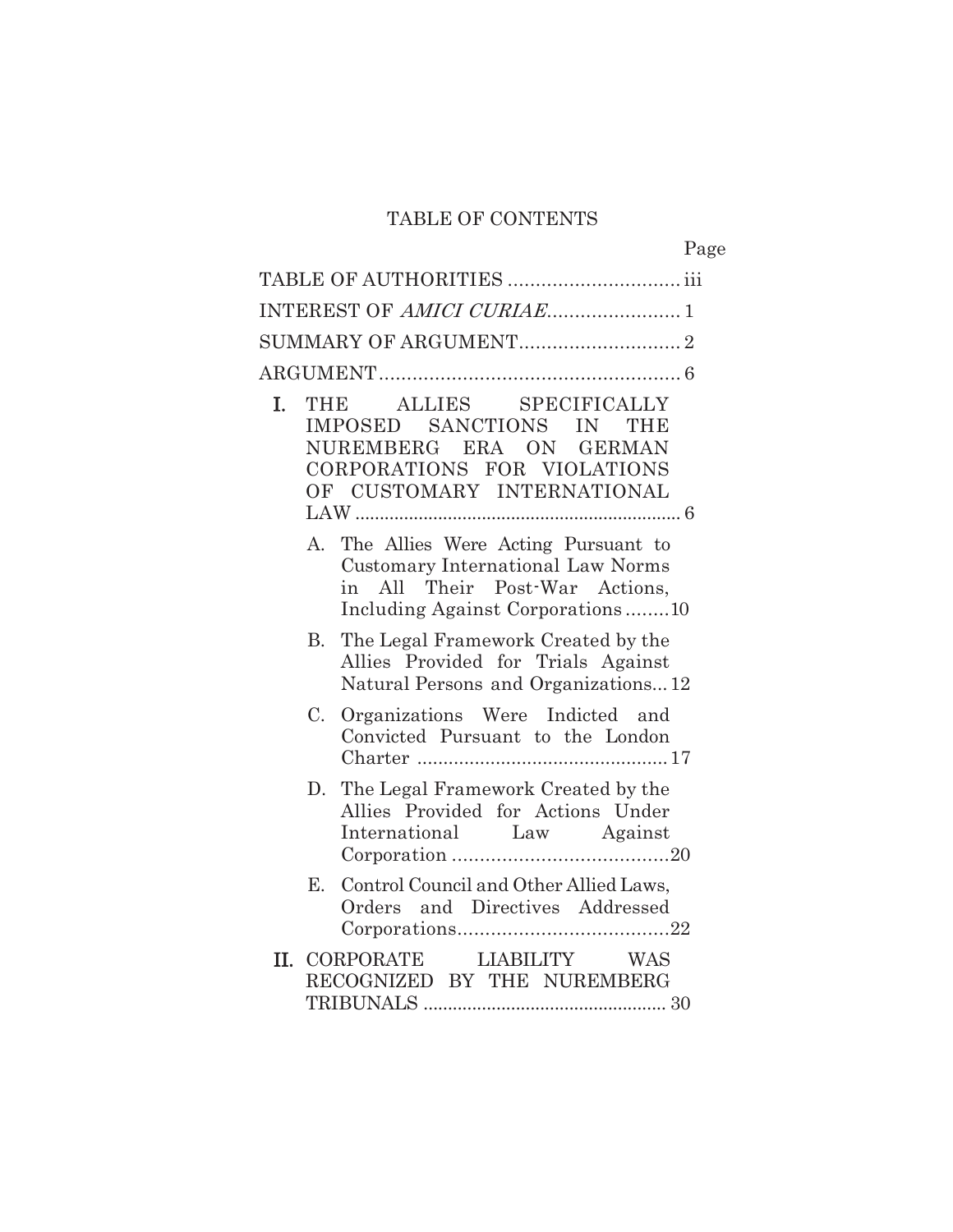# TABLE OF CONTENTS – Continued

|                 | Page |
|-----------------|------|
|                 |      |
| <b>APPENDIX</b> |      |
|                 |      |

ii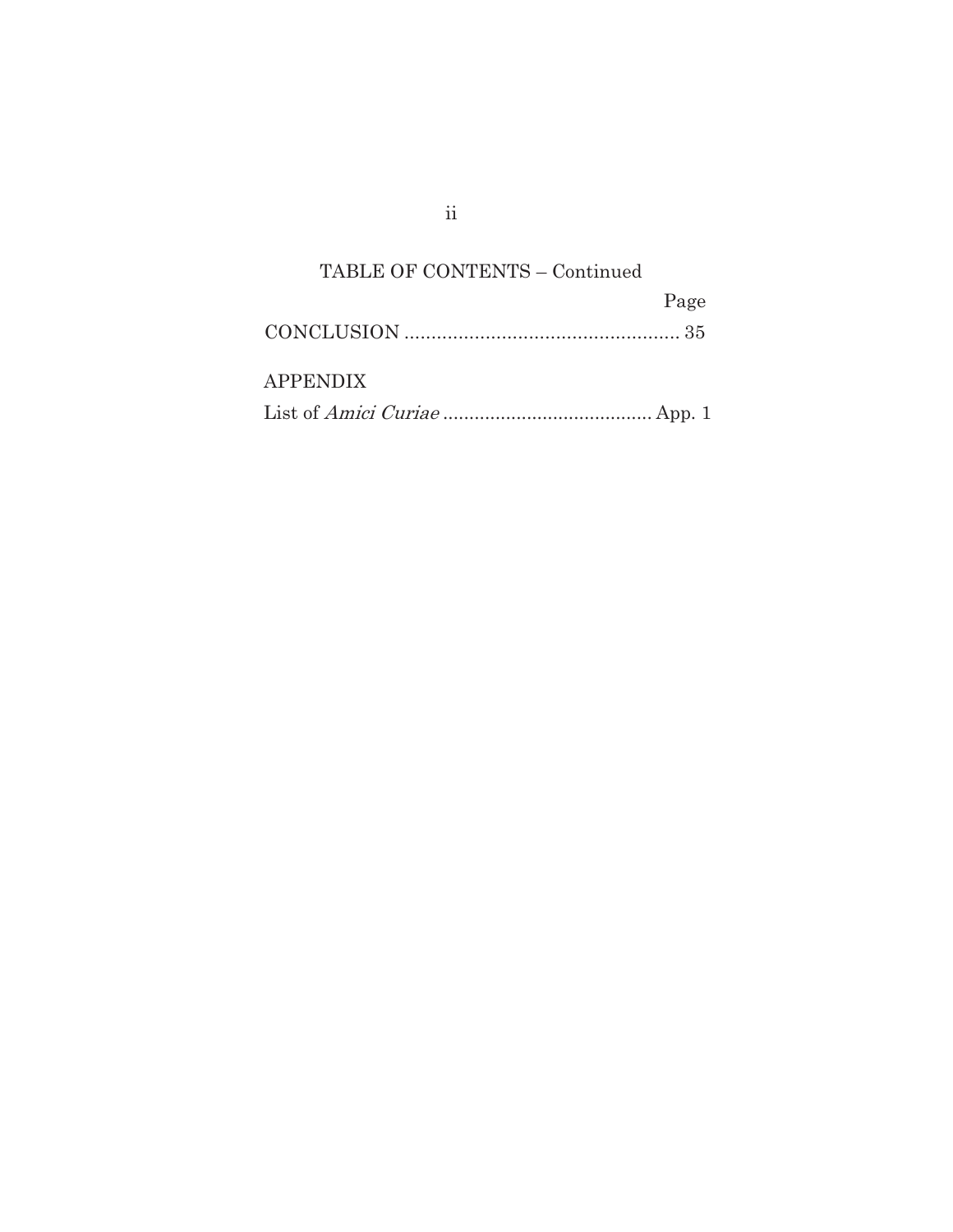## TABLE OF AUTHORITIES

Page

### FEDERAL CASES

| Doe VIII v. Exxon Mobil Corp., 654                                                                                                                       |
|----------------------------------------------------------------------------------------------------------------------------------------------------------|
| Doe I v. Nestlé USA, Inc., 766 F.3d                                                                                                                      |
| Flomo v. Firestone Natural Rubber<br>Co., 642 F.3d 1013, 1019 (7th Cir.                                                                                  |
| Jesner v. Arab Bank, PLC, 138 S. Ct.                                                                                                                     |
| Kiobel v. Royal Dutch Petroleum Co.,<br>621 F.3d 111 (2d Cir. 2010), reh'g<br>and reh'g en banc denied, 642 F.3d<br>268 (2d Cir. 2011), 642 F.3d 379 (2d |

### INTERNATIONAL CASES

| <i>The Farben Case</i> , 8 Trials of War<br>Criminals Before the Nuernberg |  |
|----------------------------------------------------------------------------|--|
| Military Tribunals Under Control<br>Council Law No. 10 1 (1952)  33        |  |
| North Sea Continental Shelf<br>Cases, Judgment, 1969 I.C.J. 3              |  |
| The Nurnberg Trial, 6 F.R.D. 69                                            |  |
|                                                                            |  |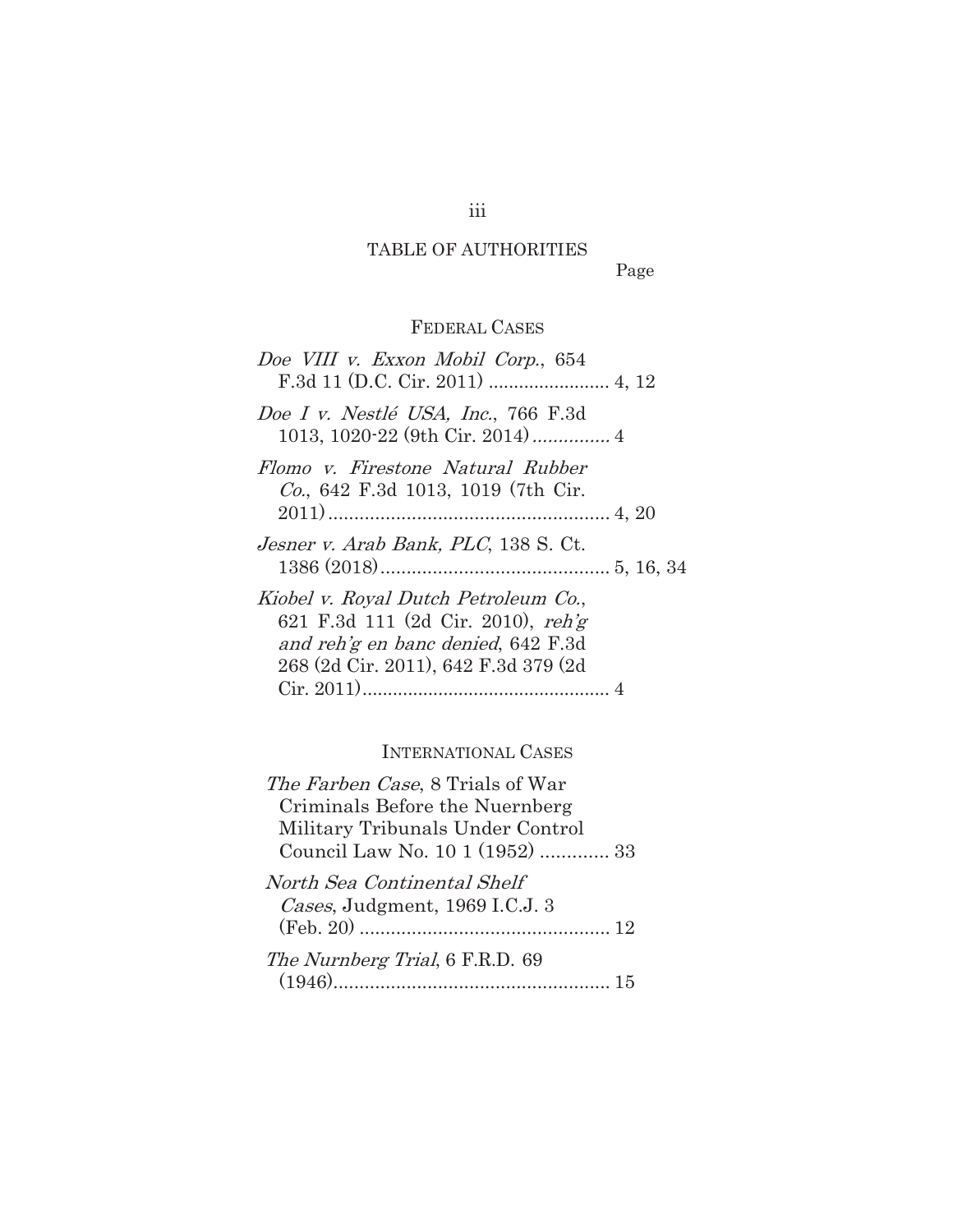Page

| U.N. War Crimes Comm'n, 10 Law<br>Reports of Trials of War Crimes 1<br>Case), 9 Trials of War Criminals<br>Before the Nuernberg Military<br>Tribunals under Control Council<br>Law No. 10 1 (1950), <i>available at</i><br>https://www.loc.gov/rr/frd/Military_ | Trial of the Major War Criminals<br>Before the International Military<br>$Tribunal Volume II$ at 98-155 (1947)<br>("the Blue Series"), <i>available at</i><br>https://www.loc.gov/rr/frd/Military_<br>Law/NT_major-war-criminals.html 15 |
|-----------------------------------------------------------------------------------------------------------------------------------------------------------------------------------------------------------------------------------------------------------------|------------------------------------------------------------------------------------------------------------------------------------------------------------------------------------------------------------------------------------------|
|                                                                                                                                                                                                                                                                 | <i>United States v. Krauch</i> Trial No. 6.                                                                                                                                                                                              |
|                                                                                                                                                                                                                                                                 | United States v. Krupp (The Krupp)<br>Law/pdf/NT_war-criminals_Vol-                                                                                                                                                                      |

#### TREATIES, CONVENTIONS, AND OTHER INTERNATIONAL LEGAL SOURCES

Agreement Between Governments of the United Kingdom, United States of America, and Union of Soviet Socialist Republics, and the Provisional Government of the French Republic on Certain Additional Requirements to Be Imposed on Germany, Sept. 20,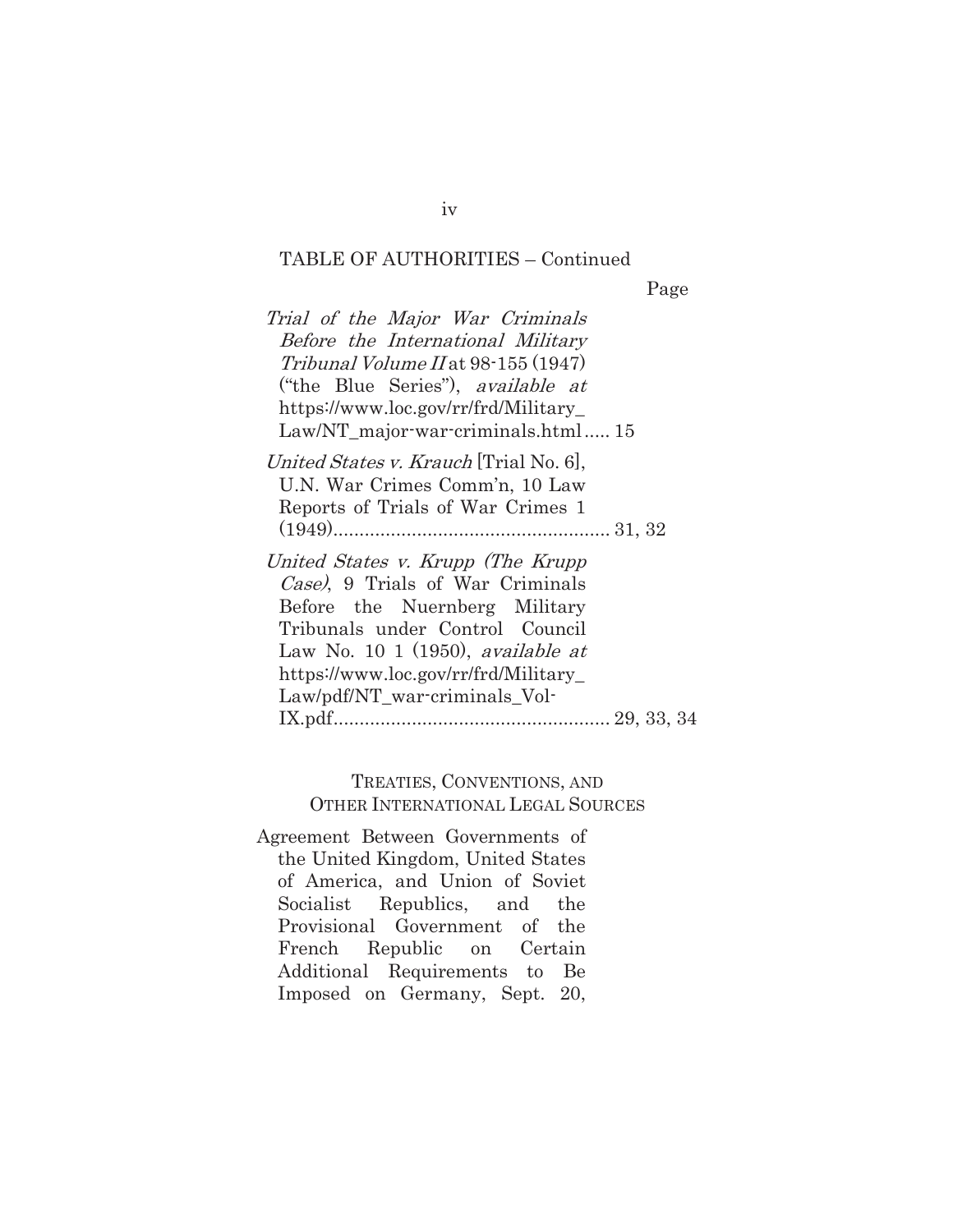| 1945, reprinted in United States-<br>France-Great Britain-Soviet Union:<br>Arrangements for Control of<br>Germany by Allied<br>Representatives, 40 Supplement to<br>Am. J. Int'l L. 21, 29 (1946)  18, 19            |
|----------------------------------------------------------------------------------------------------------------------------------------------------------------------------------------------------------------------|
| Agreement on Control Machinery in<br>Germany, Nov. 14, 1944, available<br><i>at</i> http://docs.fdrlibrary.marist.                                                                                                   |
| Allied High Commission Law No. 27,<br>On the Reorganisation of the<br>German Coal and Steel Industries<br>(May 16, 1950), Official Gazette of<br>the Allied High Commission for<br>Germany No. 20 299 (May 20, 1950) |
| Allied High Commission Law No. 35,<br>Dispersal of Assets of I.G.<br><i>Farbenindustrie</i> , (Aug. 17, 1950),<br>reprinted in Documents on<br>Germany under Occupation, 1945-<br>1954 at 503 (Oxford University     |
| Allied Military Government, British<br>Zone, <i>General Order No.</i> 7<br>(Pursuant to Military Government<br>Law No. 52): Iron and Steel<br>Undertakings, Military Govern-<br>ment Gazette (Aug. 20, 1946) 27      |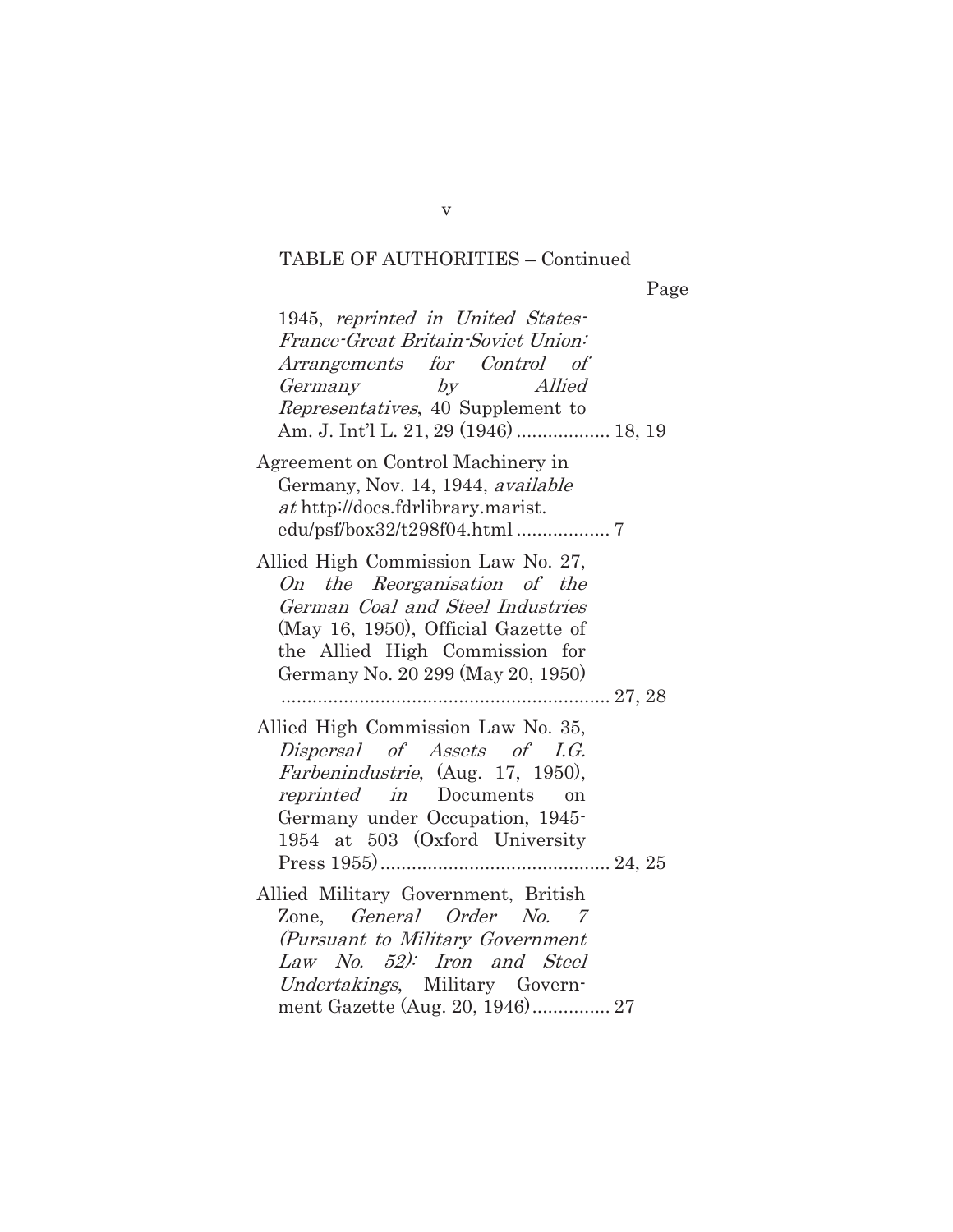| Allied Military Government, U.S. Zone,<br>General Order No. 3 (Pursuant to<br>Military Government Law No. 52):<br>Firma Friedrich Krupp [General<br>Order No. 3], Military Government                                                                                                                        |  |
|--------------------------------------------------------------------------------------------------------------------------------------------------------------------------------------------------------------------------------------------------------------------------------------------------------------|--|
| <b>British Military Government</b><br>Ordinance No. 78, 16 Military<br>Government Gazette 412 (Feb. 12,                                                                                                                                                                                                      |  |
| Charter of the International Military<br>Tribunal – Annex to the Agreement<br>for the prosecution and punishment<br>of the major war criminals of the<br>European Axis, 59 Stat. 1544, 82<br>U.N.T.S. 279 (Aug. 8, 1945) ["the                                                                               |  |
| Control Council Directive No. 10,<br>Control Council Methods of<br>Legislative Action (Sept. 2, 1945),<br>reprinted in 1 Enactments and<br>Approved Paper of the Control<br>Council and Coordinating<br>Committee 95, available at<br>https://www.loc.gov/rr/frd/Military_<br>Law/Enactments/Volume-I.pdf  8 |  |
| Control Council Directive No. 39,<br>Liquidation of German War and<br><i>Industrial Potential</i> (Oct. 2, 1946),<br>reprinted in 5 Enactments and                                                                                                                                                           |  |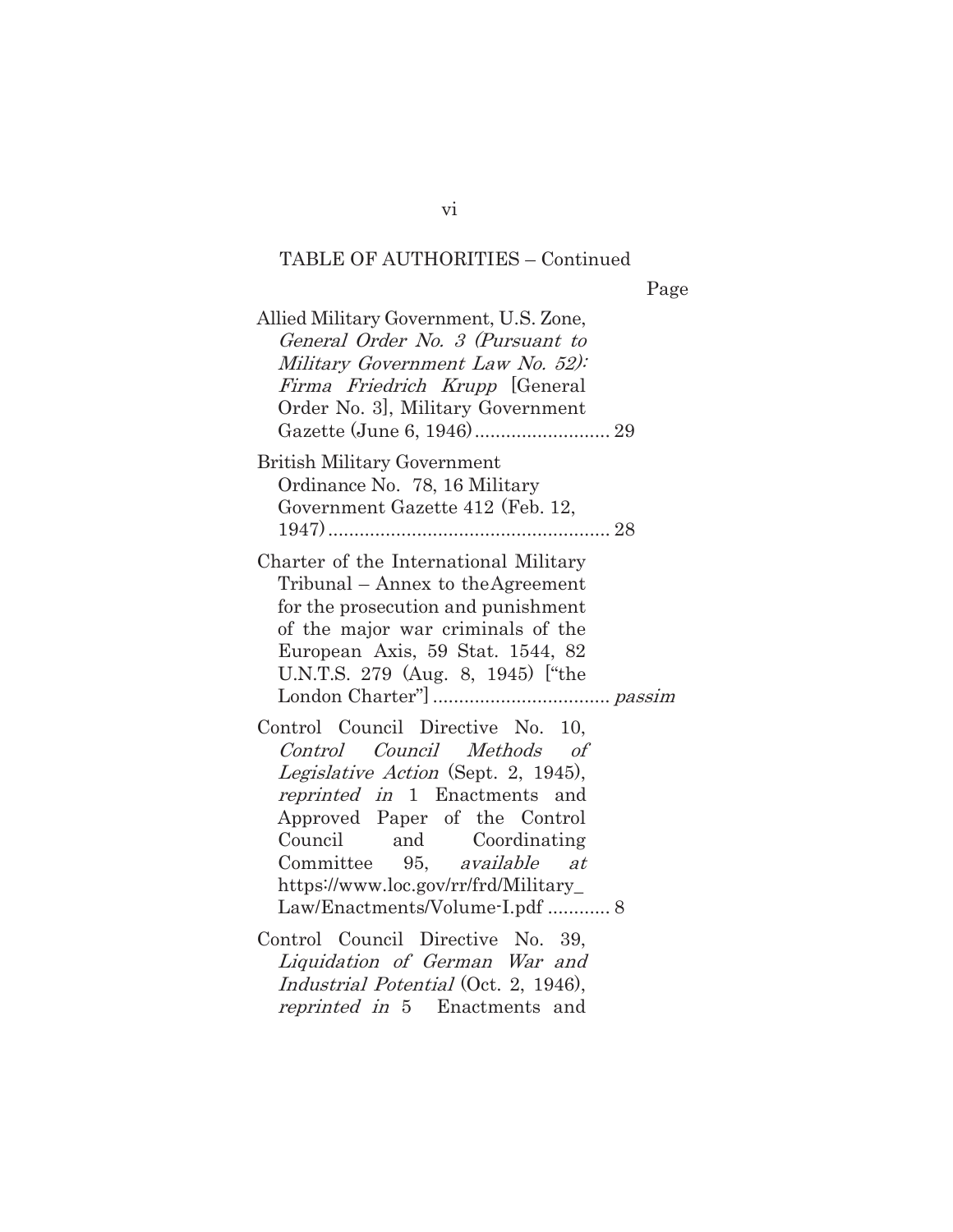Page

Approved Paper of the Control Council and Coordinating Committee 1, available at https://www.loc.gov/rr/frd/Military\_ Law/Enactments/Volume-V.pdf ........... 26

Control Council Directive No. 47, Liquidation of German War Research Establishments (Mar. 27, 1947), reprinted in 6 Enactments and Approved Paper of the Control Council and Coordinating Committee 95, available at http:// https://www.loc.gov/rr/frd/Military\_La w/Enactments/Volume-VI.pdf ................. 26

Control Council Directive No. 51, Legislative and Other Acts of the Control Council (Apr. 29, 1947), reprinted in 7 Enactments and Approved Paper of the Control Council and Coordinating Committee 27, available at https://www.loc.gov/rr/frd/Military\_L aw/Enactments/Volume-VII.pdf ............ 8

Control Council Law No. 2, Providing for the Termination and Liquidation of the Nazi Organization (Oct. 10, 1945), reprinted in 1 Enactments and Approved Paper of the Control Council and Coordinating Committee 131, available at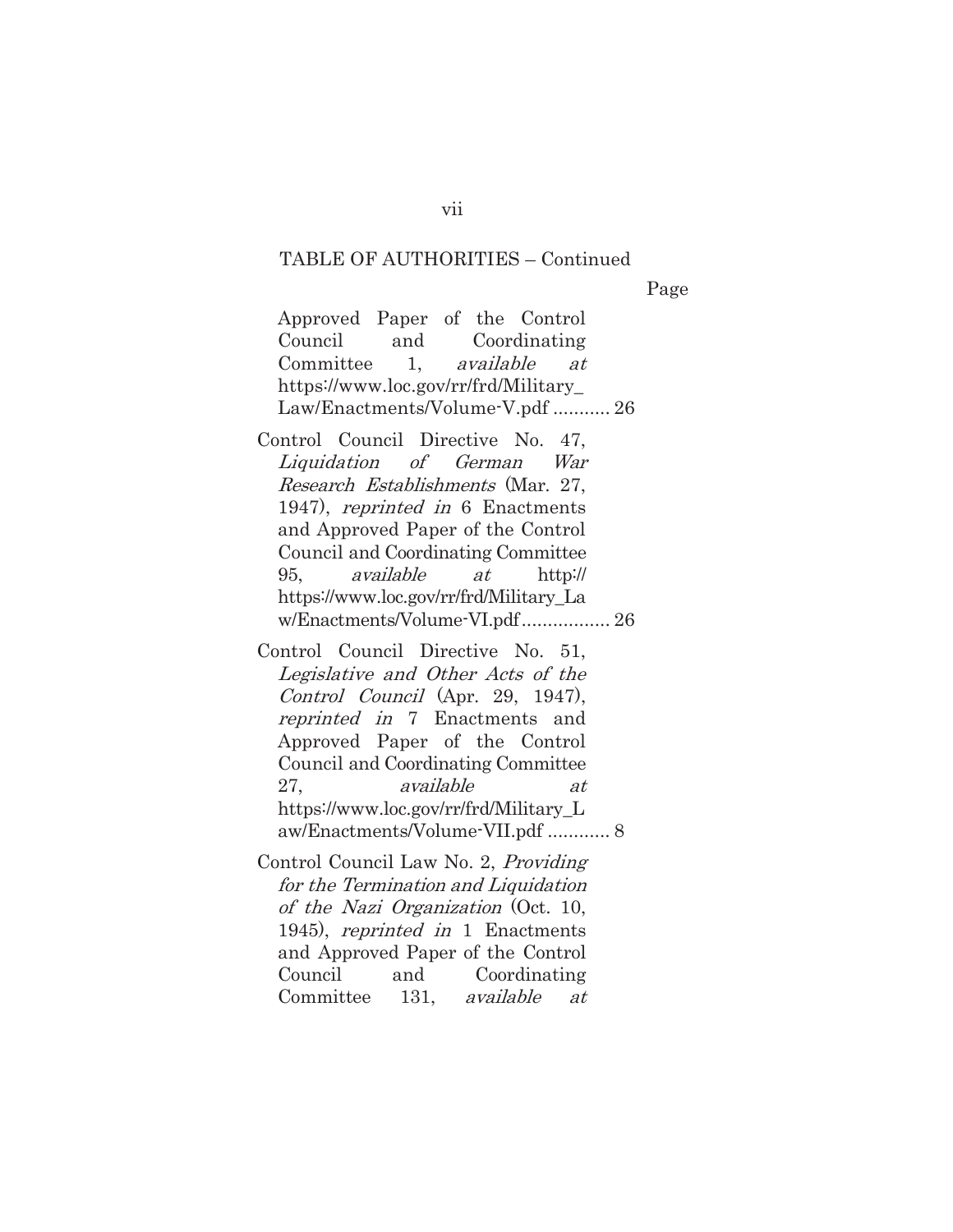https://www.loc.gov/rr/frd/Military\_ Law/Enactments/Volume-I.pdf............... 19, 25

- Control Council Law No. 5, Vesting and Marshalling of German External Assets, (Oct. 30, 1945), reprinted in 1 Enactments and Approved Papers of the Control Council and Coordinating Committee 176, available at https://www.loc.gov/rr/frd/Military\_ Law/Enactments/Volume-I.pdf ............ 14
- Control Council Law No. 9, Providing for the Seizure of Property Owned By I.G. Farbenindustrie and the Control Thereof (Nov. 30, 1945), reprinted in 1 Enactments and Approved Papers of the Control Council and Coordinating Committee 225, available at https://www.loc.gov/rr/frd/Military\_ Law/Enactments/Volume-I.pdf ............ passim

Control Council Law No. 10, Punishment of Persons Guilty of War Crimes, Crimes Against Peace and Against Humanity (Dec. 20, 1945), reprinted in 1 Enactments and Approved Paper of the Control Council and Coordinating Committee 306, available at https://www.loc.gov/rr/frd/Military\_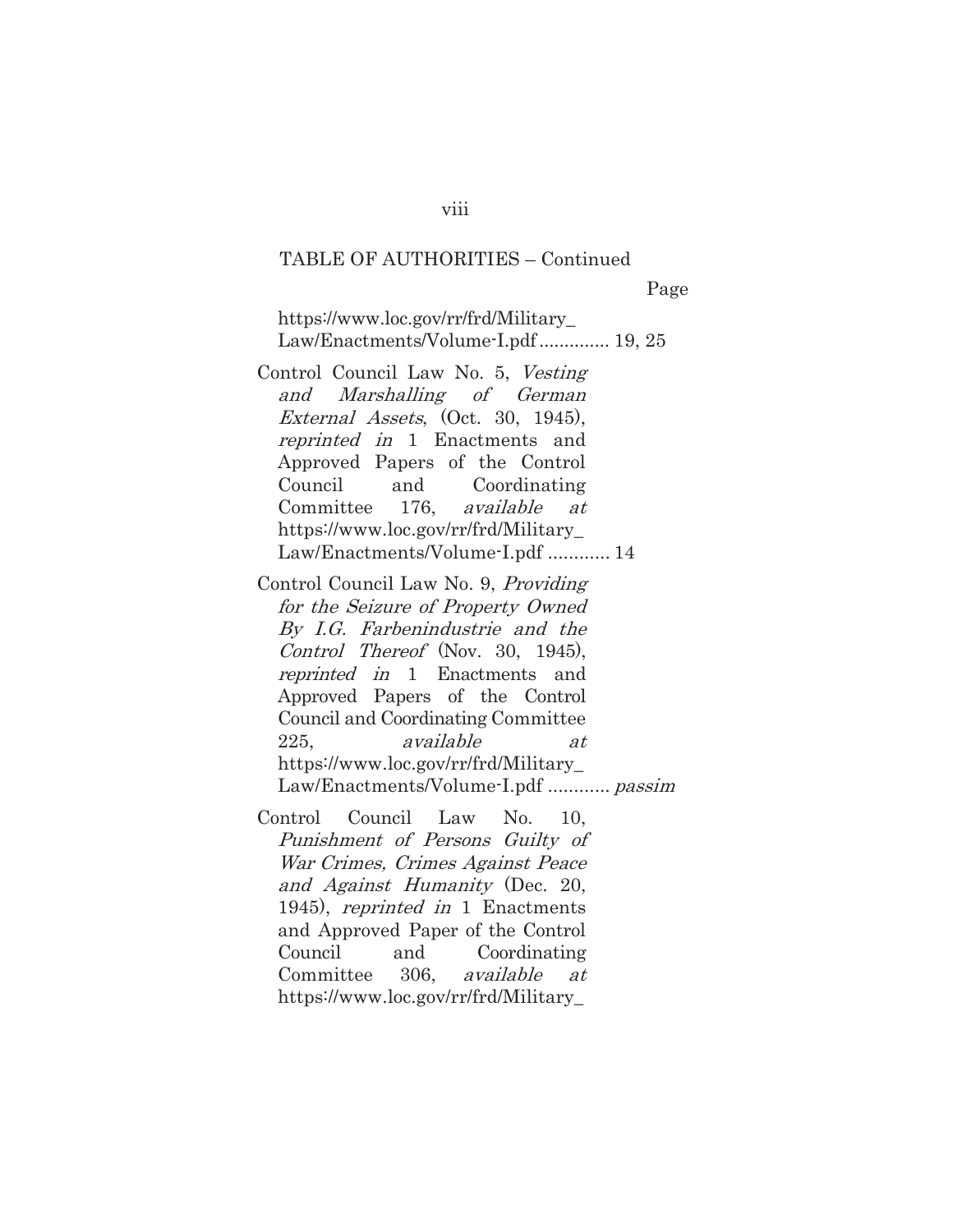Page

Law/Enactments/Volume-I.pdf ............ passim

Control Council Law No. 43, Prohibition of the Manufacture, Import, Export, Transport and Storage of the Materials (Dec. 20, 1946), reprinted in 5 Enactments and Approved Paper of the Control Council and Coordinating Committee 194, available at https://www.loc.gov/rr/frd/Military\_ Law/Enactments/Volume-V.pdf. .......... 19, 20

Control Council Law No. 57, Dissolution and Liquidation of Insurance Companies Connected with the German Labor Front (Aug. 30, 1947), reprinted in 8 Enactments and Approved Paper of the Control Council and Coordinating Committee 1, *available* at https://www.loc.gov/rr/frd/Military\_ Law/Enactments/Volume-VIII.pdf ....... 25 Crimea Conference Communiqué, Feb. 2-11, 1945, reprinted in 1 Enactments and Approved Paper of the Control Council and Coordinating Committee 2, available at http://www.loc.

gov/rr/frd/Military\_Law/Enactments/ Volume-I.pdf .......................................... 21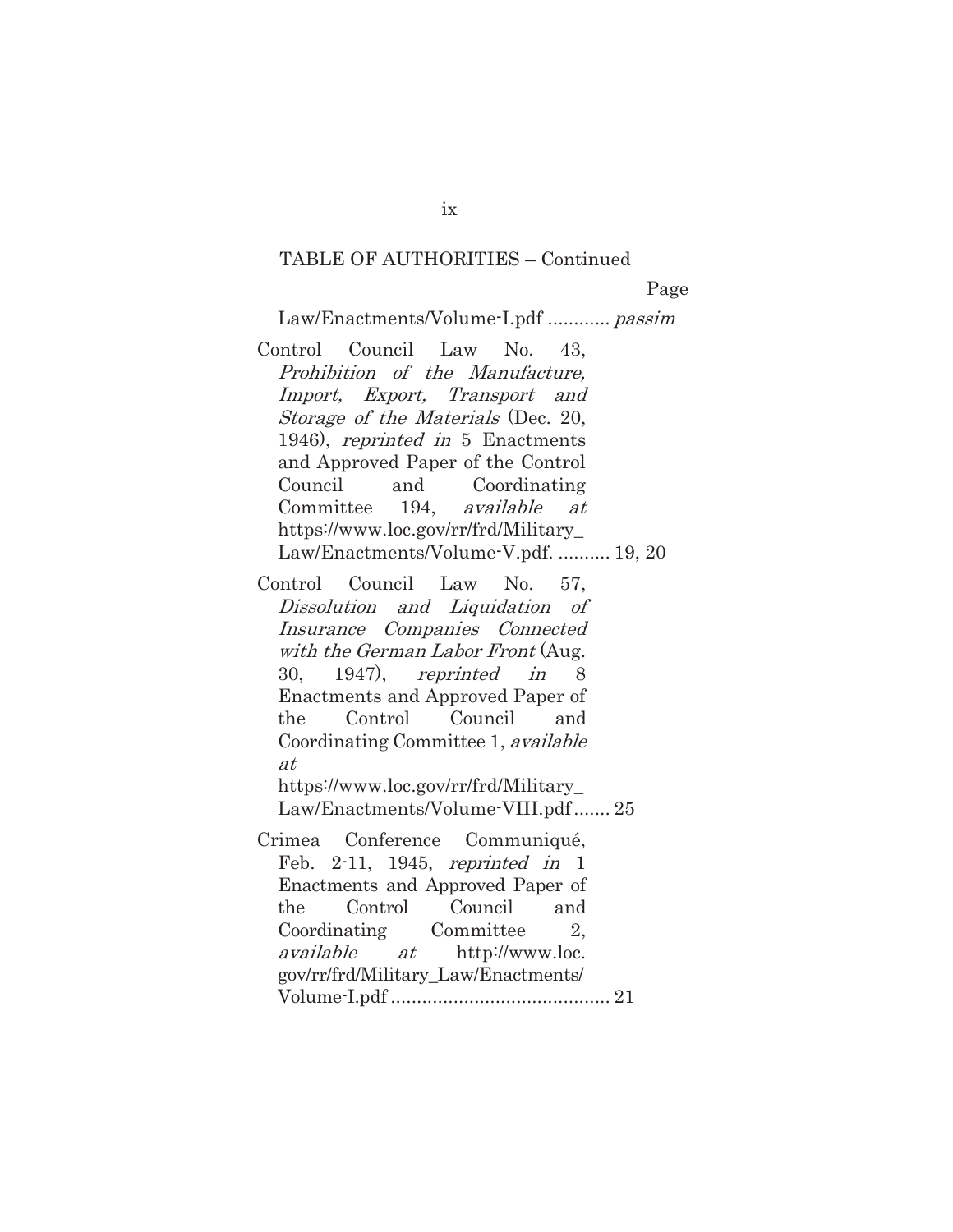Page

Regulations Respecting the Laws and Customs of War on Land, annexed to Convention Respecting the Laws and Customs of War on Land Warfare, Oct. 18, 1907, 36 Stat. 2277, Art. 46, reprinted in 2 Supplement to Am. J. Int'l L. Supp. 90 (1908) ................................................ 10 Military Government Law No. 52, Military Government-Germany, United States Zone, Blocking and Control of Property (May 8, 1945), amended version reprinted in U.S. Military Government Gazette, Germany, Issue A, at 24 (June 1, 1946) ...................................................... 25, 27, 29 Military Government Law No. 56, Prohibition of Excessive Concentration of German Economic Power, Military Government Gazette, U.S. Zone Issue C (Feb. 12, 1947) ...................................................... 28 Protocol of the Proceedings of the Berlin ("Potsdam") Conference, U.S.-U.K.-U.S.S.R., Aug. 2, 1945, 3 Bevans 1207, 1220, available at https://www.loc.gov/law/help/ustreaties/bevans/m-ust000003- 1207.pdf ["Potsdam Agreement"] ......... passim

x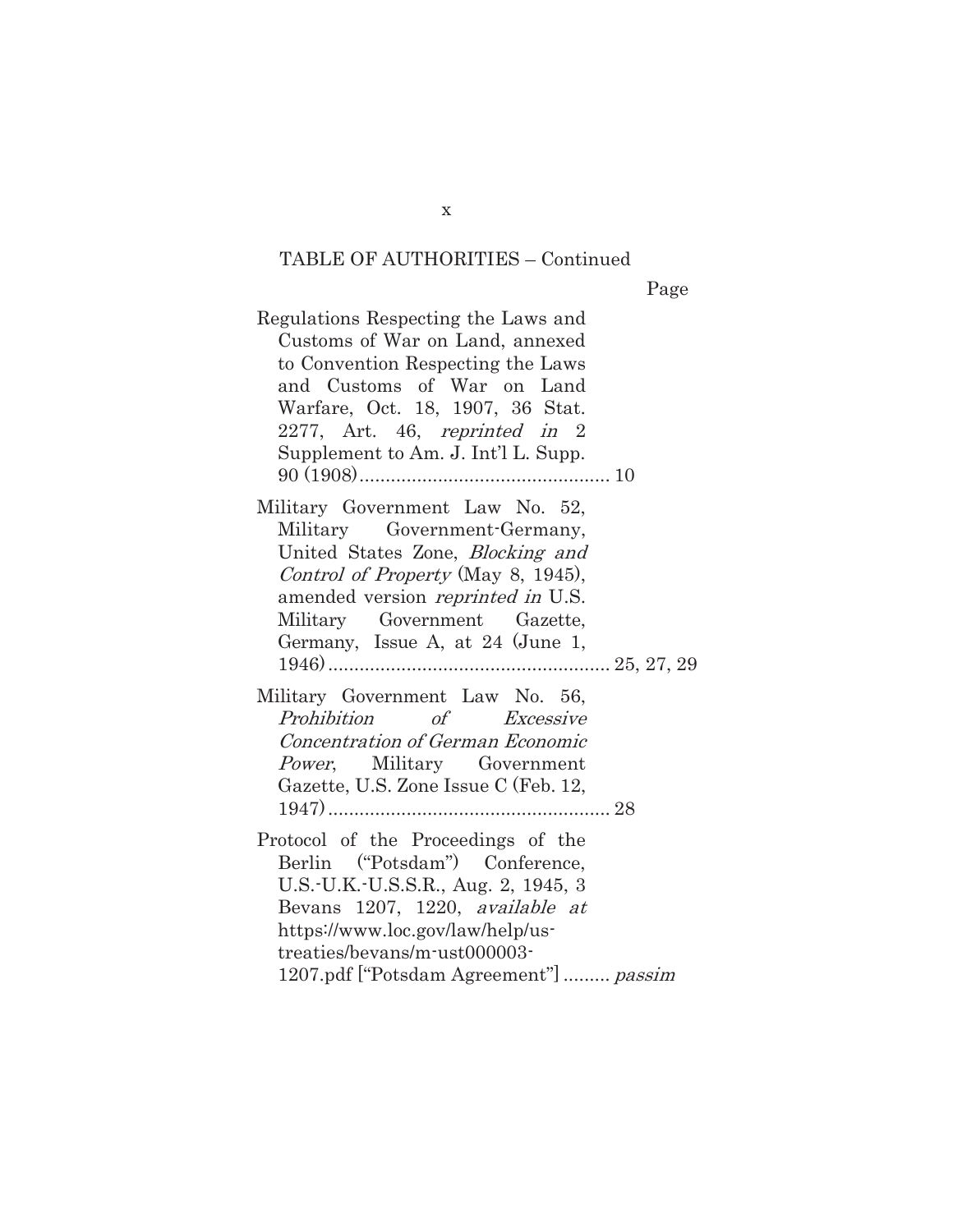Page

Declaration of German Atrocities, signed by President Roosevelt, Prime Minister Churchill and Premier Stalin, Moscow, November 1, 1943, 3 Bevans 816, 834 Dep't St. Bull. (Nov. 6, 1943) available at https://www.loc.gov/law/help/ustreaties/bevans/m-ust000003- 0816.pdf ................................................. 7

Statute of the International Court of Justice, Jun. 26, 1945, 59 Stat. 1055, 1060, U.S.T.S. 993 ...................... 11, 12

United Kingdom and United States Military Government Law No. 75: Reorganization of German Coal and Iron and Steel Industries (Nov. 10, 1948, reprinted in Royal Institute of International Affairs (Margaret Carlyle, ed.), Documents on International Affairs 637-45 (1952) ..... 26, 27

COMMENTARY AND OTHER SOURCES

Eyal Benvenisti, The International Law of Occupation 91-96 (2004)............ 10

Donald Bloxham, Genocide on Trial: War Crimes Trials and the Formation of Holocaust History and Memory (2001) ...................................... 20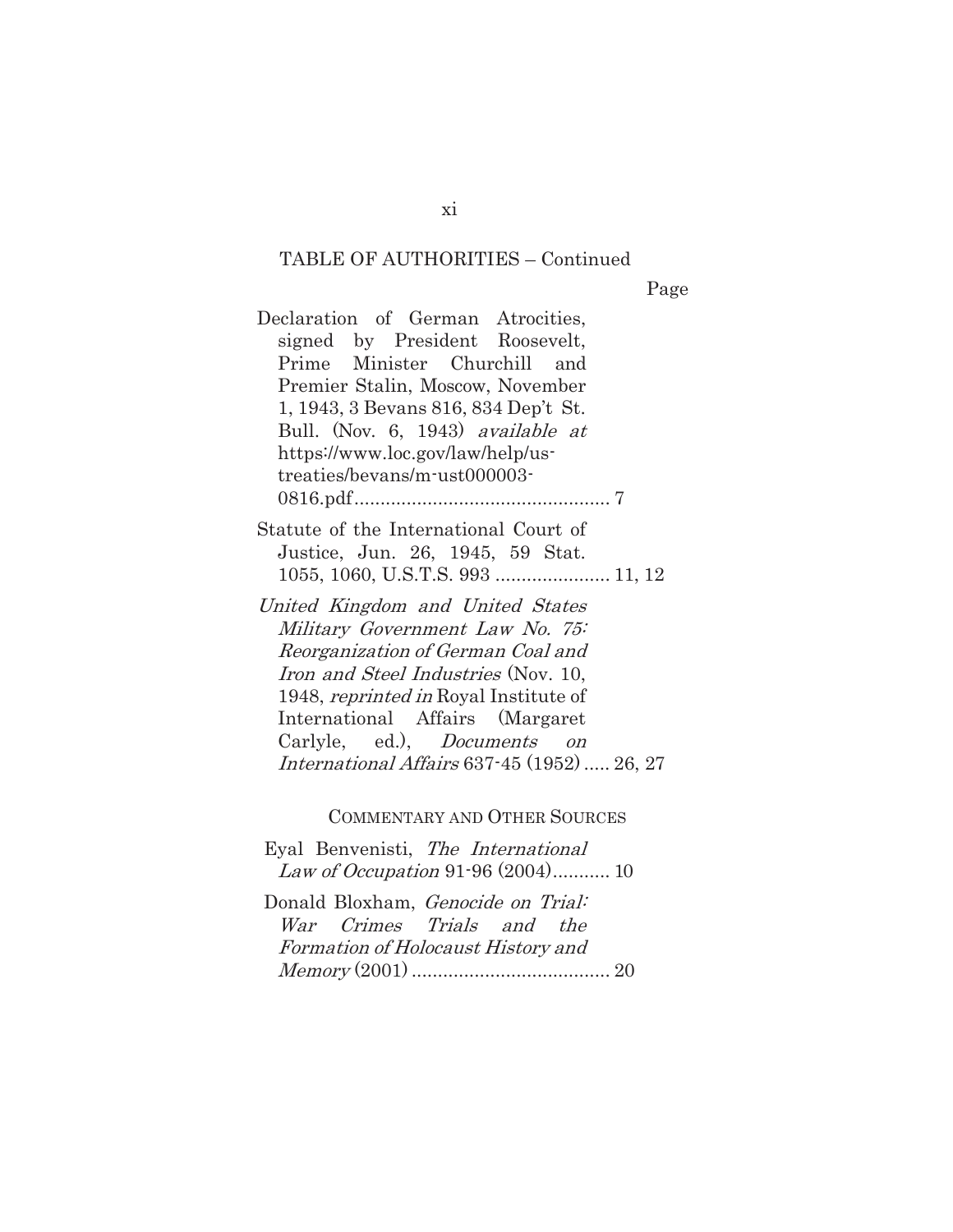| Brief of Nuremberg Scholars as Amici<br><i>Curiae</i> in Support of Plaintiff-<br>Appellants, Doe v. Nestlé, USA, 766<br>F.3d 1013 (9th Cir. 2014) (No. 10-<br>56739), 2011 WL 2679959  32 |
|--------------------------------------------------------------------------------------------------------------------------------------------------------------------------------------------|
| Brief for the United States as <i>Amicus</i><br><i>Curiae</i> Supporting Petitioners,<br>Kiobel v. Royal Dutch Petroleum<br><i>Co.</i> , 569 U.S. 108 $(2013)$ (No. 10-                    |
| Brief for the United States as Amicus<br><i>Curiae</i> Supporting Neither Party at<br>13, Jesner v. Arab Bank, PLC, 138<br>S. Ct. 1386 (2018) (No. 16-499)  16                             |
|                                                                                                                                                                                            |
|                                                                                                                                                                                            |
| Br. Cato Institute Amicus Curiae                                                                                                                                                           |
| Br. Coca-Cola Company Amicus<br>Curiae Supp. Pet'rs 1, 5, 16, 30                                                                                                                           |
| Br. Professors of International Law et<br>al. Amici Curiae Supp. Pet'rs  passim                                                                                                            |
| Br. United States Amicus Curiae                                                                                                                                                            |
| Br. Former Government Officials<br><i>Amici Curiae</i> Supp. Resp'ts 16                                                                                                                    |
| Br. International Law Professors and                                                                                                                                                       |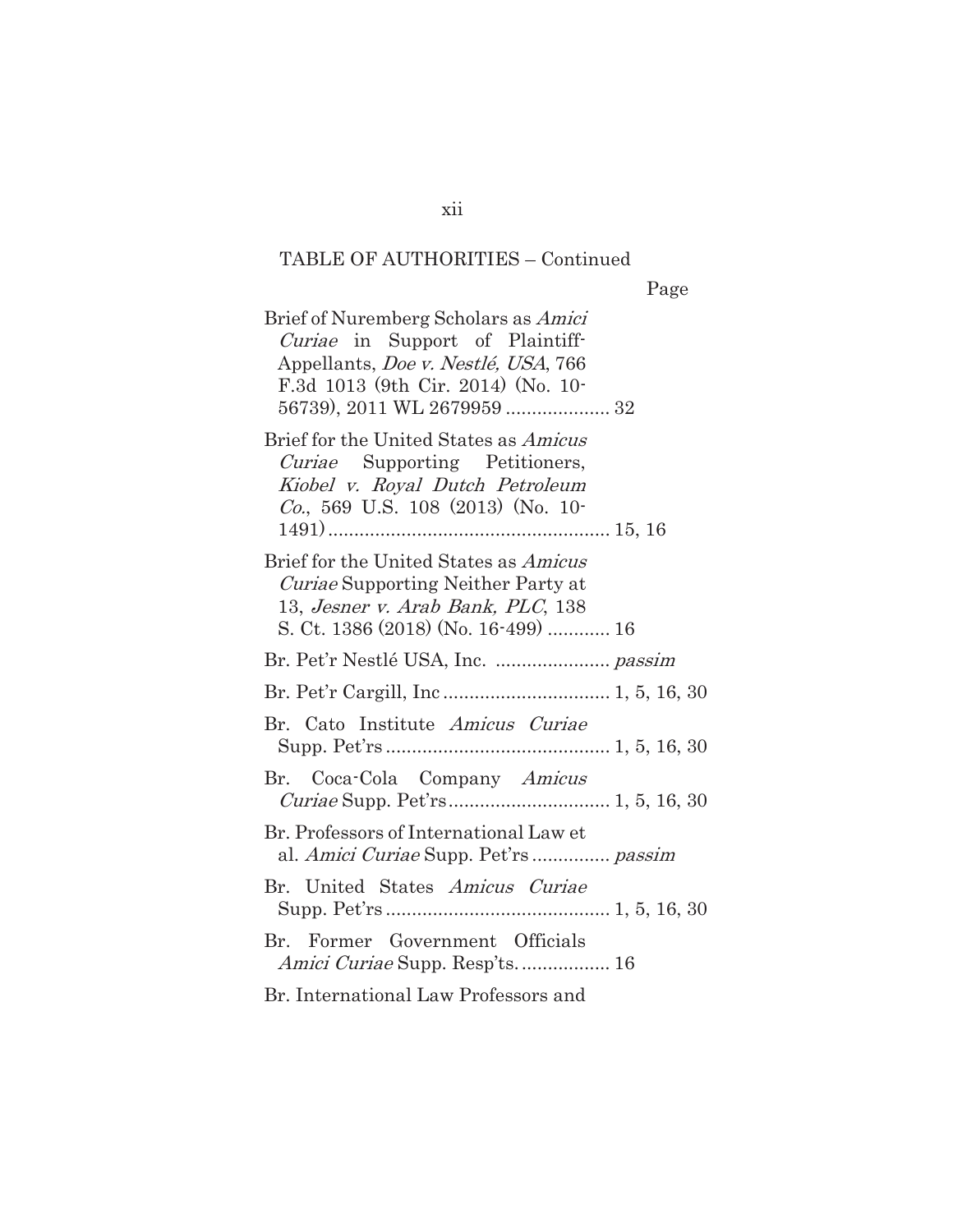| Practitioners Amici Curiae Supp.                                                                                                                                                                   | $\ldots$ 32 |
|----------------------------------------------------------------------------------------------------------------------------------------------------------------------------------------------------|-------------|
| Jonathan A. Bush, The Prehistory of<br>Corporations and Conspiracy in<br>International Criminal Law: What<br>Nuremberg Really Said, 109 Colum.                                                     |             |
| Commerzbank, Dresdner Bank from<br>1872<br>to<br>2009.<br>https://www.commerzbank.com/me<br>dia/en/konzern 1/konzerninfo/mark<br>e/dresdner_bank_geschichte.pdf<br>(last visited Oct. 19, 2020) 28 |             |
| Yoram Dinstein, The International<br>Law of Belligerent Occupation 33                                                                                                                              |             |
| Gerald D. Feldman, Allianz and the<br>German Insurance Business, 1933-                                                                                                                             |             |
| Sheldon Glueck, The Nuernberg Trial<br>and Aggressive War, 59 Harv. L Rev.                                                                                                                         |             |
| Kevin Jon Heller, The Nuremberg<br>Military Tribunals and the Origins<br>of International Criminal Law 113-                                                                                        |             |
| Memorandum from Bernard<br>Bernstein to Office of Military<br>Government, United States                                                                                                            |             |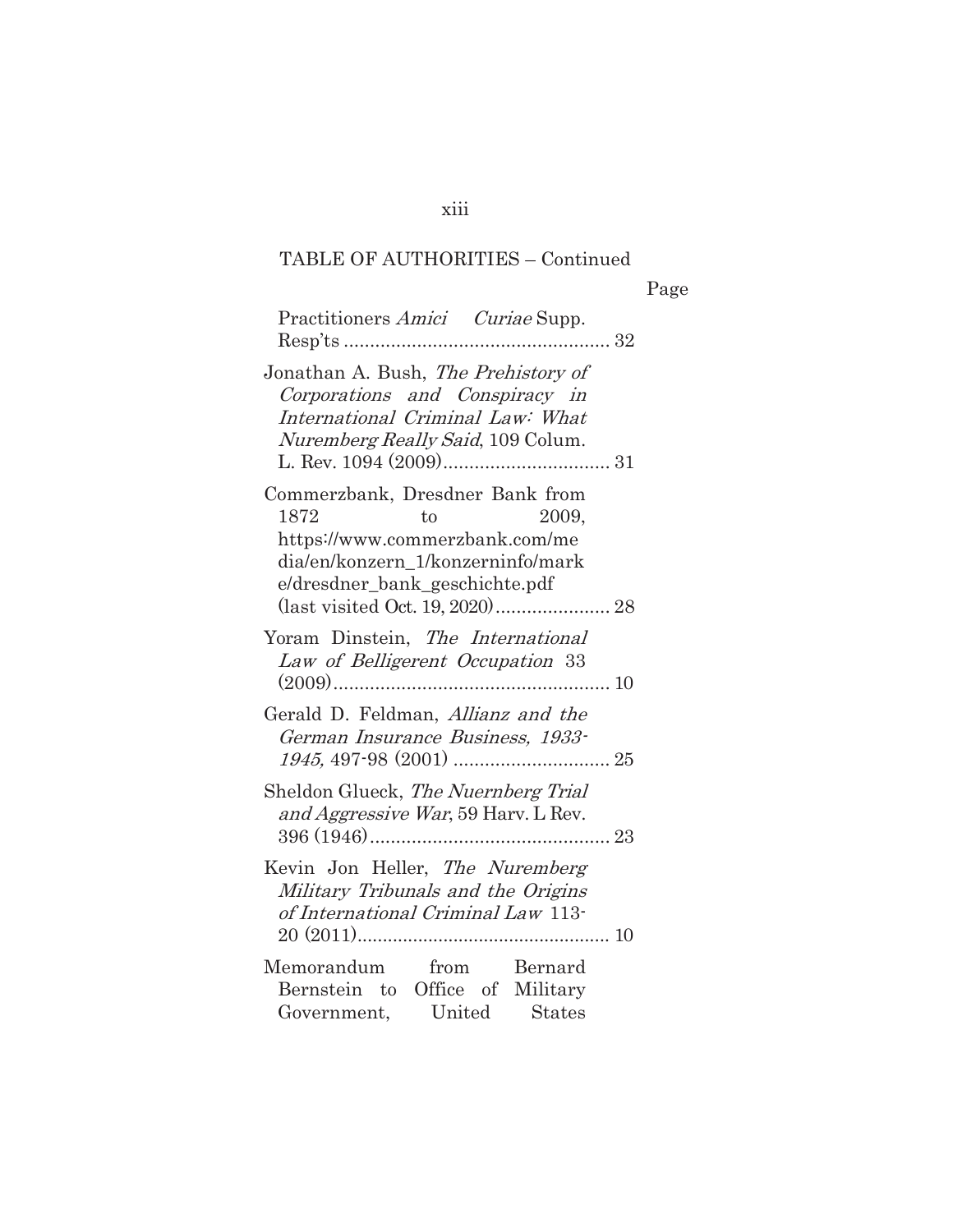Page

| (Germany), reprinted<br>in                                                                                                                                                                                                    |  |
|-------------------------------------------------------------------------------------------------------------------------------------------------------------------------------------------------------------------------------|--|
| Elimination of German Resources                                                                                                                                                                                               |  |
| for War: Hearings before<br>$\overline{a}$                                                                                                                                                                                    |  |
| Subcommittee of the Senate                                                                                                                                                                                                    |  |
| Committee on Military Affairs                                                                                                                                                                                                 |  |
| Pursuant to S. Res. 107 and S. Res.                                                                                                                                                                                           |  |
| 146, 79th Cong., 1st Sess. (1945) 23                                                                                                                                                                                          |  |
| Eli E. Nobleman, <i>Quadripartite</i><br>Military Government Organization<br>and Operations in Germany, 41 Am.                                                                                                                |  |
| Oppenheim's International Law (Sir<br>Robert Jennings & Sir Arthur                                                                                                                                                            |  |
| H. Jackson, Opening<br>${\rm Robert}$<br>Statement Before the International<br>Military Tribunal (Nov. 21, 1945),<br>available<br>at<br>http://www.roberthjackson.org/the-<br>man/speeches-<br>articles/speeches/speeches-by- |  |
| robert-h-jackson/opening-<br>statement-before-the-international-<br>military-tribunal (last visited Oct.                                                                                                                      |  |
| Report of Robert H. Jackson, United<br>Representative to<br>the<br>States<br>International Conference<br><sub>on</sub><br>Military Trials, London 1945 (U.S.<br>Dep't of State, Pub. No. 3080, 1949),                         |  |

xiv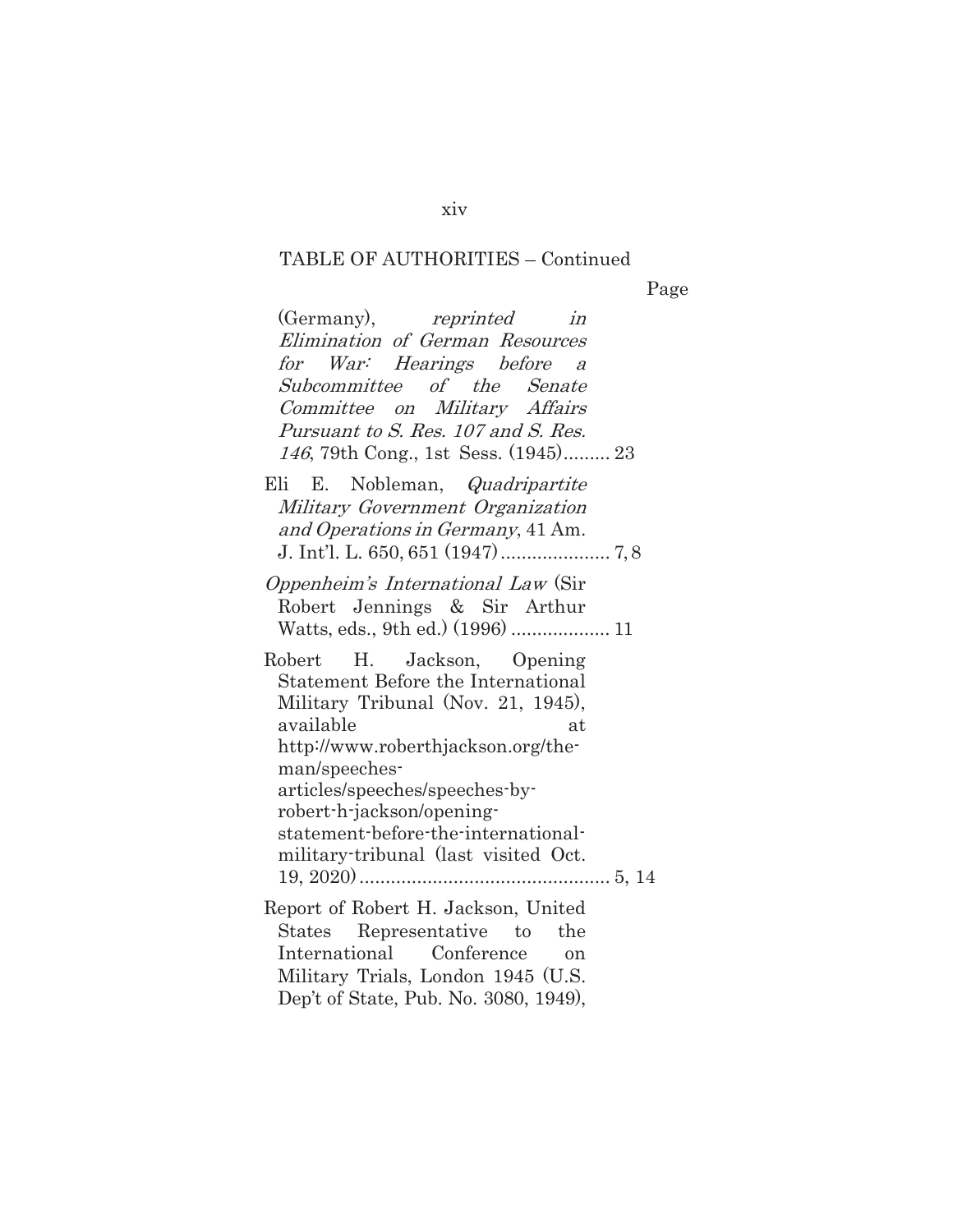Page available at http://www.roberthjackson.org/files/the center/files/ bibliography/1940s/final-report-tothe-president.pdf................................... 17, 18 War Crimes of the Deutsche Bank and the Dresdner Bank: Office of Military Government (U.S.) Reports (Christopher Simpson, ed.) 255 (2002) ..................................................... 28 Isabel Warner, Steel and Sovereignty: The Deconcentration of the West German Steel Industry, 1949-54 6-7 (1996) ..................................................... 28

xv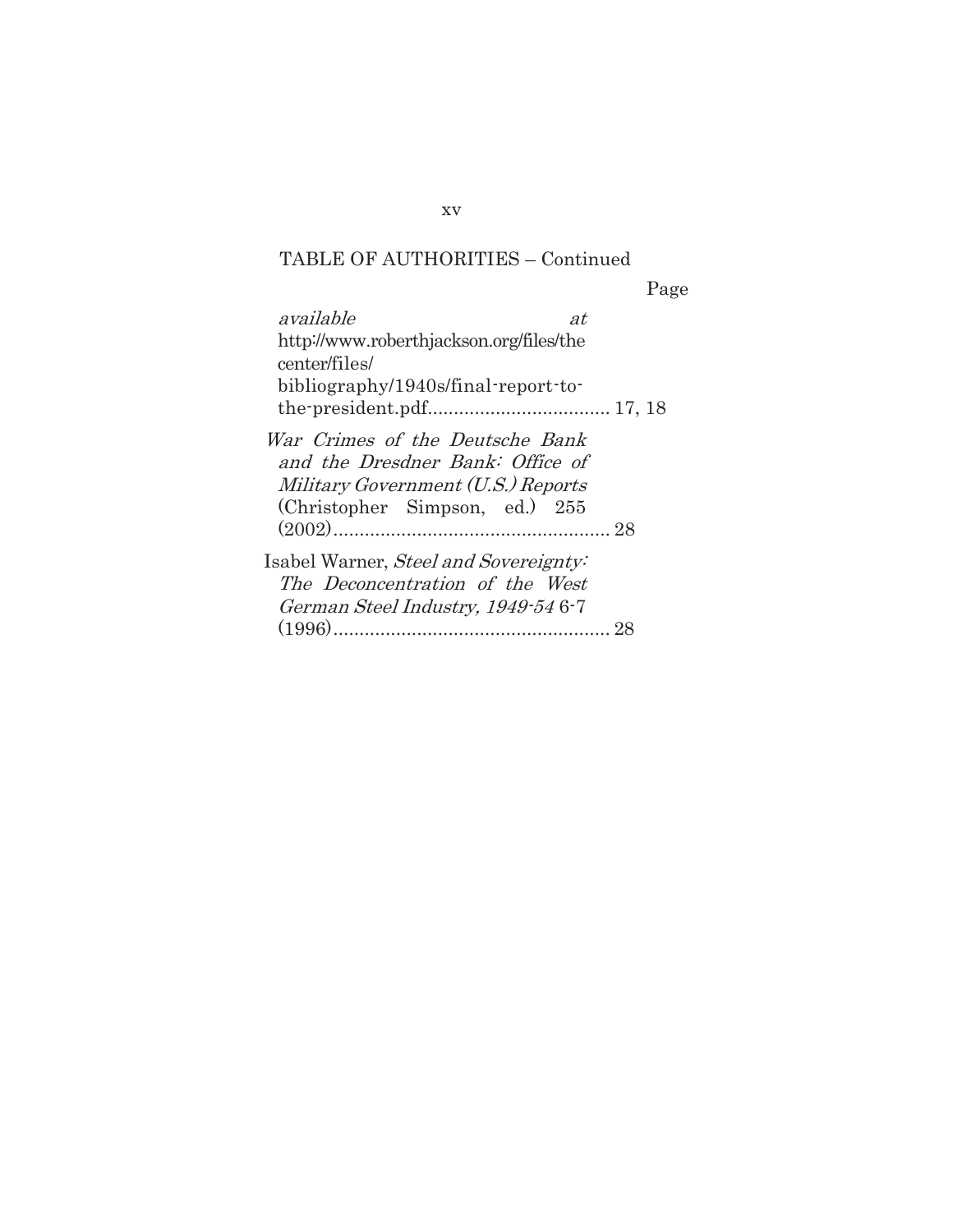#### INTEREST OF AMICI CURIAE<sup>1</sup>

Amici Curiae comprise academicians from three disciplines, law, history, and political science, with particular knowledge about the legal measures taken by the victorious Allies in occupied Germany, including the international trials that took place in Nuremberg, Berlin and other cities of occupied Germany in the aftermath of the Second World War. Given the importance of what can collectively be called Nuremberg-era jurisprudence to the development of international law, it is particularly crucial that this Court understand how international law remedies were applied to privately-owned German corporations in the aftermath of Nazi Germany's unconditional surrender seventy-five years ago in May 1945. Amici submit this brief to correct an inaccurate reading of this history found in Petitioners' briefs and multiple Amici Curiae briefs submitted in this appeal. Br. Pet'r Nestlé USA, Inc. 37, 49-50; Br. Pet'r Cargill, Inc. 20, 41-43; Br. United States Amicus Curiae Supp. Pet'rs 7, 11, 14; Br. Professors of International Law et al. Amici Curiae Supp. Pet'rs at 2, 16-19, 26; Br. Cato Institute Amicus Curiae Supp. Pet'rs. at 6-7; Br. Coca-Cola Company Amicus Curiae Supp. Pet'rs at 21-23.

<sup>1</sup> This brief is submitted pursuant to Supreme Court Rule 37 in support of Respondents. The parties have consented to the filing of this brief. No counsel for a party authored this brief in whole or in part, and no persons other than the Amici or their counsel made a monetary contribution to this brief's preparation or submission.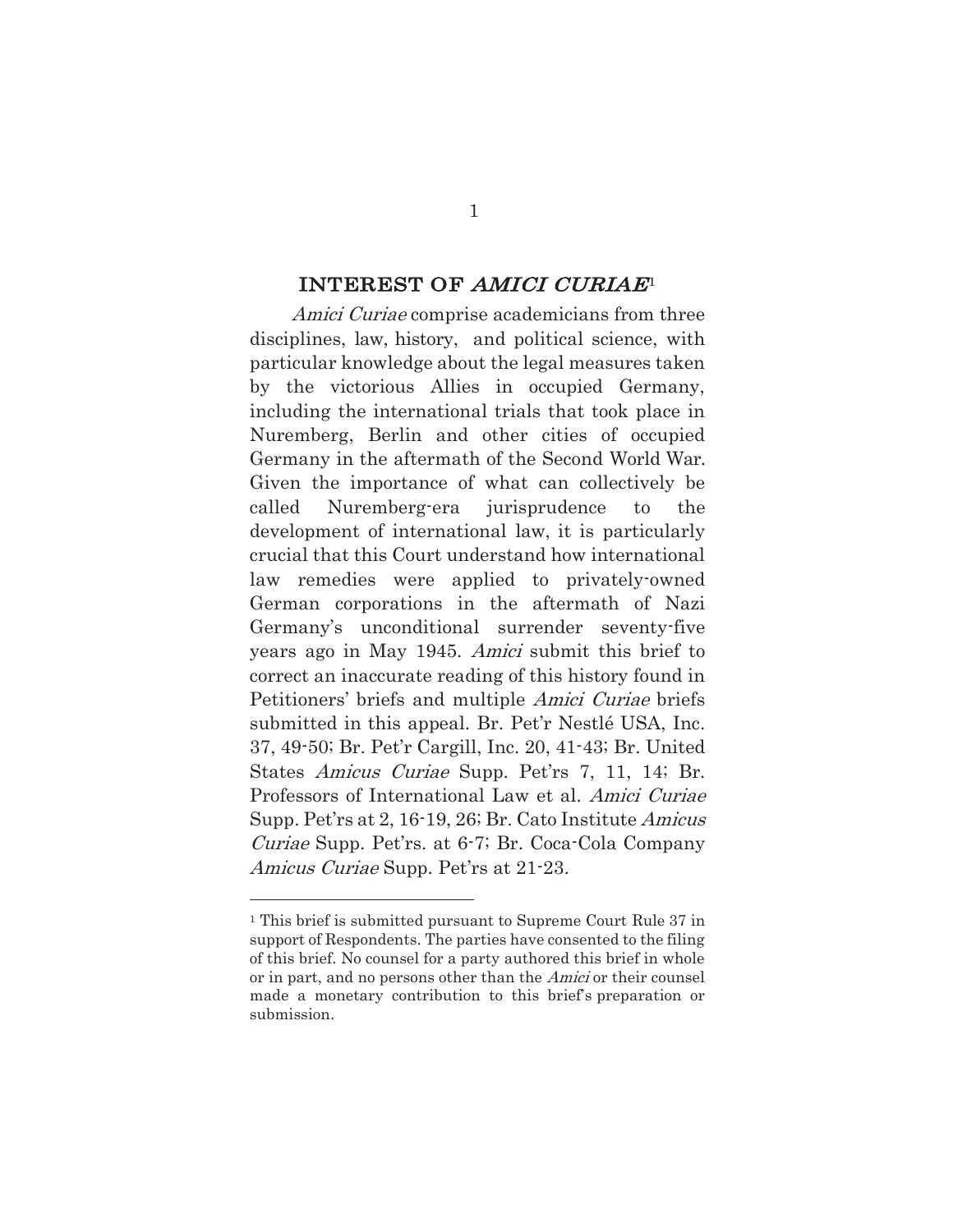### SUMMARY OF ARGUMENT

An accurate understanding of the Nurembergera jurisprudence, including the Nuremberg trials, is critical to the question of whether corporations may be held liable under international law. At the various trials conducted by the Allies between 1945 and 1949 at the Palace of Justice in Nuremberg and in other courtrooms throughout occupied Germany only German industrialists, and not the German private corporations themselves, were criminally prosecuted. However, the Allied Control Council—the international body governing occupied Germany and issuing Control Council Law No. 10 under which the Nuremberg Military Tribunals were held between 1946 and 1949—deployed a range of remedial measures to hold juristic persons, including corporations, accountable for violations of international law. Such measures included the dissolution of corporations and the seizure of their assets that were then used for a system of reparations including to compensate victims. Indeed, even before the first Nuremberg trial began, the Allied Control Council had already dissolved a number of German corporations, including most prominently the world's largest chemical company, Interessengemeinschaft Farbenindustrie Aktiengesellschaft ("I.G. Farben"), and seized their assets. When the international trial of the Farben defendants took place pursuant to Control Council Law No. 10, I.G. Farben had already suffered corporate death under international law pursuant to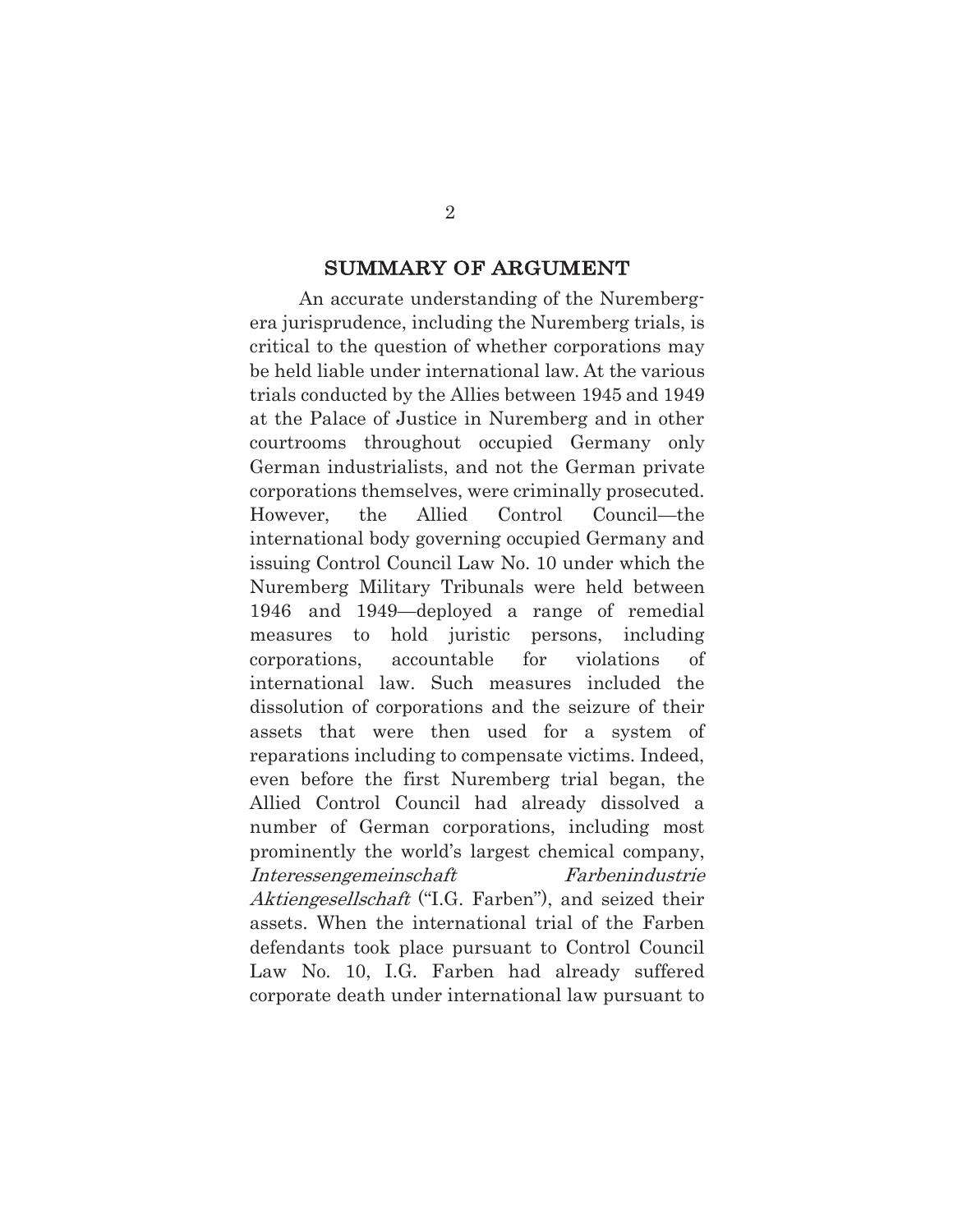Control Council Law No. 9. As a result, punishment of German corporations under international law took place outside of the courtroom.

The absence of criminal penalties imposed by an international judicial tribunal against German corporations is more appropriately understood as a choice of forum and method of sanction for such private corporations through other international law mechanisms, rather than through criminal trials. The absence of I.G. Farben and other German private corporate wrongdoers in the Nuremberg dock cannot therefore stand for the proposition that international law lacks authority to hold corporations accountable. To put it plainly, just because there was no German company indicted and pleading Nicht Shuldig [Not Guilty] in the thirteen trials held in the Palace of Justice in Nuremberg between 1945-1949 does not mean that international law provides impunity to corporate wrongdoers.

The Allied Powers made international law in occupied Germany not only through the judgments issued at Nuremberg but also through executive decisions in Berlin. The norms which the Allies applied were anchored in international law. This was as true of the Allied occupation courts, such as the International Military Tribunal and the Nuremberg Military Tribunals, as it was of the Allied Control Council laws and directives. Whether at the Palace of Justice courthouse in Nuremberg or at the Allied Control Council headquarters in the Kammergericht courthouse in Berlin, the Allied Control Council officials and Allied judges were all making and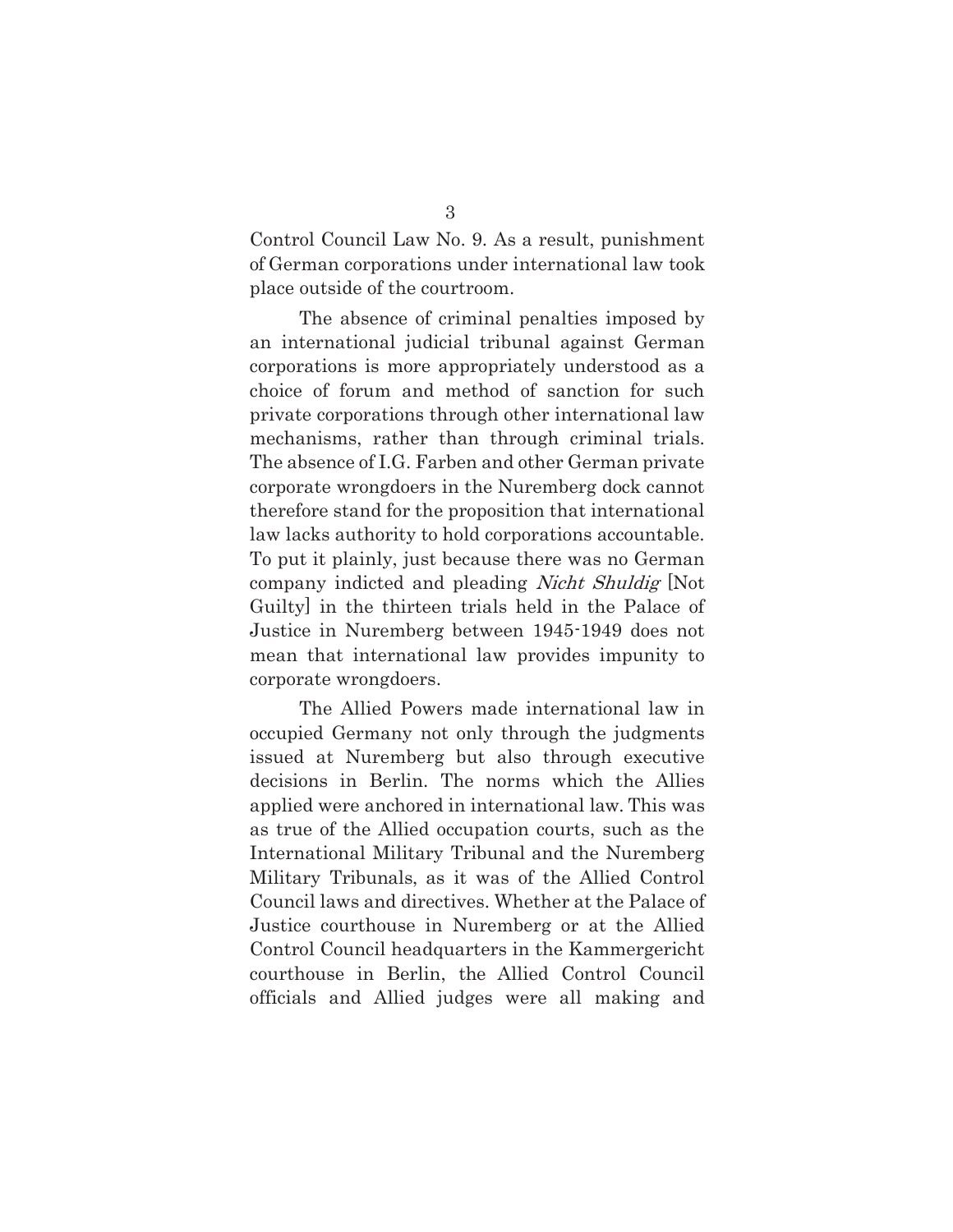applying international law. Moreover, the Nuremberg judgments issued during the criminal trials of the individual German industrialists confirm that the German corporations headed or assisted by the industrialists in the dock violated international law.

With the exception of the Second Circuit in Kiobel, 621 F.3d at 148, all other circuits have concluded that Nuremberg-era jurisprudence supports corporate liability under international law. Compare Kiobel v. Royal Dutch Petroleum Co., 621 F.3d 111, 148 (2d Cir. 2010) with Flomo v. Firestone Nat. Rubber Co. 643 F.3d 1013, 1017-18 (7th Cir. 2011), Doe VIII v. Exxon Mobil Corp., 654 F.3d 11, 52-53 (D.C. Cir. 2011), vacated on other grounds, 527 Fed. App'x 7 (D.C. Cir. 2013) (mem.), and Doe I v. Nestlé USA, Inc., 766 F.3d 1013, 1020-22 (9th Cir. 2014). The erroneous analysis of the *Kiobel* majority concludes that "[n]o corporation has ever been subject to any form of liability (whether civil, criminal, or otherwise) under the customary international law of human rights . . . ." Kiobel, 621 F.3d at 148. In reaching this conclusion, the majority narrowly focused on the criminal trials and ignored other actions taken under customary international law against corporations and organizations outside the courtroom. The impression left by the majority opinion in *Kiobel* is an historically inaccurate conclusion that what came out of what we label in shorthand as "Nuremberg-era jurisprudence" is a rule that corporations are immune under international law.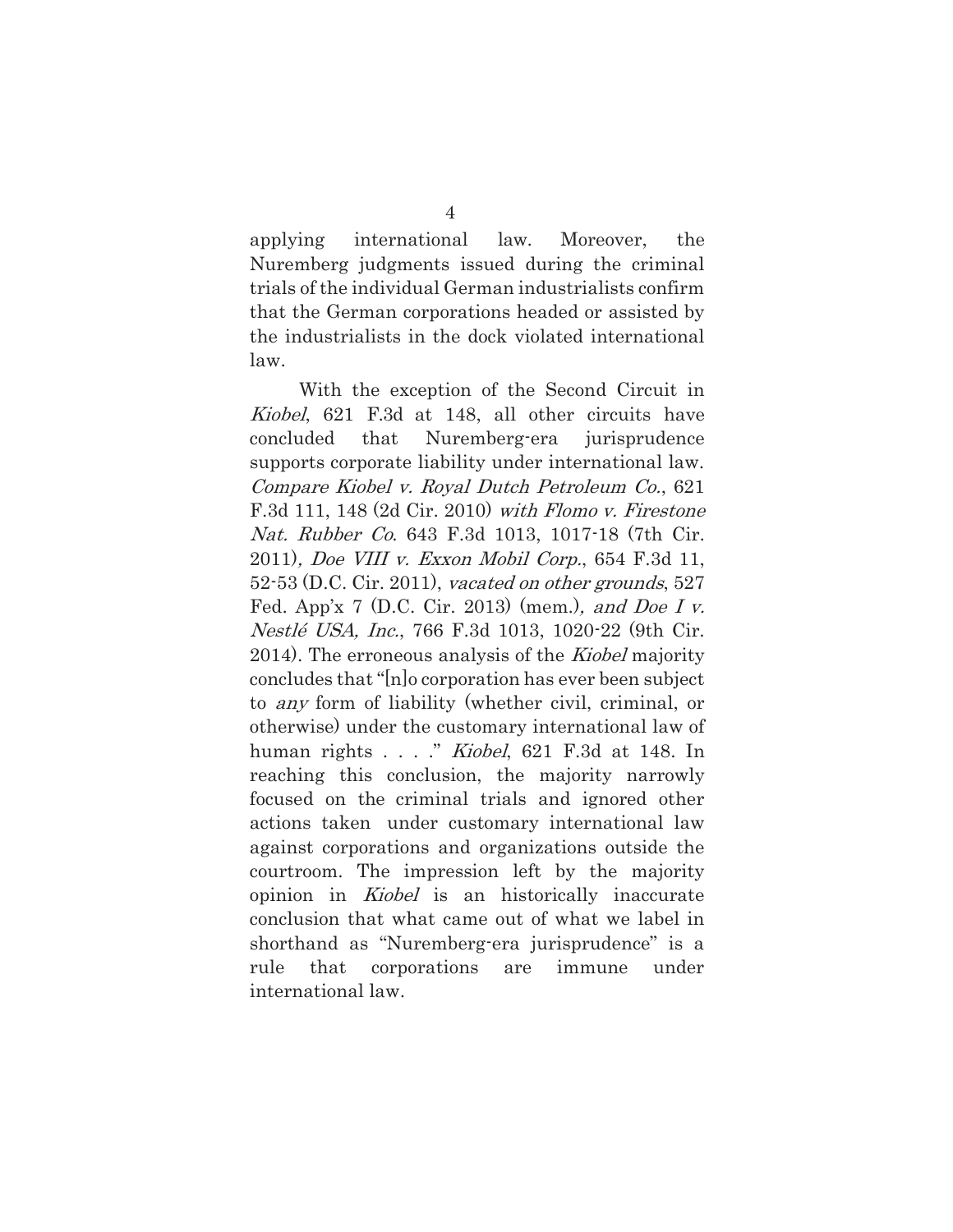A similar error was repeated by a plurality in Jesner v. Arab Bank, PLC, 138 S. Ct. 1386, 1398, 1402 (2018), and Petitioners and their amici now before this Court. Br. Pet'r Nestlé 37, 49-50; Br. Pet'r Cargill 20, 41-43; Br. U.S. 7, 11, 14; Br. Professors of International Law 2, 16-19, 26; Br. Cato Institute 6- 7; Br. Coca-Cola Company 21-23. We respectfully submit that the Founders of Nuremberg and those working with them would have been dismayed by this conclusion. It is time to put it to rest. Justice Robert Jackson in his opening address at the IMT trial noted that no one (juridical or natural person) is beyond the reach of the law.2 As he eloquently stated: "While it is quite proper to employ the fiction of responsibility of a state or corporation for the purpose of imposing a collective liability, it is quite intolerable to let such a legalism become the basis of personal immunity."3

i

<sup>2</sup> Robert H. Jackson, Opening Statement Before the International Military Tribunal, ROBERT H. JACKSON CENTER (Nov. 21, 1945), http://www.roberthjackson.org/

the-man/speeches-articles/speeches/speeches-by-robert-hjackson/opening-statement-before-the-international-militarytribunal (last visited October 19, 2020) [hereinafter "Jackson Opening Statement"].

<sup>3</sup> Id.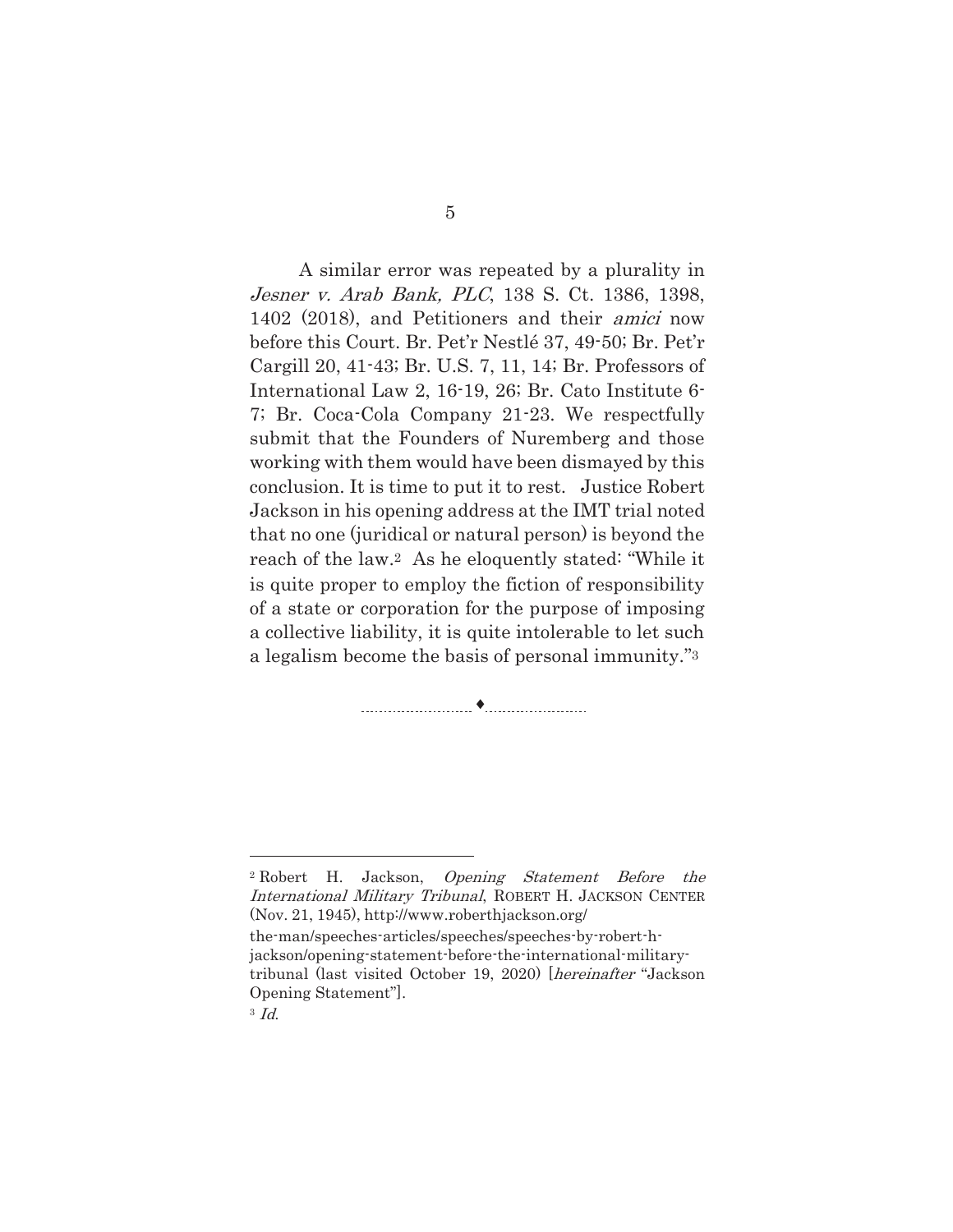#### ARGUMENT

## **I.** THE ALLIES SPECIFICALLY IMPOSED SANCTIONS IN THE NUREMBERG ERA ON NATURAL PERSONS, ORGANIZATIONS AND CORPORATIONS FOR VIOLAT-IONS OF CUSTOMARY INTER-NATIONAL LAW

An understanding of Nuremberg-era jurisprudence and its application to corporations must begin with an understanding of the broad program enacted by the Allies after the occupation of Germany. The Allies' program to govern Germany for the period immediately following the cessation of hostilities contained three components: what to do with the German state upon defeat of the Third Reich; what to do with natural persons and organizations who committed crimes; and what to do with the German economy and its corporations.

With regard to the defeated German Reich, the Allies first occupied the country by dividing it into four zones and, later, as a consequence of the Cold War, into two states: the Federal Republic of Germany, created out of the Western zones, and the German Democratic Republic, created out of the Soviet zone. With regard to the natural persons and organizations, the outline of what to do with the Reich leaders and other perpetrators of "atrocities, massacres and executions" was first set out in the

6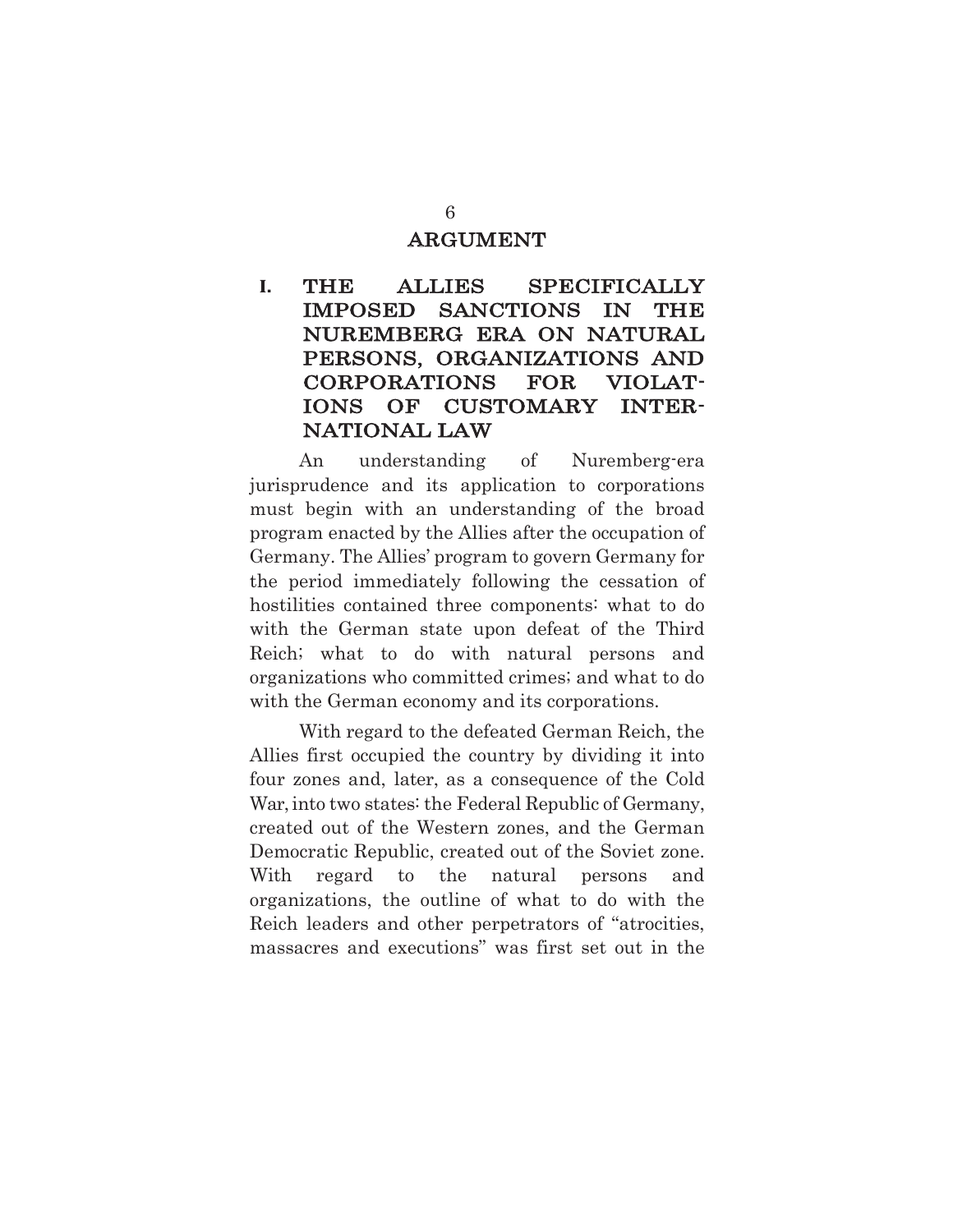Moscow Declaration of November 1, 1943,<sup>4</sup> while the war was still ongoing, and then confirmed by the London Charter of August 8, 1945, after Nazi Germany's unconditional surrender.5 The Moscow Declaration left open the decision of what to do with the Reich leaders (including Hitler) until the conclusion of hostilities, and the London Charter codified the decision of the Allies to try the so-called major war criminals (now without Hitler, who committed suicide) before an international military tribunal constituted at Nuremberg. The third issue that faced the Allies upon Nazi Germany's defeat was what to do with the major German corporations that had participated in war crimes and other violations of international law.

The Allies created the quadripartite Allied Control Council (*Alliierter Kontrollrat*) (commonly known as "the Control Council" or "der Kontrollrat") to translate its policies into law.6 Under the Control

<sup>4</sup> Declaration of German Atrocities, signed by President Roosevelt, Prime Minister Churchill and Premier Stalin, Moscow, Nov. 1, 1943, 3 Bevans 816, 834, Dep't St. Bull.

<sup>5</sup> Charter of the International Military Tribunal – Annex to the Agreement for the Prosecution and Punishment of the Major War Criminals of the European Axis, Aug. 8, 1945, 59 Stat. 1544, 82 U.N.T.S. 279 ["the London Charter"].

<sup>&</sup>lt;sup>6</sup> See Agreement on Control Machinery in Germany, Nov. 14, 1944, http://docs.fdrlibrary.marist.edu/psf/ box32/t298f04.html; Eli E. Nobleman, *Quadripartite Military Government* Organization and Operations in Germany, 41 Am. J. Int'l. L. 650, 651 (1947) (stating that the supreme governing machinery for Germany is the Allied Control Authority, composed of the Control Council, the Coordinating Committee, the Control Staff and the Allied Secretariat). The Control Council was composed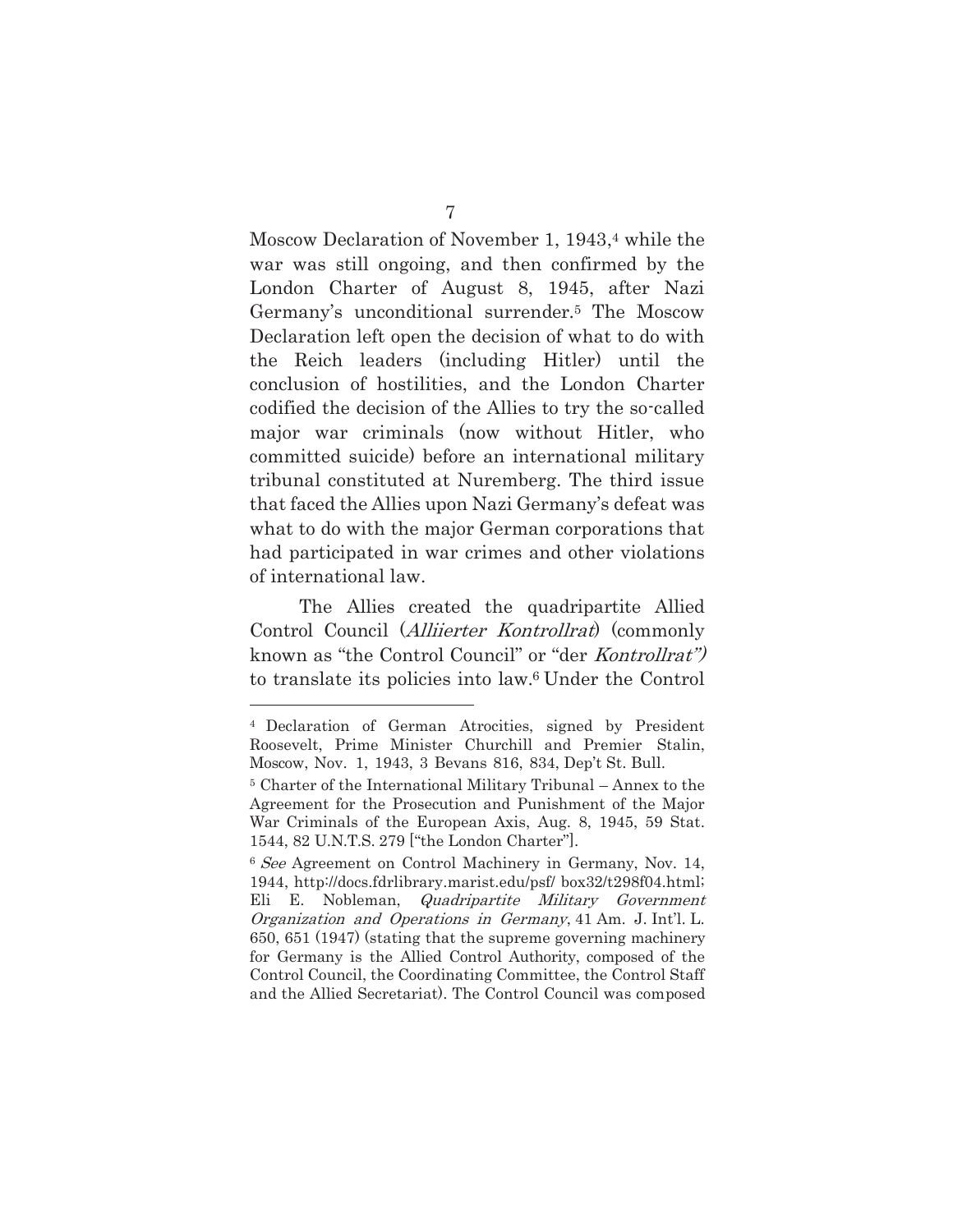Council was the Coordinating Committee, which was assisted by ten directorates serving as functional specialists for the Coordinating Committee, including the Finance Directorate, Legal Directorate, Reparation Directorate, and Restitutions Directorate.7 Some writers at the time noted that the directorates functioned "in a manner similar to the Congressional Committees in the United States."8

The Control Council and Coordinating Committee were provided with the "means of legislative action," including laws "on matters of general application," orders to communicate Control Council requirements, and directives used to "communicate policy or administrative decisions of the Control Council."9 With deterioration in relations

of Commanders-in-Chief of the Armed Forces of the United States, United Kingdom, Union of Soviet Socialist Republics, and France, and acted "on instructions from their respective governments, with respect to all matters affecting Germany as a whole." Id. at 651.

<sup>7</sup> Nobleman, supra note 6, at 651-52.

<sup>8</sup> Id. at 653.

<sup>9</sup> Control Council Directive No. 10, Control Council Methods of Legislative Action (Sept. 2, 1945), reprinted in 1 Enactments and Approved Paper of the Control Council and Coordinating Committee 95, available at https://www.loc.gov/rr/frd/Military\_Law/Enactments/Volume-I.pdf. Control Council Directive No. 51, which replaced Control Council Directive No. 10, states that "the only legislative acts which may contain penalty clauses are laws and orders." Control Council Directive 51, Legislative and Other Acts of the Control Council (Apr. 29, 1947), reprinted in 7 Enactments and Approved Paper of the Control Council and Coordinating Committee 27, available at https://www.loc.gov/rr/frd/Military\_Law/Enactments/Volume-VII.pdf.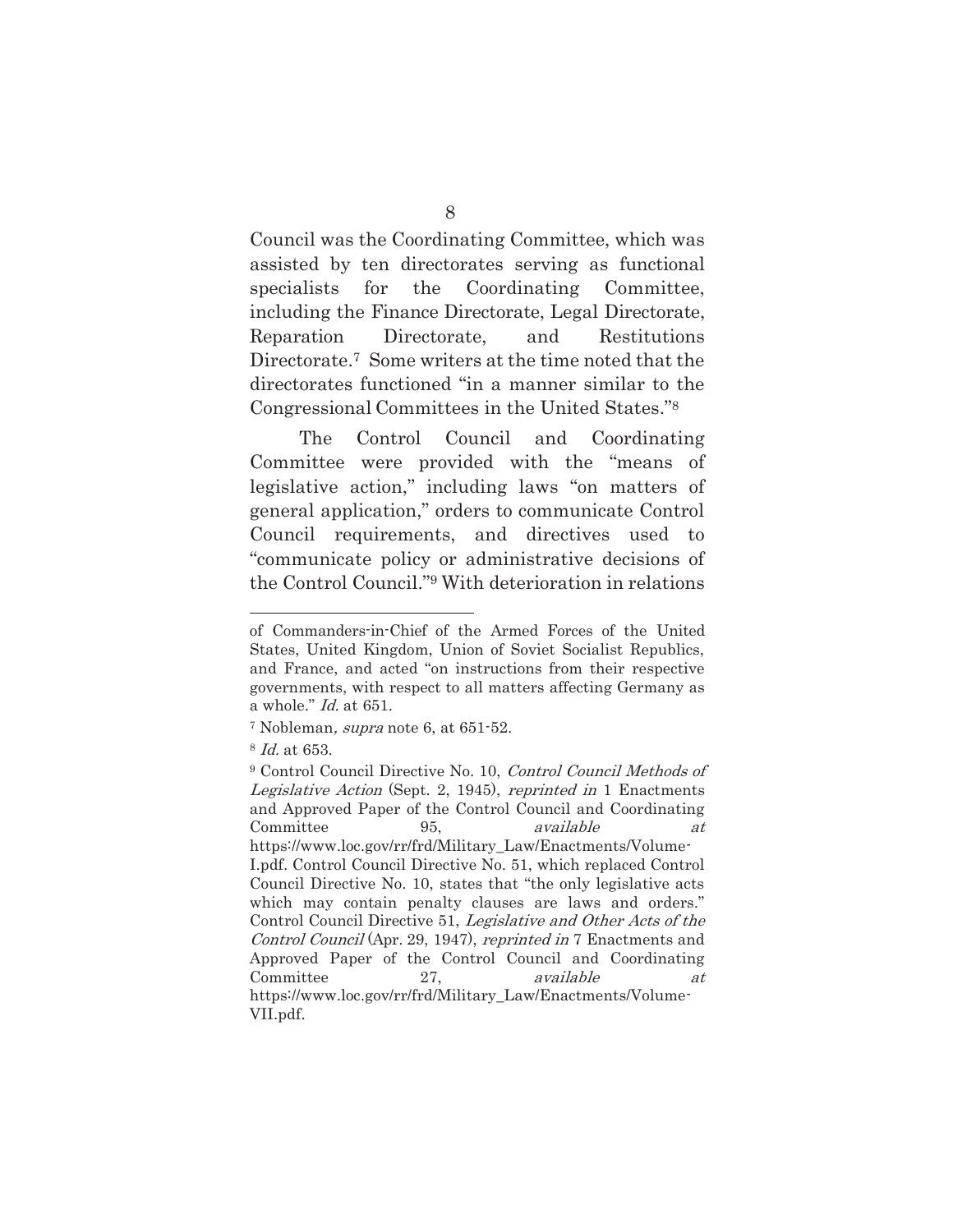with the Soviet Union, the three-power Allied High Commission, comprised of representatives of the United States, the United Kingdom and France, replaced in 1949 the four-power Control Council for the Western occupied zones, and the Federal Republic of Germany began to be created out of the Western zones. Under occupation, related laws were also issued for Germany in the different Allied zones, sometimes known as "zonal legislation."

In Part I, we describe how international law was applied in occupied Germany. As we explain in Section A, the Control Council's actions in governing occupied Germany were based on a foundation of customary international law. Sections B and C demonstrate that those international law principles provided the framework for the prosecution of natural persons and organizations. Sections D and E review the legal framework used for the imposition of sanctions on corporations and the means by which that framework was applied to corporations. Part II focuses on the Nuremberg trials and their judgments, which recognized corporate liability in addition to the liability of the industrialists who were in the dock.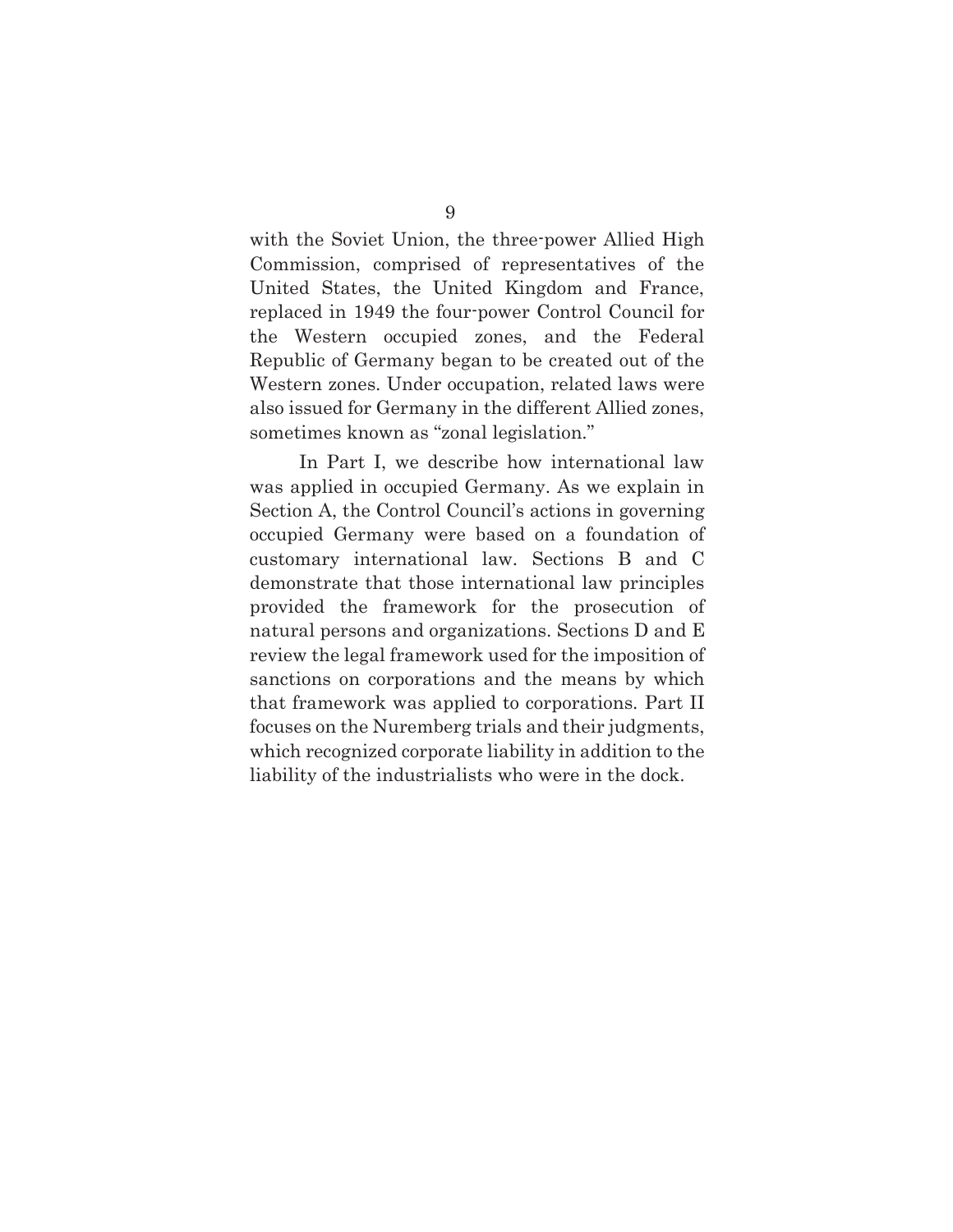### A. The Allies Were Acting Pursuant to Customary International Law Norms in All Their Post-War Actions, Including Against Corporations

Scholars to this day differ on whether the customary international law principle of debellatio the law governing complete conquest—was in effect in occupied Germany after unconditional surrender,<sup>10</sup> or whether the Allies were governing according to the customary international law of occupation, as codified in the 1907 Hague Regulations.11 This debate is not relevant to the issue sub judici, however, because the Allies, whether acting inside the various courtrooms in occupied Germany or outside the courtroom, aimed to make their actions conform to international law.

The earliest documents creating the Control Council demonstrate the Allies' commitment to international law norms. For example, the Potsdam

 $10$  See, e.g., Kevin Jon Heller, The Nuremberg Military Tribunals and the Origins of International Criminal Law 113-120 (2011); Eyal Benvenisti, The International Law of Occupation 91-96 (2004); Yoram Dinstein, The International Law of Belligerent Occupation 33 (2009).

 $11$  See, e.g., Regulations Respecting the Laws and Customs of War on Land, annexed to Convention Respecting the Laws and Customs of Land Warfare, Oct. 18, 1907, 36 Stat. 2277, reprinted in 2 Supplement to the Am. J. Int'l L. Supp. 90 (1908) [*hereinafter* "Hague Regulations"]. Article 43 required that the laws of the occupied country be respected unless the occupier was "absolutely prevented" from doing so. Id. at art. 43. Notably, corporate seizure of private property in occupied territory violated long-standing norms of the 1907 Convention. Id. at arts. 46-47, 53.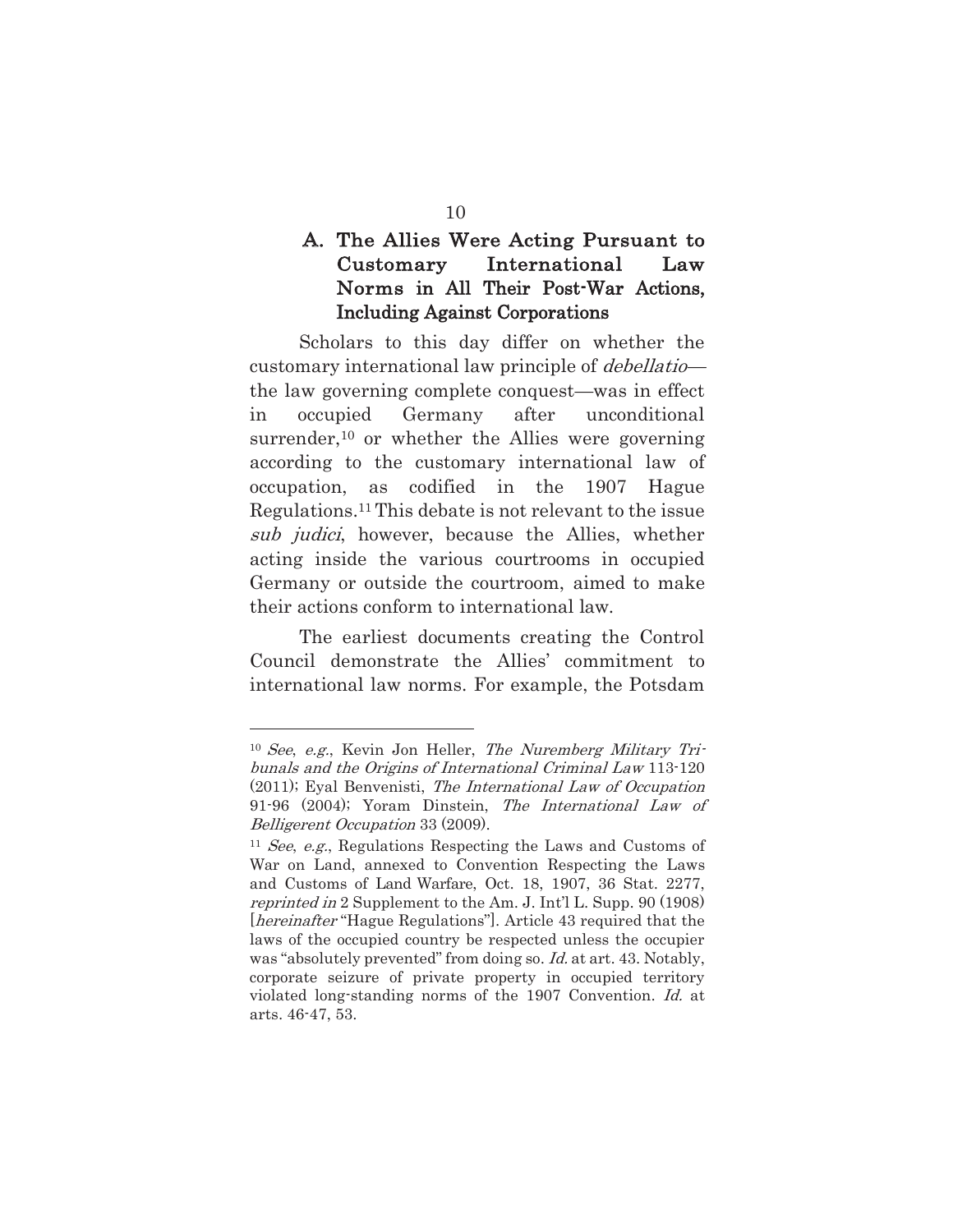Agreement made it clear that the "purposes of the occupation of Germany by which the Control Council shall be guided are: (i) [t]he complete disarmament and demilitarization of Germany . . . to dissolve all Nazi institutions . . . [t]o prepare for the eventual reconstruction of German political life . . . and for eventual peaceful cooperation in international life by Germany." Protocol of the Proceedings of the Berlin ("Potsdam") Conference, U.S.-U.K.-U.S.S.R., § II.A.3, Aug. 2, 1945, 3 Bevans 1207, 1220, http://avalon.law. yale.edu/20th\_century/decade17.asp[hereinafter "Potsdam Agreement"].

The actions of the Control Council both reflected pre-existing customary international law and contributed to the development in the future of such law. Customary international law is found in the "practice of states," Oppenheim's International Law at 25, 26 (Sir Robert Jennings & Sir Arthur Watts, eds., 9th ed. 1996), which also encompasses activities such as their external conduct with each other, domestic legislation diplomatic dispatches, internal government memoranda, and ministerial statements. Id. at 26. Indeed, judicial decisions are only a secondary source of customary international law, while the practice of states is primary evidence of that law. See Statute of the International Court of Justice art. 38(1)(d), Jun. 26, 1945, 59 Stat. 1055, 1060, U.S.T.S. 993 (listing "judicial decisions" as a "subsidiary means for the determination of rules" of international law).

To evaluate the customary international law applied to German corporations, it would be error to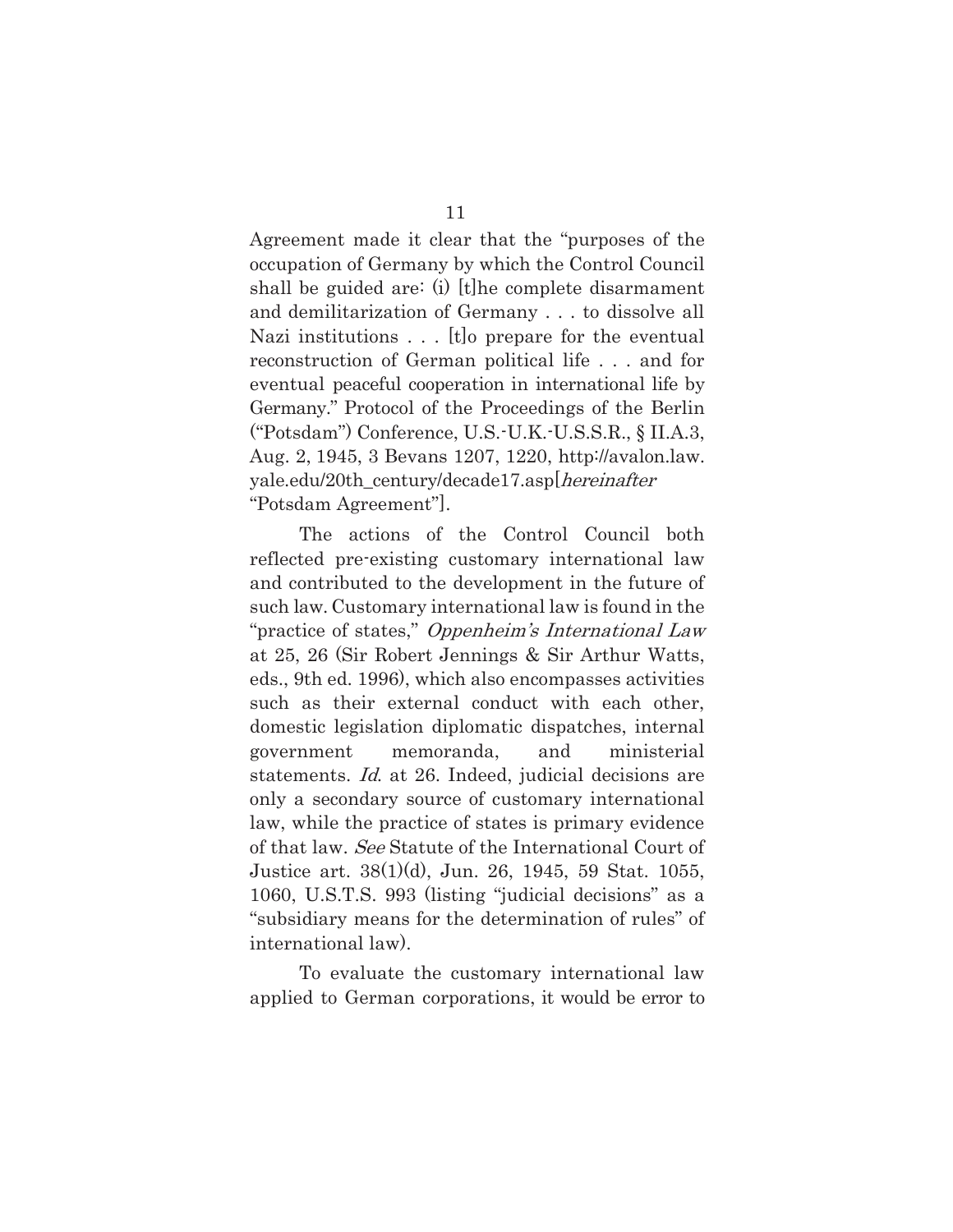rely only on Nuremberg *judicial* actions, while ignoring the large body of international state practice by the Allies that demonstrated that corporations were not considered immune under international law. See Doe v. Exxon, 654 F.3d at 19 (noting state practice as a source of customary international law). Further, the actions taken by the Control Council reflect opinio juris. As explained above, Article 38(b) of the Statute of the International Court of Justice identifies state practice as a preeminent source of international law.

Not only did the Allies' actions reflect settled practice, but they were carried out because "[t]he States concerned . . . [felt] that they [were] conforming to what amounts to a legal obligation." North Sea Continental Shelf Cases, Judgment, 1969 I.C.J. 3, ¶ 77 (Feb. 20). The Allies, as occupiers of Germany between 1945 and 1949, believed that they were acting pursuant to international law and believed they were bound by it in their actions. This is reflected both in the actions taken by the Allies and in the language used in the laws they enacted.

### B. The Legal Framework Created by the Allies Provided for Trials Against Natural Persons and **Organizations**

The London Charter signed seventy-five years on August 8, 1945 created the International Military Tribunal ("IMT")and set out the specific international crimes for which "major war criminals" would be prosecuted: crimes against peace, war crimes, crimes against humanity, and conspiracy.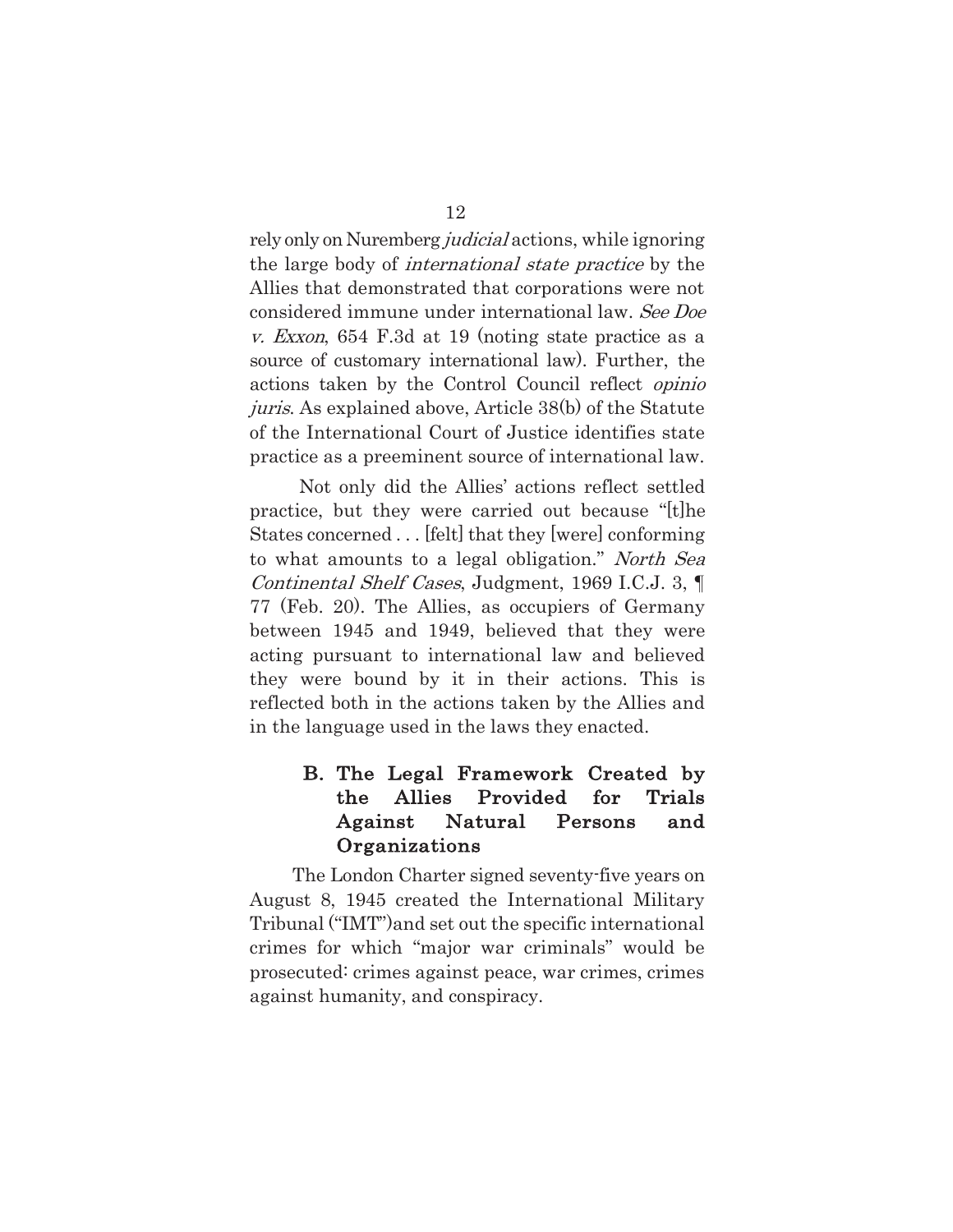No pre-war international treaty defined these crimes (save for war crimes) or made natural persons responsible for committing them. As a result, the Allies turned to customary international law. They did so in order to avoid the problem of *nulla crimen* sine lege (no crime without law), thereby answering the accusation that the defendants in the dock at Nuremberg were being tried *ex post facto*. The Allied Control Council, charged with implementing the agreement made in the London Charter, furthered the work of the IMT by enacting Control Council Law No. 10 on December 20, 1945, exactly one month after the trial of the major war criminals had begun.12 Under Control Council Law No. 10, each of the Allies could conduct their own international law trials in zones they occupied by following the explicit international law now set out in the London Charter.

From the first of its laws, the Control Council made clear that corporations were subject to customary international law as implemented by the Control Council. Control Council Law No. 5 set out the plan to seize all German assets abroad "with the intention thereby of promoting international peace and collective security . . . ." The law specifically targeted corporations as well as natural persons, by defining "person" to include "collective" or "juridical"

<sup>12</sup> Control Council Law No. 10, Punishment of Persons Guilty of War Crimes, Crimes Against Peace and Against Humanity (Dec. 20, 1945), reprinted in 1 Enactments and Approved Paper of the Control Council and Coordinating Committee 306, available at https://www.loc.gov/rr/frd/Military\_Law/Enactments/Vol ume-I.pdf [hereinafter "Control Council Law No. 10"].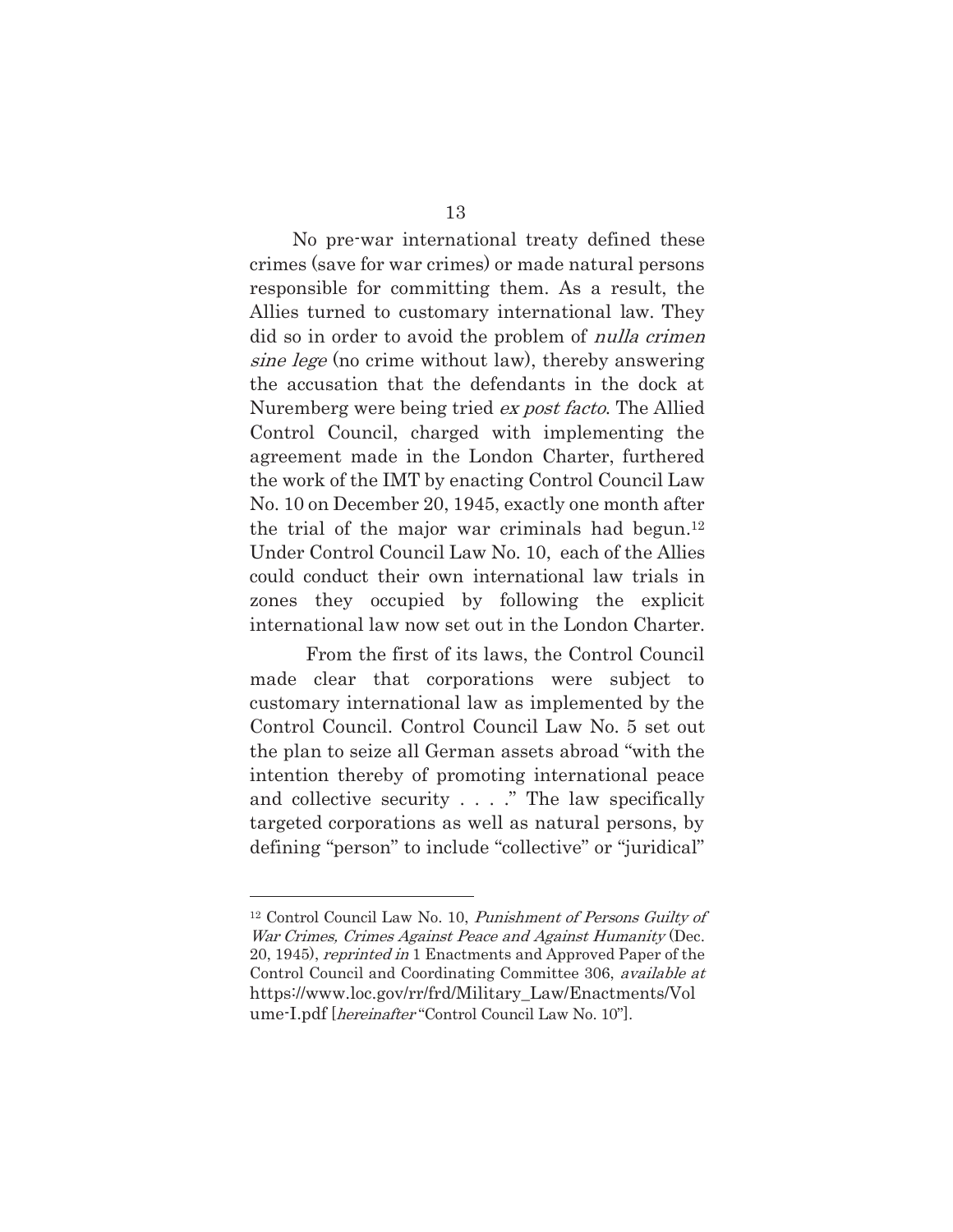persons or entities.13

The references to "individuals" or "persons" in Nuremberg documents were intended to make clear that persons—regardless of their official positions could be held responsible for state crimes under international law. As Justice Jackson noted in his Opening Address to the IMT:

> The common sense of mankind demands that law shall not stop with the punishment of petty crimes by little people. It must also reach men who possess themselves of great power and make deliberate and concerted use of it to set in motion evils which leave no home in the world untouched.<sup>14</sup>

This emphasis on individual as opposed to state liability also contrasted with the view, ultimately reached by the Allied Powers after the First World War, only to hold states responsible under international law. In their Brief for the United States as Amicus Curiae Supporting Petitioners at 30 n. 18, Kiobel v. Royal Dutch Petroleum Co., 569 U.S. 108 (No. 10-1491), the U.S. State and Justice

<sup>13 &</sup>quot;[T]he term 'person' shall include any natural person or collective person or any juridical person or entity under public or private law having legal capacity to acquire, use, control or dispose of property or interests therein." Control Council Law No. 5, Vesting and Marshalling of German External Assets (Oct. 30, 1945), reprinted in 1 Enactments and Approved Papers of the Control Council and Coordinating Committee 225, available at

https://www.loc.gov/rr/frd/Military\_Law/Enactments/Volume-I.pdf.

<sup>14</sup> Jackson Opening Statement.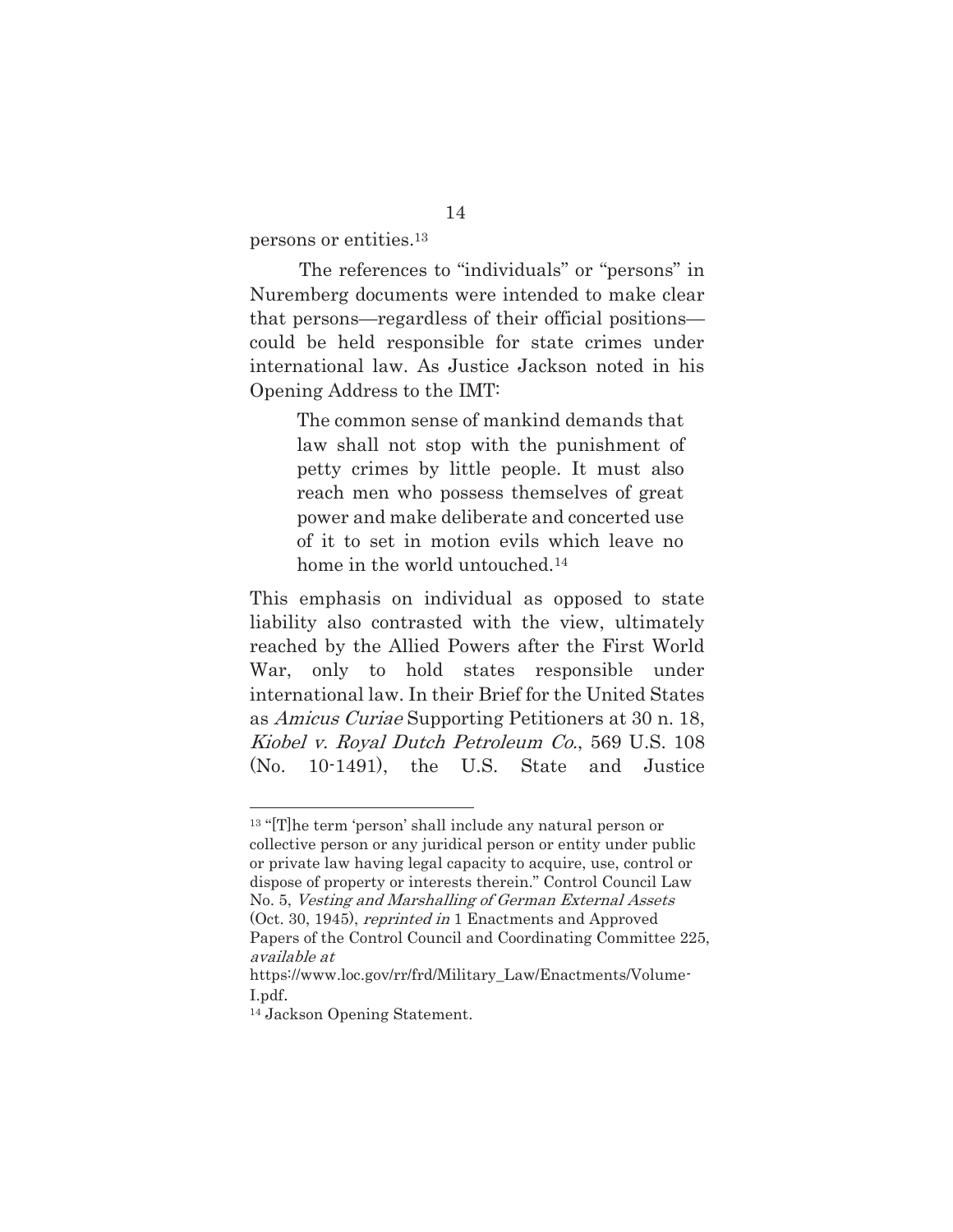Departments agreed with this position:

The International Military Tribunal's statement that "[c]rimes against international law are committed by men, not by abstract entities, and only by punishing individuals who commit such crimes can the provisions of international law be enforced," see Pet. App. A12, A50 (quoting The Nurnberg Trial (United States v. Goering), 6 F.R.D. 69, 110 (Int'l Military Trib. at Nuremberg 1946)), has been taken out of context. The Tribunal clearly was rejecting the defendant's argument that only a state could be held liable for violations of international law; it was not making any distinction among actors other than the state.

This historical context corrects the erroneous conclusion that the quotation about the punishment of individuals supported a holding by the Tribunals that corporate liability was not permitted under international law. See Jesner, 138 at 1398; Br. Nestlé 37 , 49-50; Br. Cargill 20, 41-43; Br. United States Supp. Pet'rs 7, 11, 14; Br. Professors of International Law Supp. Pet'rs at 2, 16-19, 26; Br. Cato Institute 6- 7; Br. Coca-Cola Company 21-23.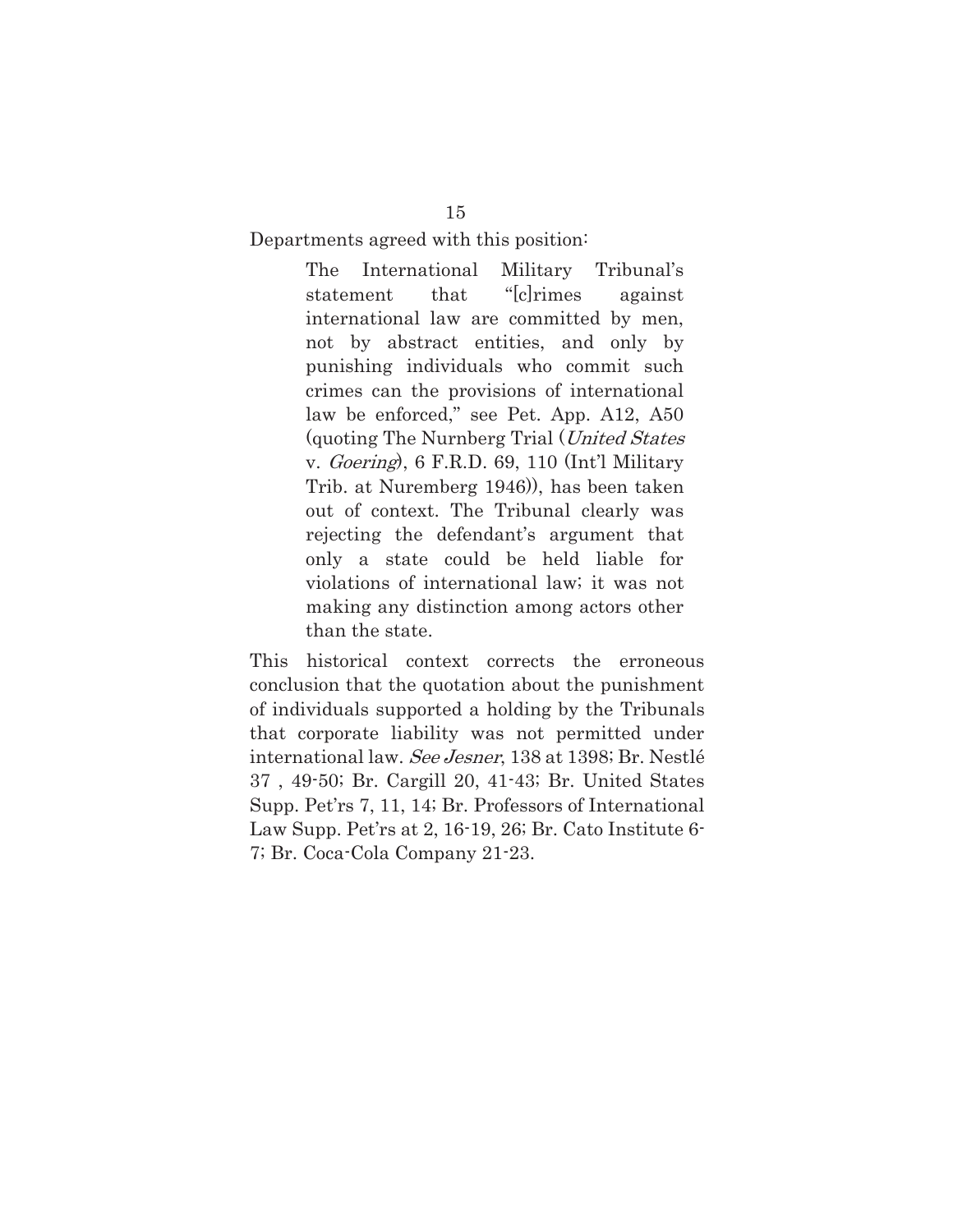Unfortunately, in a short paraphrase and without explanation or context, the U.S. government reversed its position in an Amicus Curiae Brief submitted to this Court.15 This is among a number of reversals without identifying what has changed in the law since its last submission to explain such a dramatic volte face. See generally Br. Former Government Officials Amici Curiae Supp. Resp'ts.

<sup>&</sup>lt;sup>15</sup> This reversal was a departure from the U.S. position in both Kiobel and Jesner. Compare Brief for the United States as Amicus Curiae Supporting Petitioners at 30 n.18, Kiobel v. Royal Dutch Petroleum Co., 569 U.S. 108 (2013)(No. 10-1491) and Brief for the United States as Amicus Curiae Supporting Neither Party at 13, Jesner v. Arab Bank, PLC, 138 S. Ct. 1386 (2018)(No. 16-499) ("No principle of international law precludes the existence of a norm for the conduct of private actors that applies to the conduct of corporations.") with Br. United States Supp. Pet'rs (2020) 11.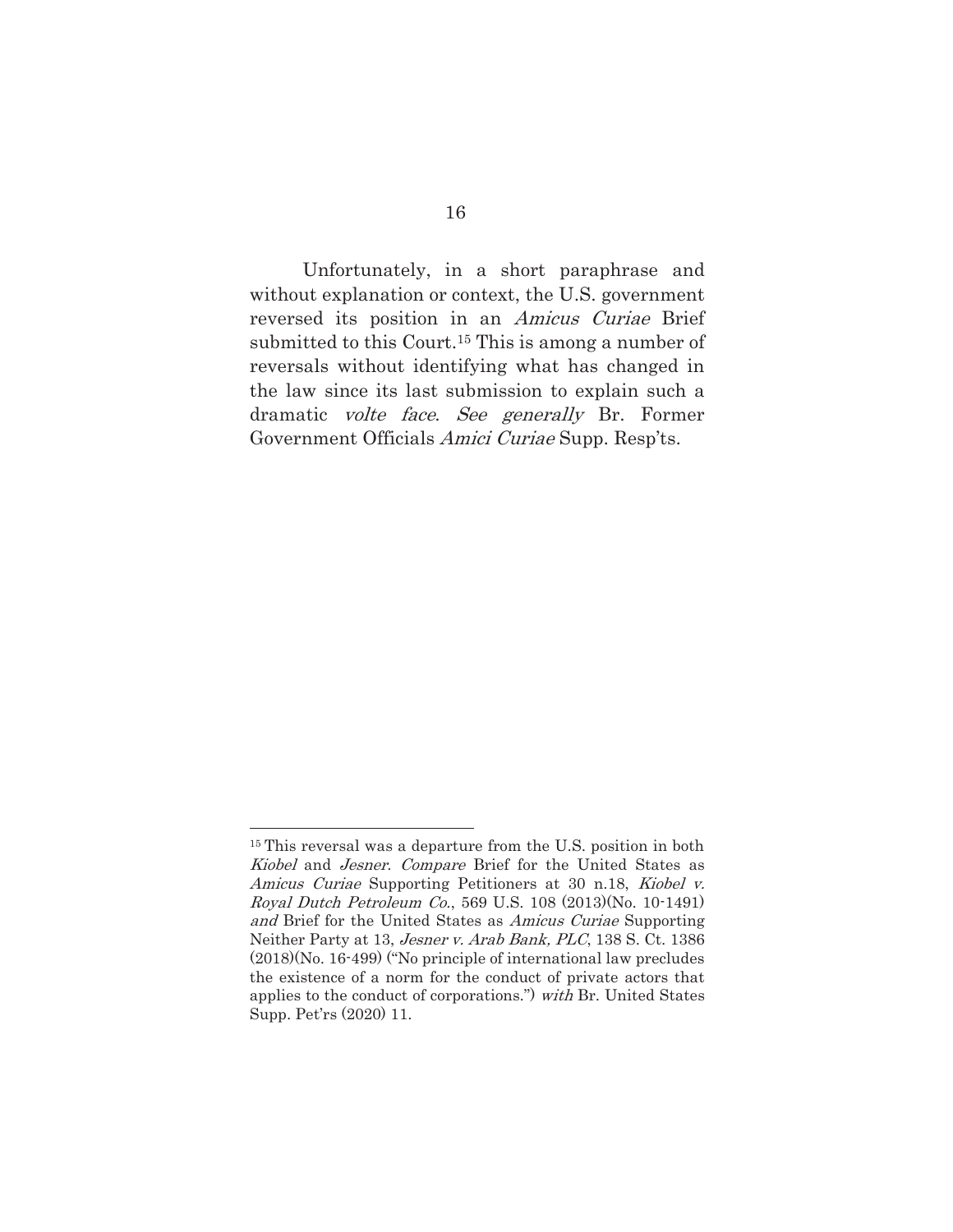### C. Organizations Were Indicted and Convicted Pursuant to the London Charter

The London Charter, when it authorized the IMT to designate any group or organization as criminal, specifically enunciated that groups or organizations could violate international law: "At the trial of any individual member of any group or organization the Tribunal may declare (in connection with any act of which the individual may be convicted) that the group or organization of which the individual was a member was a criminal organization." London Charter, Article 9.

The IMT prosecutors, in addition to the 22 people in the dock, also indicted six Nazi organizations: the Reich Cabinet, the Sturmabteilung ("SA"), the German High Command, the Leadership Corps of the Nazi Party, the *Schutzstaffeln* ("SS") with the *Sicherheitsdienst* ("SD") as its integral part, and—separately—the Geheime Staatspolizei ("Gestapo"). The Nuremberg judges acquitted the first three organizations and designated the last three as criminal.

Declaring organizations to be criminal served a goal of facilitating the prosecution of members of the organization. However, Petitioners' Amici Law Professors err in their assertion that the conviction of the organizations was only for this purpose. Br. Law Professors Supp. Pet'rs 16-17. As Justice Jackson stated, criminalizing the organization would also serve to protect against the threat they posed; this goal was seen as broader than what would be served by prosecuting only members. Report of Robert H.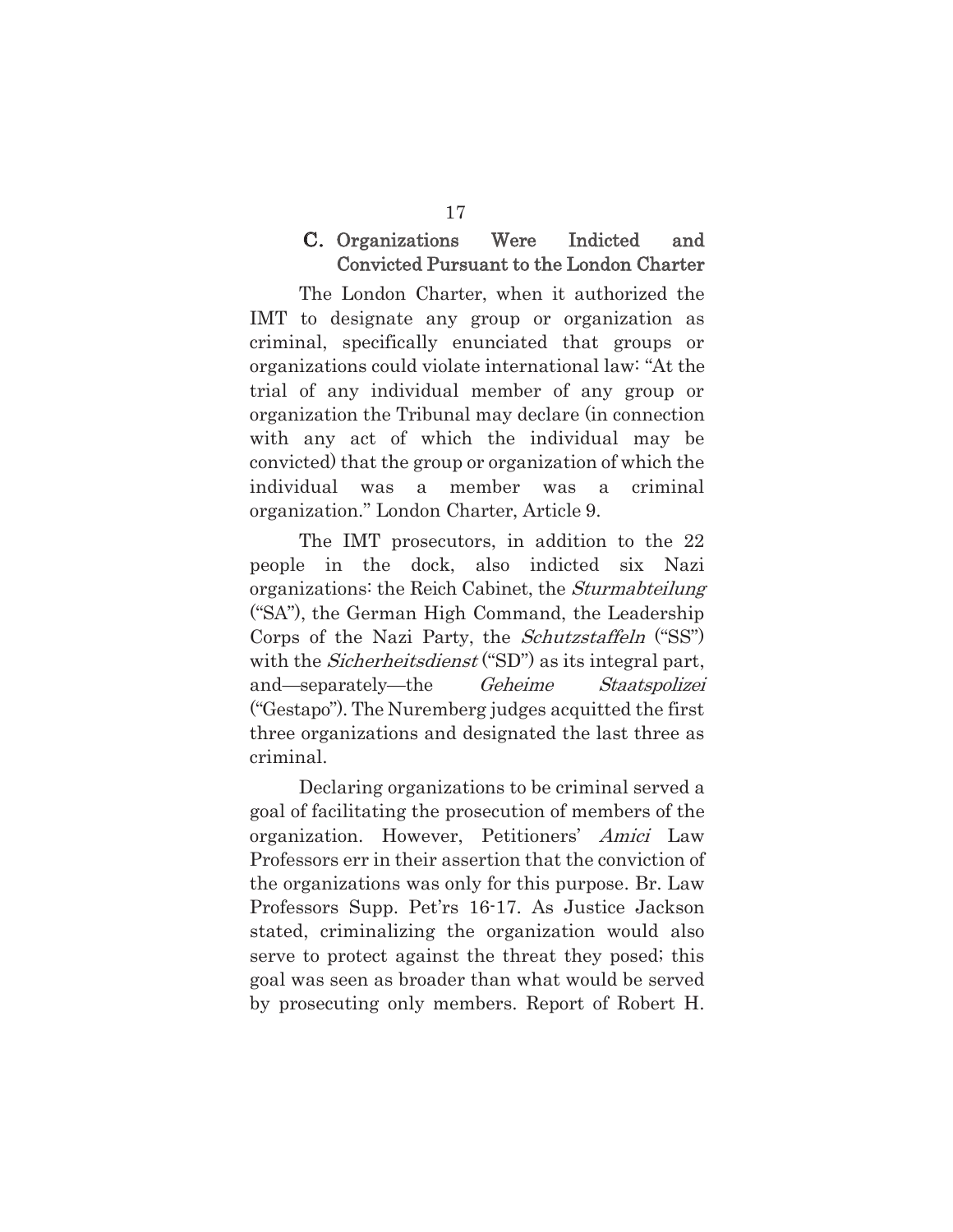Jackson, United States Representative to the International Conference on Military Trials, London 1945, at 130 (U.S. Dep't of State, Pub. No. 3080, 1949), available at https://www.loc.gov/rr/frd/Military\_Law/pdf/jacksonrpt-military-trials.pdf. Justice Jackson addressed collective guilt and the inefficiency of individual prosecutions, then specifically discussed the criminal character of the organizations:

> We are quite ready, of course, to agree that these organizations have no present legal existence, but that does not prevent the effectiveness of a trial concerning their criminal character in the past when concededly they were in fact in existence, nor prevent use of membership as evidence of conspiracy.

Id. In addition to the condemnation by the international tribunals, Nazi organizations were subjected to other action by the Control Council. As indicated by Justice Jackson, by the time these organizations were declared to be criminal by the IMT, they had been punished under international law because the Allies had already imposed upon them the most severe punishment of all: juridical death through dissolution as well as the confiscation of all their assets.

What is critical is that the Allies carried out this punishment under international law. It was an international treaty that dissolved the Nazi Party and its related entities on September 20, 1945 (following the London Charter on August 8, 1945 and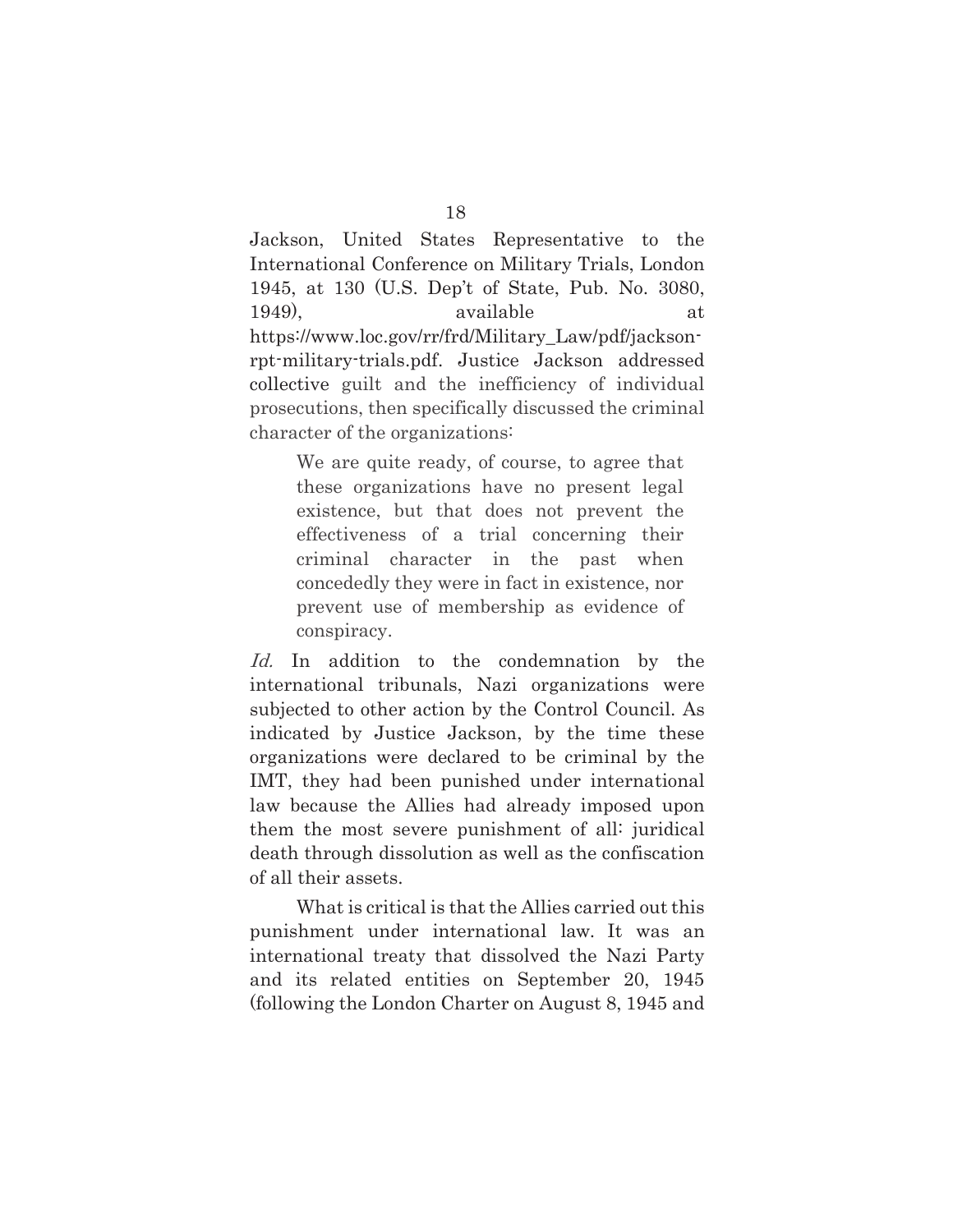before the IMT trial began on November 20, 1945). Agreement Between Governments of the United Kingdom, United States of America, and Union of Soviet Socialist Republics, and the Provisional Government of the French Republic on Certain Additional Requirements to be Imposed on Germany Art. 38 (Sept. 20, 1945), reprinted in 40 Supplement Am. J. Int'l L. 1, 29 (1946) ("The National Socialist German Workers' Party (NSDAP) is completely and finally abolished and declared to be illegal.").

This death by dissolution was confirmed by Control Council Law No. 2, which abolished the Nazi Party and affiliated organizations permanently, declared them illegal, and authorized the confiscation of all their property and assets. Control Council Law No. 2, Providing for the Termination and Liquidation of the Nazi Organizations (Oct. 10, 1945), reprinted in 1 Enactments and Approved Paper of the Control Council and Coordinating Committee 131, available at

https://www.loc.gov/rr/frd/Military\_Law/Enactments /Volume-I.pdf.

Control Council Law No. 43 also provided for the prosecution of organizations themselves. Control Council Law No. 43, Prohibition of the Manufacture, Import, Export, Transport and Storage of the Materials (Dec. 20, 1946), reprinted in 5 Enactments and Approved Paper of the Control Council and Coordinating Committee 194, available at https://www.loc.gov/rr/frd/Military\_Law/Enactments /Volume-V.pdf. ("Any organization violating, or attempting to violate any of the provisions of this law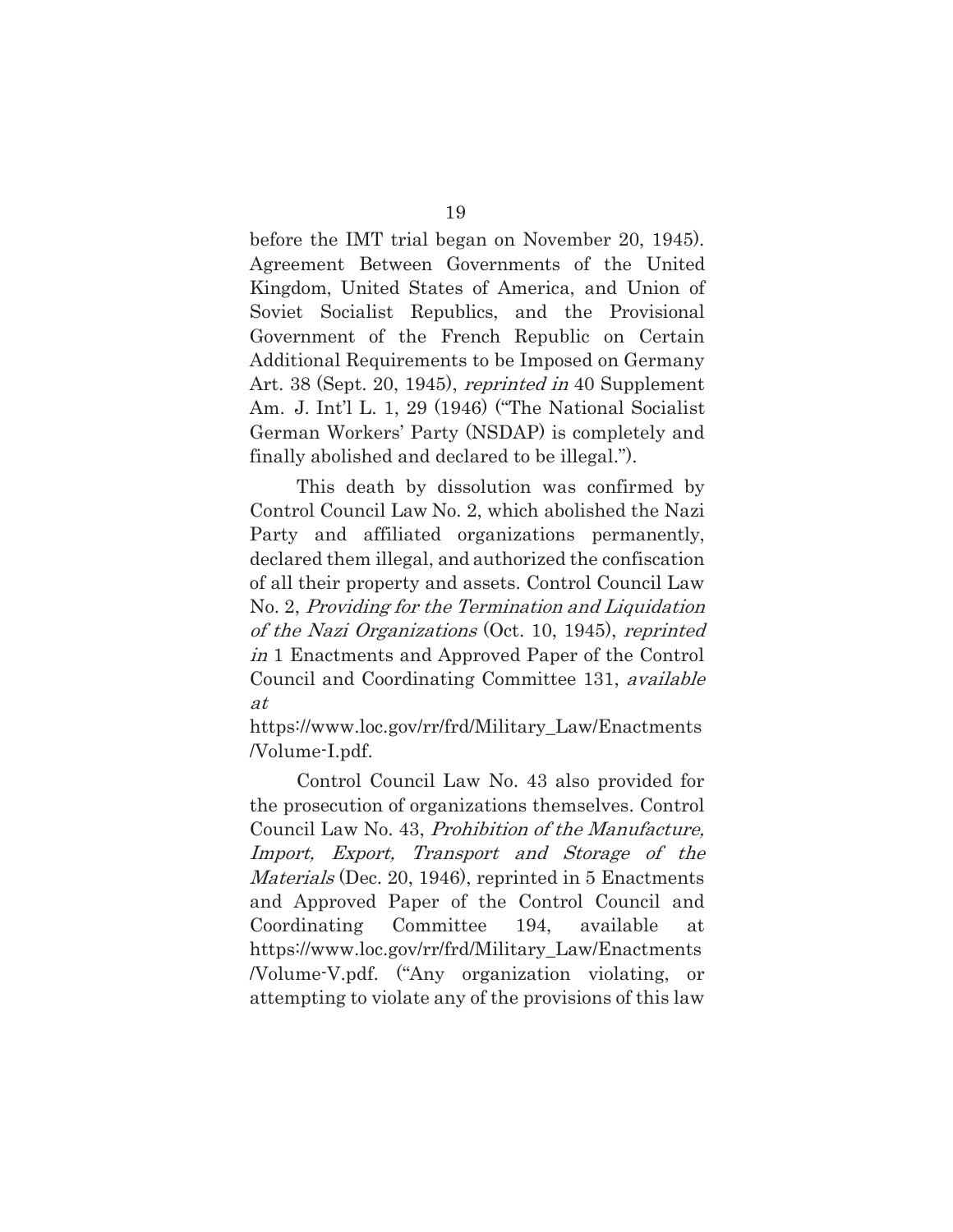or of any regulations hereunder shall be liable to prosecution before a Military Government Court and upon conviction shall be dissolved and its property confiscated by order of the Court.")

Nuremberg-era jurisprudence, both inside and outside the courtroom, establishes that not only states and natural persons can be liable for international law violations, but also juridical entities.

### D. The Legal Framework Created by the Allies Provided for Actions Under International Law Against Corporations

The earliest pronouncement of the Allies at Potsdam and Yalta created a multinational framework for action against corporations complicit in the Nazi-era war crimes. As Judge Richard Posner noted, the Allies took action "on the authority of customary international law." Flomo, 642 F.3d at 1017. The Yalta and Potsdam Agreements envisioned dismantling Germany's industrial assets, public and private, and creating a system of reparations for states and persons injured during the Nazi period. The Allied plan for post-war Germany was known as the "de" program, usually identified as demilitarization, decartelization, denazification and democratization. Donald Bloxham, Genocide on Trial: War Crimes Trials and the Formation of Holocaust History and Memory 25 (2001).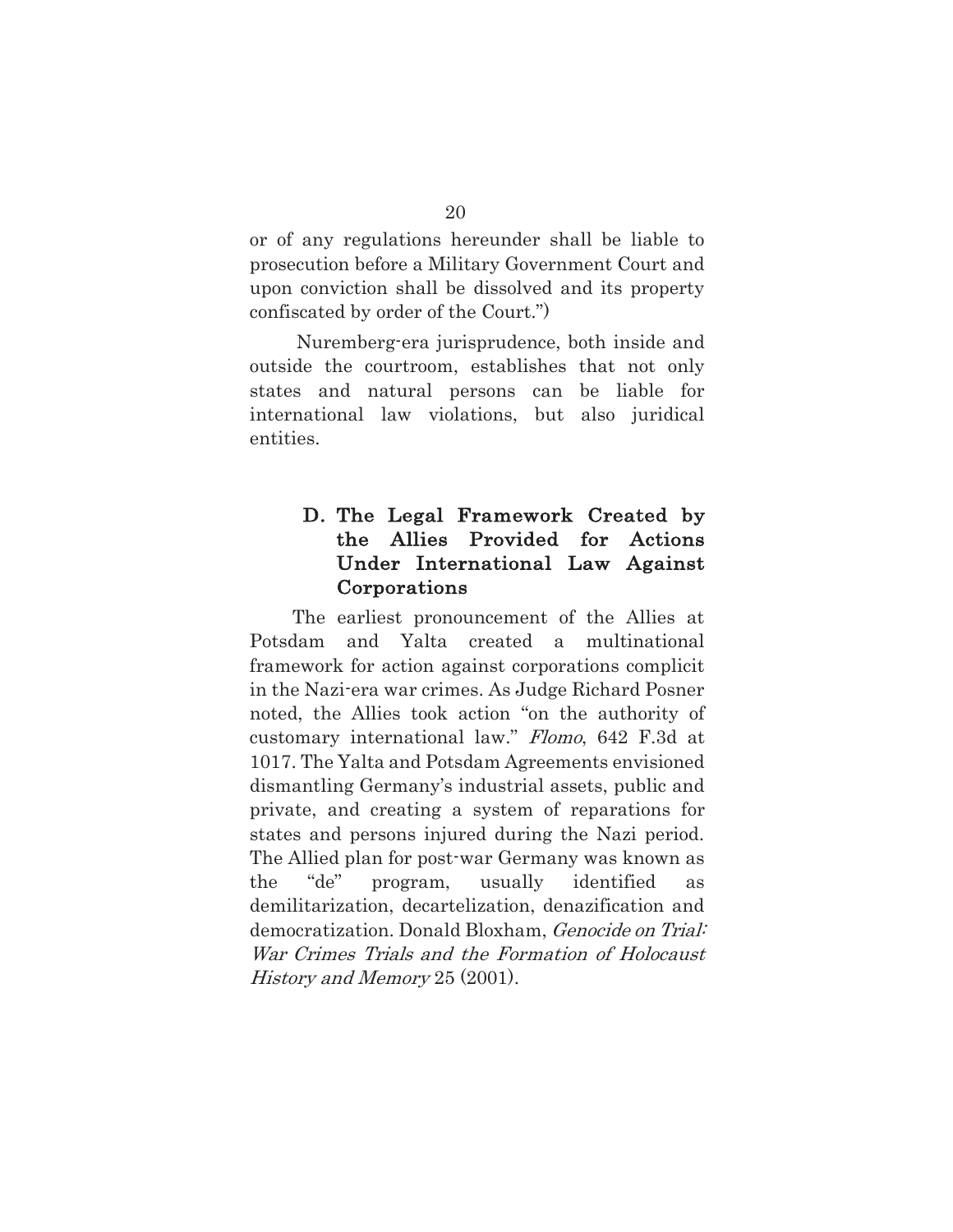The program originated in the Potsdam Agreement, which stated, "At the earliest practicable date, the German economy shall be decentralized for the purpose of eliminating the present excessive concentration of economic power as exemplified in particular by cartels, syndicates, trusts and other monopolistic arrangements." Potsdam Agreement § II.B.12. As a central component of this program, corporations faced demilitarization, deconcentration, and decartelization, as the Allies sought the elimination or control of all German industry that could be used for military production. There were two related objectives: the elimination of German's war potential16 and the payment of reparations.17

The Control Council was charged with the "inflexible purpose" to "destroy German militarism and Nazism and to ensure that Germany will never again be able to disturb the peace of the world." Crimea Conference Communiqué (Feb. 2-11, 1945), reprinted in 1 Enactments and Approved Paper of the Control Council and Coordinating Committee 2, available at

<sup>16 &</sup>quot;In order to eliminate Germany's war potential, the production of arms, ammunition and implements of war as well as all types of aircraft and sea-going ships shall be prohibited and prevented. Production of metals, chemicals, machinery and other items that are directly necessary to a war economy shall be rigidly controlled and restricted to Germany's approved postwar peacetime needs to meet the objectives stated in Paragraph 15. Productive capacity not needed for permitted production shall be removed in accordance with the reparations plan recommended by the Allied Commission on Reparations and approved by the Governments concerned or if not removed shall be destroyed." Potsdam Agreement § II.B.11.

<sup>17</sup> Potsdam Agreement §§ II.B.19, III.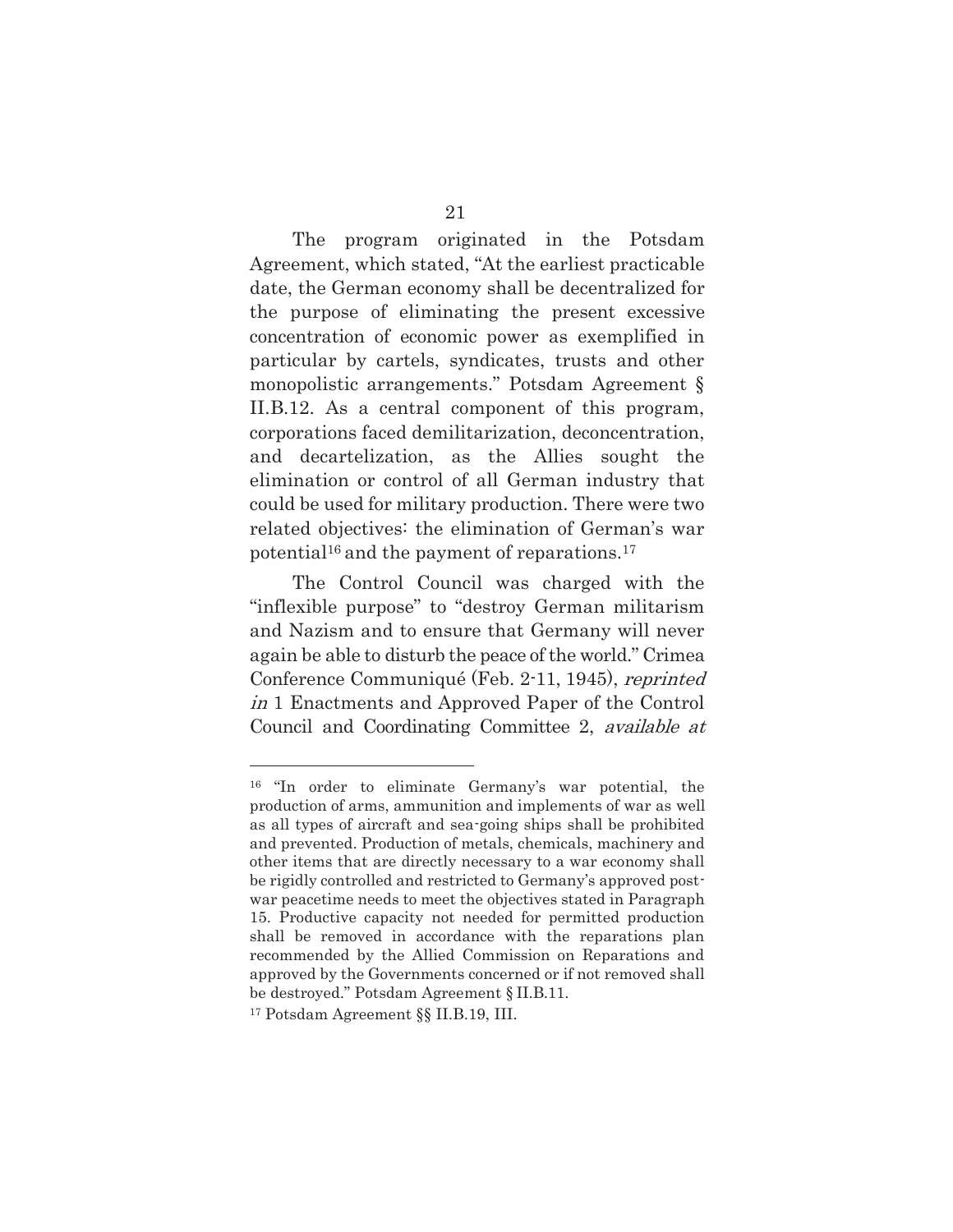http://www.loc.gov/rr/frd/Military\_Law/Enactments/Vo lume-I.pdf. To meet that goal, the Control Council was instructed to "eliminate or control all German industry that could be used for military production; bring all war criminals to justice and swift punishment and exact reparation in kind for the destruction wrought by Germans . . . ." Id. Its authority to confiscate property and provide for reparations, necessarily emanated from international law and not from local German law.18

### E. Control Council and Other Allied Laws, Orders and Directives Addressed Corporations

Before issuing Control Council Law No. 10 on December 20, 1945, which set up the Nuremberg international tribunals, the occupation authority issued Control Council Law No. 9 on November 30, 1945. Control Council Law No. 9, Providing for the Seizure of Property Owned By I.G. Farbenindustrie and the Control Thereof (Nov. 30, 1945), reprinted in 1 Enactments and Approved Papers of the Control Council and Coordinating Committee 225, available at

https://www.loc.gov/rr/frd/Military\_Law/Enactments/Vol

<sup>18</sup> In their attempt to distinguish criminal adjudication from acts of dissolution taken against IG Farben, Amici Law Professors assert that these actions were not international law but were "military occupation" measures, ignoring direct legal authority that the law of occupation is international law. Br. Professors of International Law et al. Amici Curiae Supp. Pet'rs 17.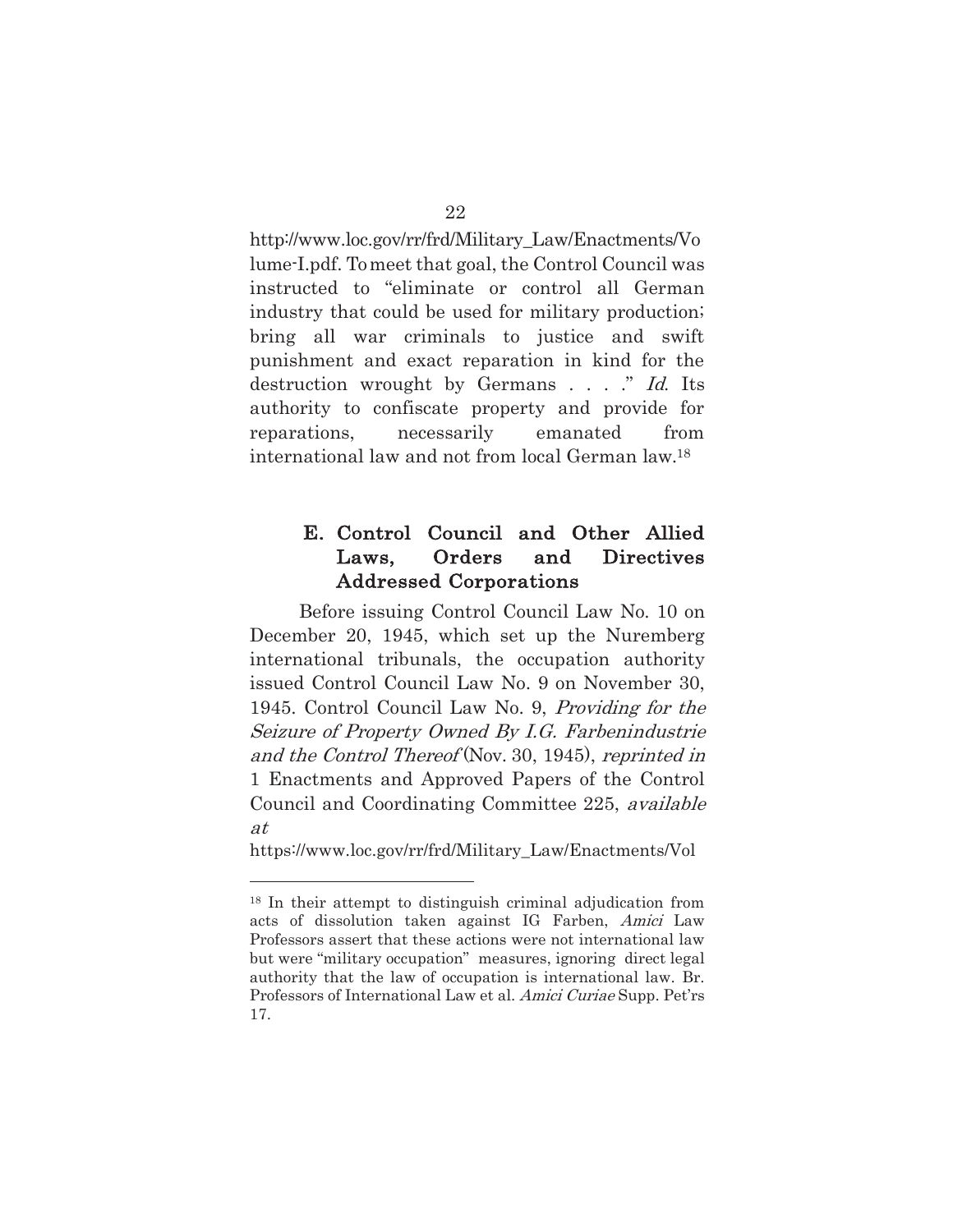ume-I.pdf [hereinafter Control Council Law No. 9]. This law specifically directed the dissolution of I.G. Farben and the dispersal of its assets.

Control Council Law No. 9 was based on the customary international law prohibition of crimes against peace that the Allies cited in the London Charter and used to prosecute Nazi leaders for waging aggressive war.19 The Preamble to Control Council Law No. 9, titled "Providing for the Seizure of Property Owned By I.G. Farbenindustrie and the Control Thereof," stated its clear purpose before ordering the dissolution of what was regarded as the Allies' principal economic enemy, the I.G. Farben industrial concern: "In order to insure that Germany will never again threaten her neighbors or the peace of the world, and taking into consideration that I.G. Farbenindustrie knowingly and prominently engaged in building up and maintaining the German war potential  $\dots$ ."<sup>20</sup>

<sup>19</sup> The Kellogg-Briand Pact made the planning and waging of aggressive war both illegal and criminal. Sheldon Glueck, The Nuernberg Trial and Aggressive War, 59 Harv. L Rev. 396, 407- 12 (1946).

<sup>20</sup> Control Council Law No. 9, available at https://www.loc.gov/rr/frd/Military\_Law/Enactments/Volume-I.pdf; see also Memorandum from Bernard Bernstein to Office of Military Government, United States (Germany), reprinted in Elimination of German Resources for War: Hearings before a Subcommittee of the Senate Committee on Military Affairs Pursuant to S. Res. 107 and S. Res. 146, 79th Cong., 1st Sess. (1945) (describing "program adopted by the Allied Powers at Potsdam to strip Germany of all of her external assets in the interest of future world security and to use such assets for the relief and rehabilitation of countries devastated by Germany in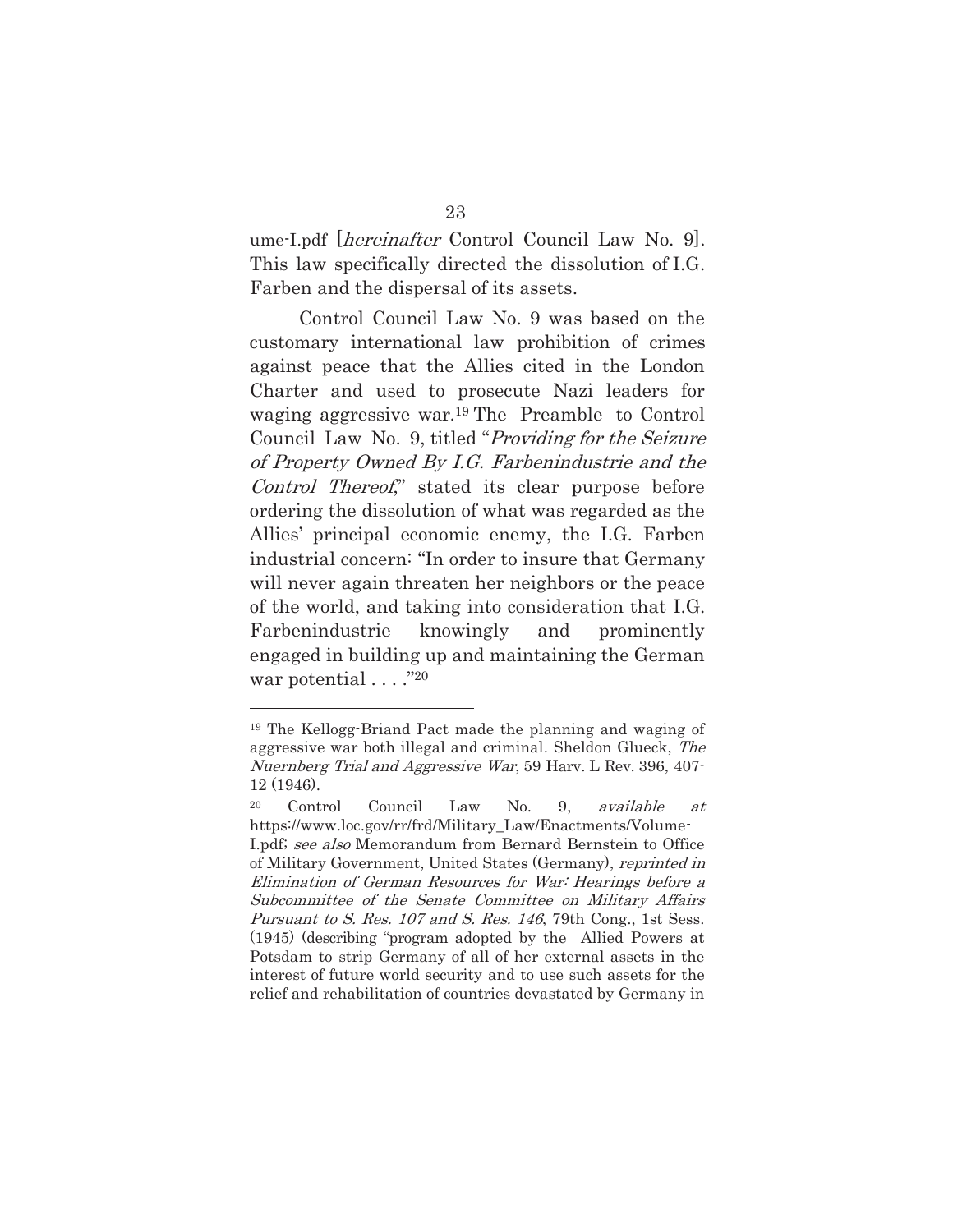To implement this international law norm, the punishment imposed by the Allied Control Council upon I.G. Farben was seizure. Article I of Control Council Law No. 9 states: "All plants, properties and assets of any nature situated in Germany which were, on or after 8 May, 1945, owned or controlled by I.G. Farbenindustrie A.G., are hereby seized and the legal title thereto is vested in the Control Council."21

This ultimate sanction was as drastic as any that could be imposed on a juridical entity: death through seizure and as much a pronouncement of international law as Control Council Law No. 10, which was used to prosecute natural persons and organizations. The extreme sanction of dissolution imposed by Control Council No. 9 is clearly inconsistent with a conclusion that international law at the time of Nuremberg did not consider corporations liable for violations of international law norms.

A subsequent directive provided further details about how the decartelization of Farben would take place. Allied High Commission Law No. 35, Dispersal of Assets of I.G. Farbenindustrie (Aug. 17, 1950), reprinted in Documents on Germany under Occupation, 1945-1954 at 503 (1955). Article 2 of Law No. 35 specified that "[u]ntil the Council of the Allied

her attempt at world conquest.... [T] he primary purpose of the Allied Powers in acquiring all German holdings in other countries is to prevent their use by Germany in waging a third world war.  $\ldots$ ").

<sup>21</sup> Control Council Law No. 9 art. I, available at https://www.loc.gov/rr/frd/Military\_Law/Enactments/Volume-I.pdf.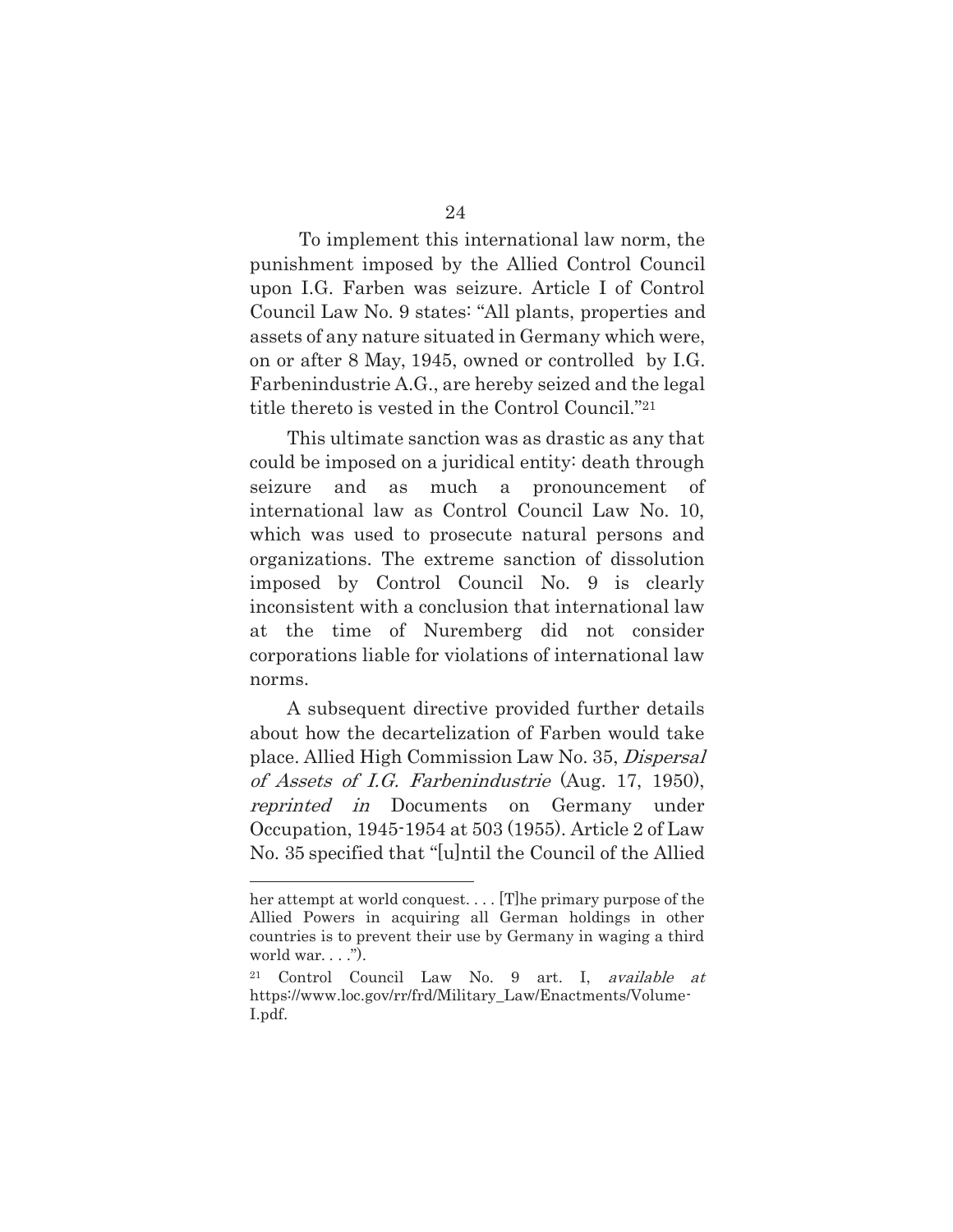High Commission has otherwise decided, the British, French and United States I.G. Farben Control Officers shall continue to exercise all rights and powers of seizure and control over the assets subject to this Law conferred by any Occupation Legislation." Id. (emphasis added).

Farben was not the only corporation subject to the ultimate sanction of dissolution. For example, the Control Council dissolved and liquidated a number of insurance companies under Control Council Law No. 57. Control Council Law No. 57, Dissolution and Liquidation of Insurance Companies Connected with the German Labor Front (Aug. 30, 1947), reprinted in 8 Enactments and Approved Paper of the Control Council and Coordinating Committee 1, *available at* https://www.loc.gov/rr/frd/Military\_Law/Enactments /Volume-VIII.pdf. This law was enacted pursuant to Control Council Law No. 2, which targeted Nazi organizations. Other longstanding insurance companies such as Allianz were dismantled under Military Government Law No. 52. Military Government Law No. 52, Military Government-Germany, United States Zone, Blocking and Control of Property (May 8, 1945), amended version reprinted in U.S. Military Government Gazette, Germany, Issue A, at 24 (June 1, 1946). See Gerald D. Feldman, Allianz and the German Insurance Business, 1933- 1945 497-98 (2001).

The Control Council also issued orders to carry out its mandate to seize the assets of other German corporations, both to dissolve and liquidate them and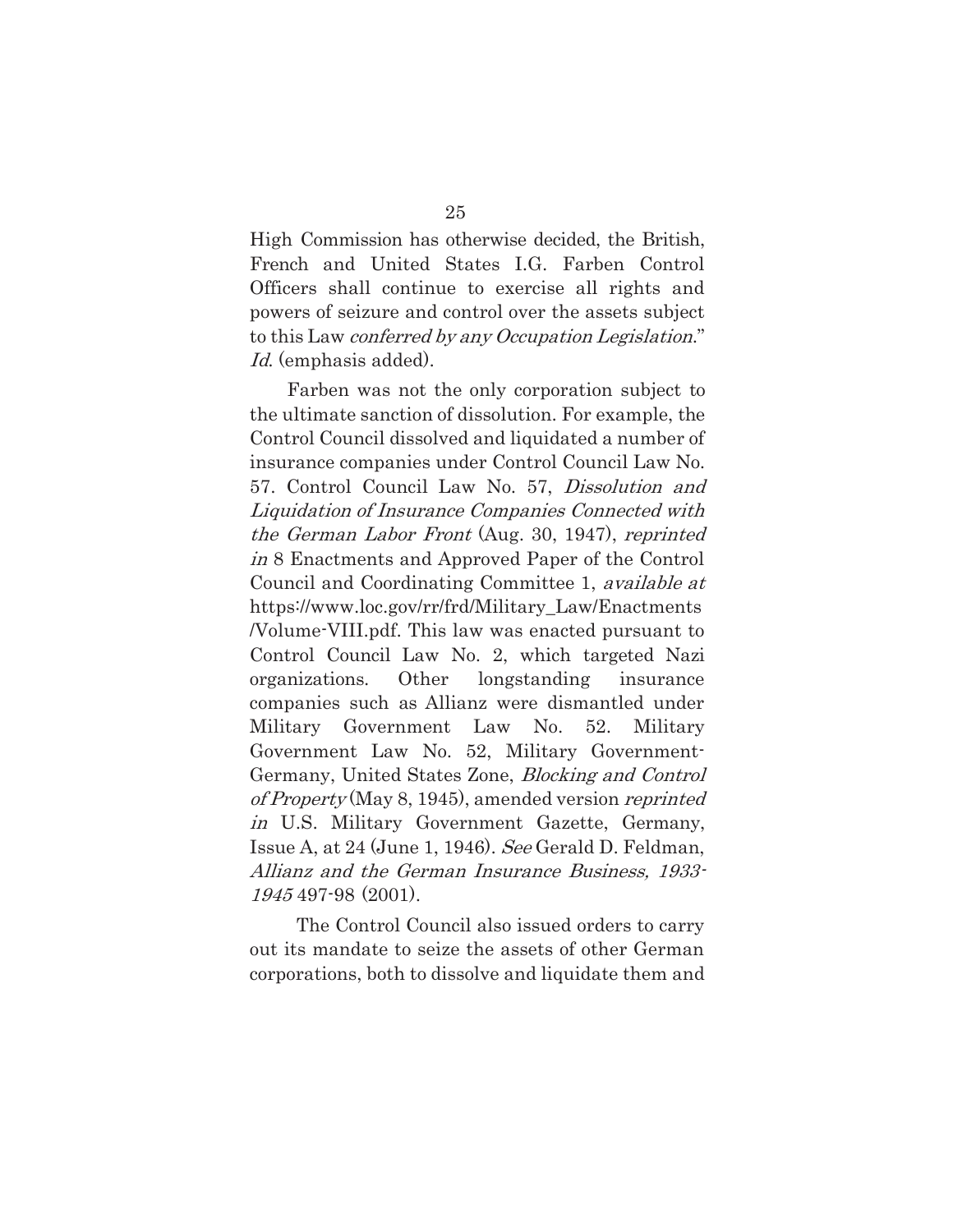make the assets available for reparations.22 Control Council Directive No. 39 noted that "the Potsdam decisions call for the liquidation of German war and industrial potential." See Control Council Directive No. 39. The Principles followed in the "Rules for Liquidation" of war plants noted that buildings were to be "destroyed, declared available for reparations, or left for the peace-time economy in cases where they can be used for the peacetime economy...." Id.

Corporations deemed to represent a threat of future international law violations were also subjected to sanctions short of dissolution. For example, identical versions of Law No. 75 were issued by both the Office of the Military Government of the United States and the British zonal authorities. These laws set the framework for the redistribution of shares of German heavy industrial companies to their owners (after breaking the companies into smaller entities subject to Military Government Laws Nos. 52 and 56). However, the preamble of these parallel documents declared that the Military Government "will not allow the restoration of a

 $22$  See Control Council Directive No. 39, *Liquidation of Ger-man* War and Industrial Potential (Oct. 2, 1946), reprinted in 5 Enactments and Approved Paper of the Control Council and Coordinating Committee 1, available at https://www.loc.gov/rr/frd/Military\_Law/Enactments/Volume-V.pdf [hereinafter Control Council Directive No. 39]; Control Council Directive No. 47, Liquidation of German War Research Establishments (Mar. 27, 1947), reprinted in 6 Enactments and Approved Paper of the Control Council and Coordinating Committee 95, available at https://www.loc.gov/rr/frd/Military\_Law/Enactments/Volume-VI.pdf.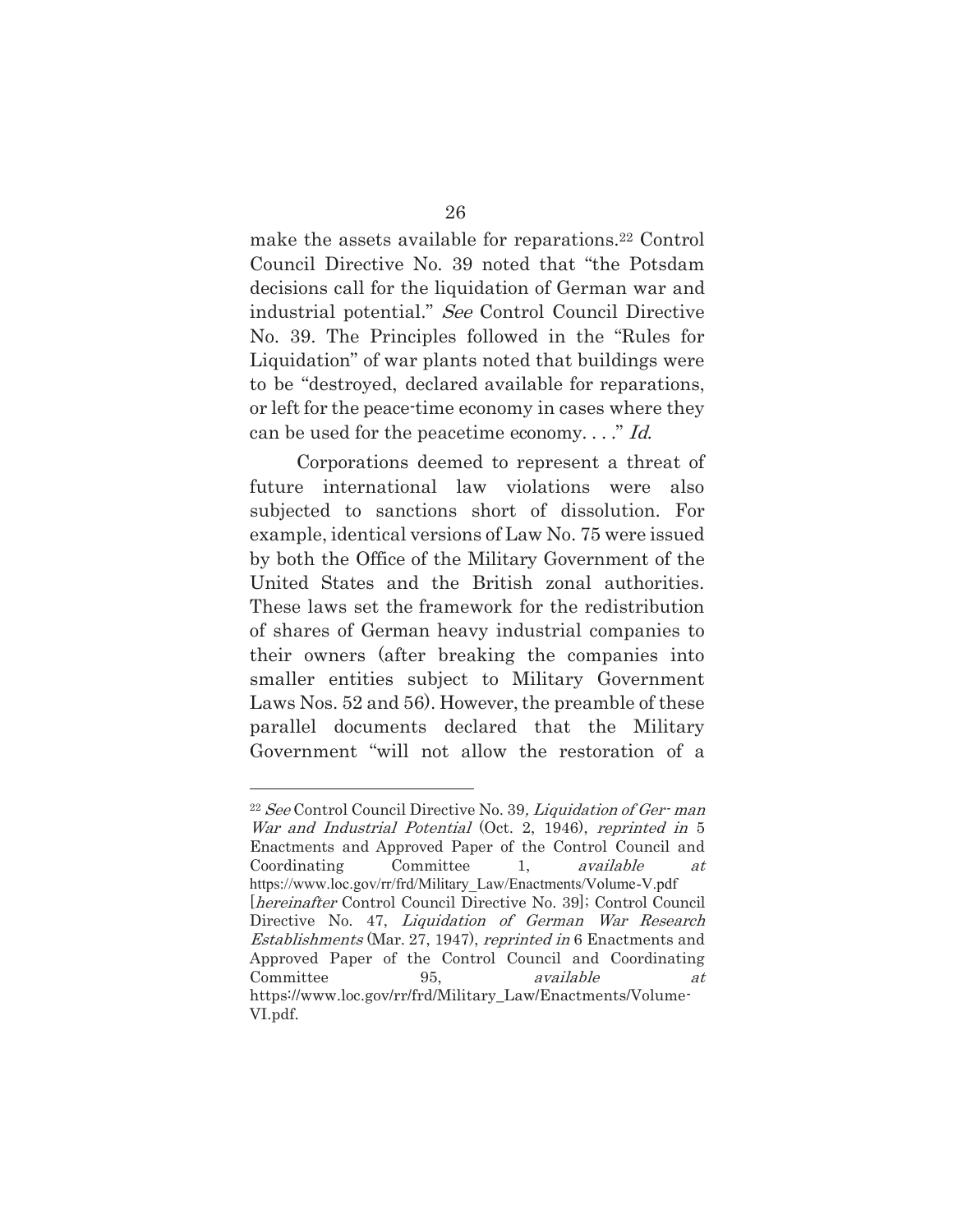pattern of ownership in these industries which would constitute excessive concentration of economic power and will not permit the return to positions of ownership and control of those persons who have been found or may be found to have furthered the aggressive designs of the National Socialist Party." United Kingdom and United States Military Government Law No. 75: Reorganization of German Coal and Iron and Steel Industries, Nov. 10, 1948, reprinted in Documents on International Affairs, 1949-50 637-45 (Margaret Carlyle, ed. 1953). The language of these documents demonstrates the punitive intention of the Allied deconcentration policy.

In 1950, Allied High Commission Law No. 27 replaced Military Government Law No. 75 in the three Western Zones and provided for the reorganization of German coal, iron, and steel industries, with the goal of "preventing the development of a war potential. . . ." Allied High Commission Law No. 27, On the Reorganisation of the German Coal and Steel Industries (May 16, 1950), Official Gazette of the Allied High Commission for Germany No. 20 299 (May 20, 1950); see also Allied Military Government, British Zone, General Order No. 7 (Pursuant to Military Government Law No. 52): Iron and Steel Undertakings, Military Government Gazette (Aug. 20, 1946). Article 2 of Law No. 27 provided: "The enterprises listed or described in Schedule A shall be liquidated and reorganized with a view to the elimination of excessive concentrations of economic power which constitute a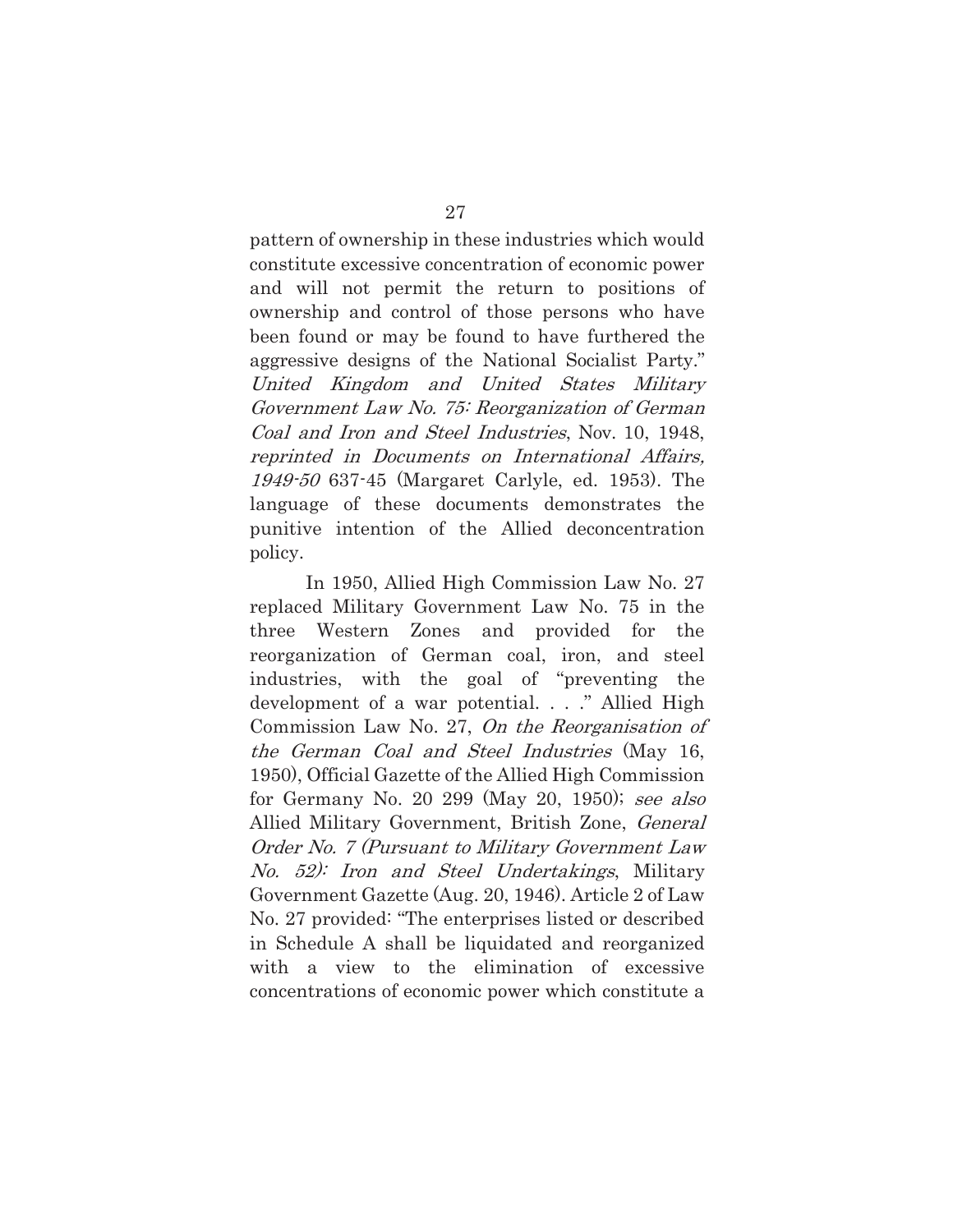threat to international peace. . . ." Allied High Commission Law No.27 art. 2.

Examples of deconcentration pursuant to Law No. 27 were the actions taken against German heavy industry. Large iron and steel conglomerates such as Krupp, Flick, and Vereinigte Stahlwerke AG were forcibly reorganized and broken down into 24 considerably smaller companies. See Law No. 27, Schedule A; Isabel Warner, Steel and Sovereignty: The Deconcentration of the West German Steel Industry, 1949-54, 6-7 (1996). In the U.S. Zone, elimination of concentrated economic power was explicitly linked to prevention of future violations of international law. Military Government Law No. 56 stated that it was enacted pursuant to the Potsdam Agreement in order to prevent Germany from endangering the safety of her neighbors or again constituting a threat to international peace. Military Government Law No. 56, Prohibition of Excessive Concentration of German Economic Power, Military Government Gazette, U.S. Zone Issue C (Feb. 12, 1947). Identical language was repeated in British Military Government Ordinance No. 78, 16 Military Government Gazette 412 (Feb. 12, 1947). A Liquidation Commission set up by the quadripartite Control Council required that the Dresdner Bank close roughly half of its branches, including all branches east of the Oder-Neisseline.23

<sup>23</sup> Dresdner Bank from 1872 to 2009, COMMERZBANK, https://www.commerzbank.com/media/en/konzern\_1/konzerninfo/marke /dresdner\_bank\_geschichte.pdf; see also War Crimes of the Deutsche Bank and the Dresdner Bank: Office of Military Government (U.S.) Reports 255 (Christopher Simpson, ed. 2002). The bank was also broken into ten smaller units.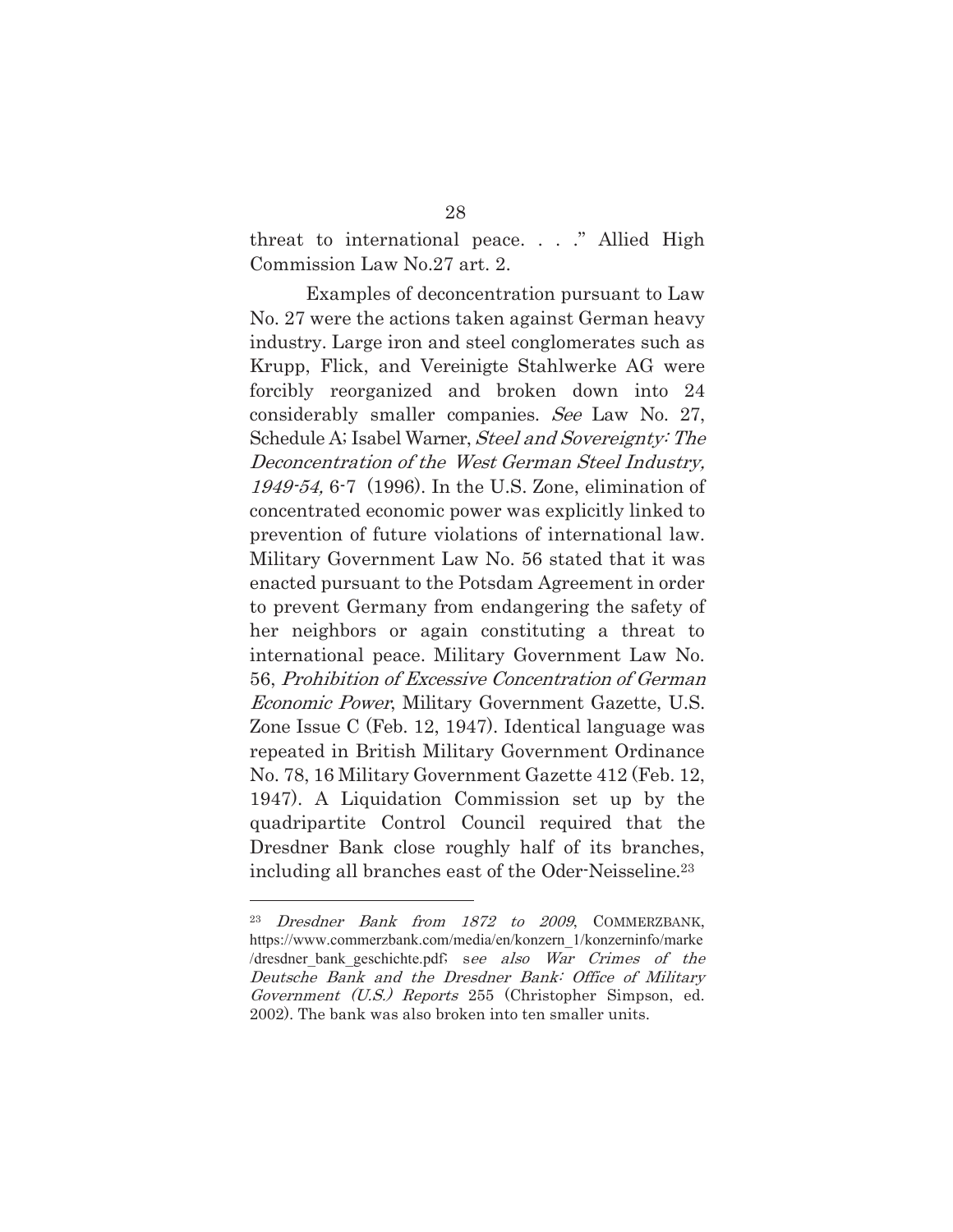In yet another example, Alfried Krupp, the sole owner of Krupp, was sentenced to 12 years imprisonment and ordered to forfeit all his property under Control Council Law No. 10, United States v. Krupp (The Krupp Case), 9 Trials of War Criminals Before the Nuernberg Military Tribunals under Control Council Law No. 10 1, 1449-50 (1950), and the entire Krupp concern was confiscated pursuant to Military Government Law No. 52, and General Order No. 3. Allied Military Government, U.S. Zone, General Order No. 3 (Pursuant to Military Government Law No. 52): Firma Friedrich Krupp, Military Government Gazette (June 6, 1946).

The penalties imposed on these corporations, the distinction in the treatment of natural persons under Control Council Law No. 10 and the treatment of corporations under Control Council Law No. 9 and the other laws and directives indicate that the principle of non-state liability for violations of international law applied both to natural persons as well to "juridical" persons such as private corporations.

Of course, many of the actions taken to punish the corporations by the Allied Control Council and the Allied High Commission during the occupation were later undercut (or reversed) by the Western Powers as part of their campaign to make West Germany economically strong as a bulwark against further encroachment of Communism. However, the political decisions made during the early years of the Cold War to avoid wiping out particular corporations or to allow those corporations to regroup in other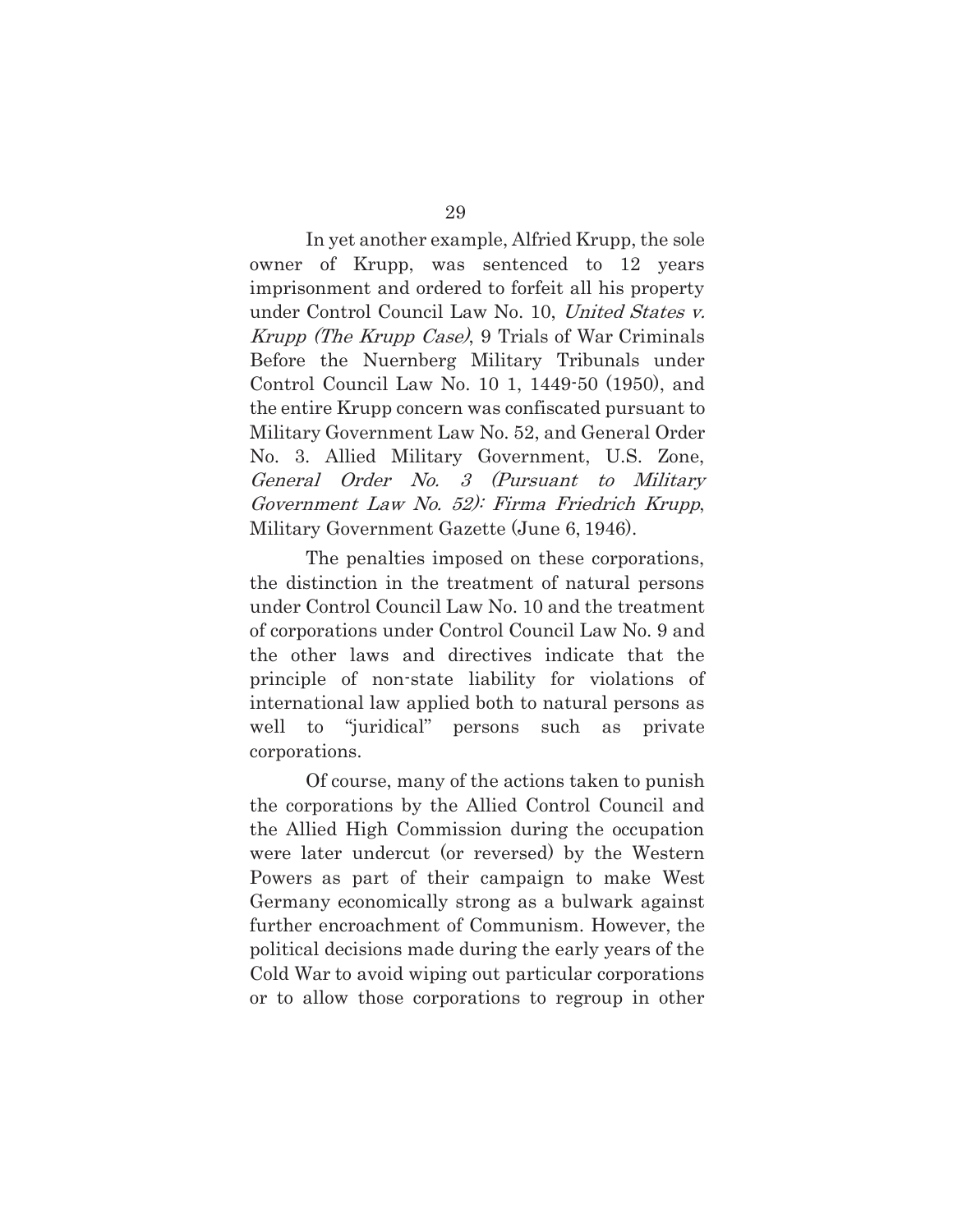forms do not negate the import of the many actions indicating a recognition that corporations had violated international law and that, under that law, could be held liable in multiple ways. As part of that same Cold War agenda, the Western Powers also commuted the sentences of the industrialists convicted at Nuremberg. However, such commutation does not take away from the principle that those industrialists convicted at Nuremberg committed crimes under international law.

### II. CORPORATE LIABILITY WAS RECOGNIZED BY THE NUREMBERG TRIBUNALS

Petitioners and a number of their amici argue that the choice not to criminally prosecute argues against corporate liability under the Alien Tort Statute,<sup>24</sup> but it is critical to note that the reasons for this decision never included a belief that the claims were legally precluded. As one scholar cited by Petitioner has noted,

> [C]orporate and associational criminal liability was seriously explored, and was never rejected as legally unsound. These theories of liability were not adopted, but not because of any legal determination that it was impermissible under international law. Instead, their rejection was the result

<sup>24</sup> Br. Nestlé 37 , 49-50; Br. Cargill 20, 41-43; Br. United States Supp. Pet'rs 7, 11, 14; Br. Professors of International Law Supp. Pet'rs 2, 16-19, 26; Br. Cato Institute 6-7; Br. Coca-Cola Company 21-23.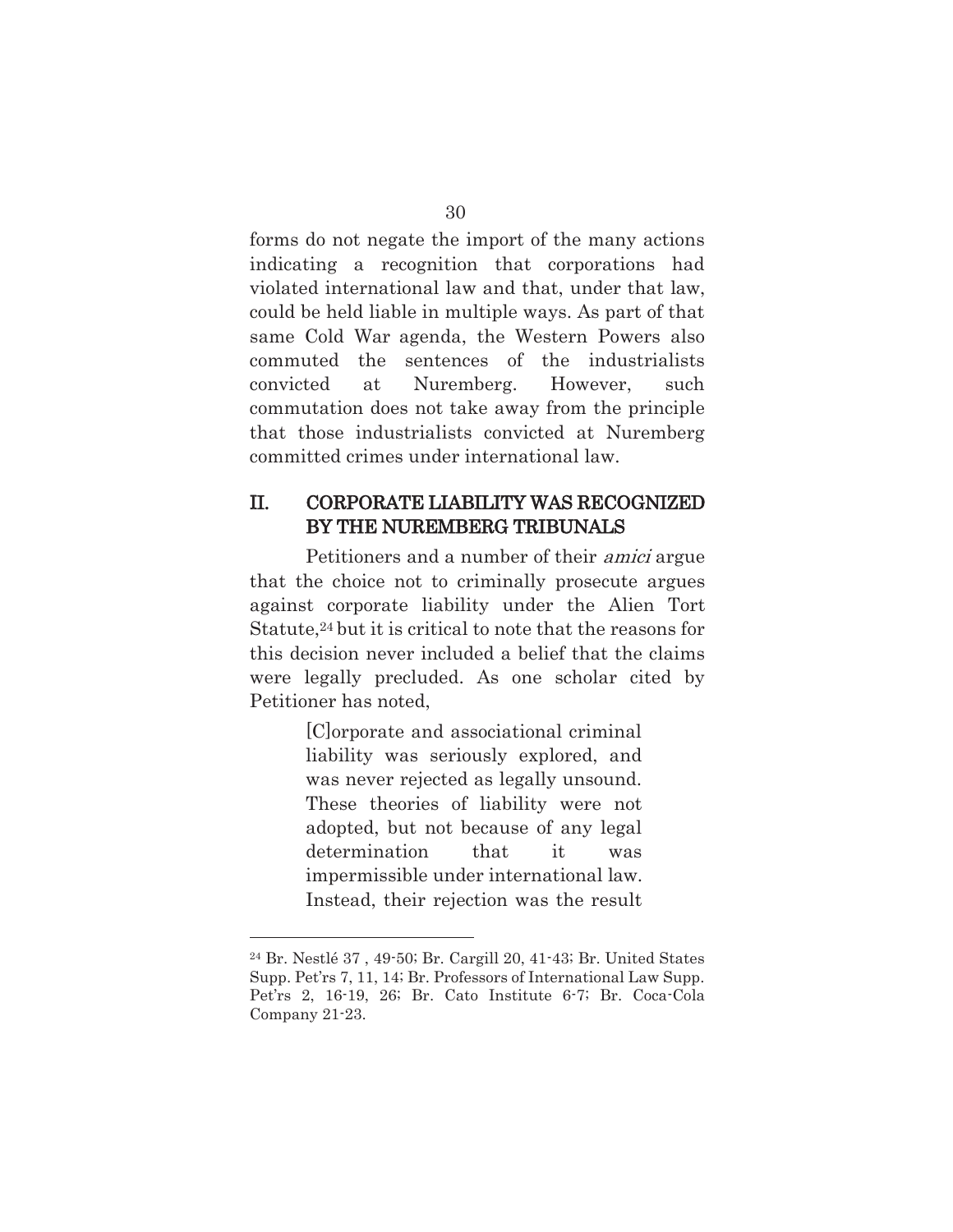of the wishes of the occupation governments for handling the corporations and the coincidence that the first defendants tried were companies with the structures of Flick, Krupp, and Farben.25

In fact, the Tribunals emphasized the culpability of the corporations themselves in their rulings. Acts of slave and forced labor were charged as the crimes against humanity of deportation and enslavement and the war crime of deporting members of the civilian population from occupied territories into slave labor.

In the prosecution of the twenty-four directors of I.G. Farben [Trial No. 6], the NMT explicitly noted that corporations were legally responsible even though they were not before the court:

> Where *private individuals*, *including* juristic persons, proceed to exploit the military occupancy . . . such action, not being expressly justified by any applicable provision of the Hague Regulations, is in violation of international law . . . . Similarly where a private individual or a juristic person becomes a party to unlawful confiscation . . . acquisition . . . subsequent to the confiscation

<sup>25</sup> Jonathan A. Bush, The Prehistory of Corporations and Conspiracy in International Criminal Law: What Nuremberg Really Said, 109 Colum. L. Rev. 1094, 1239 (2009); see Br. Nestlé 37.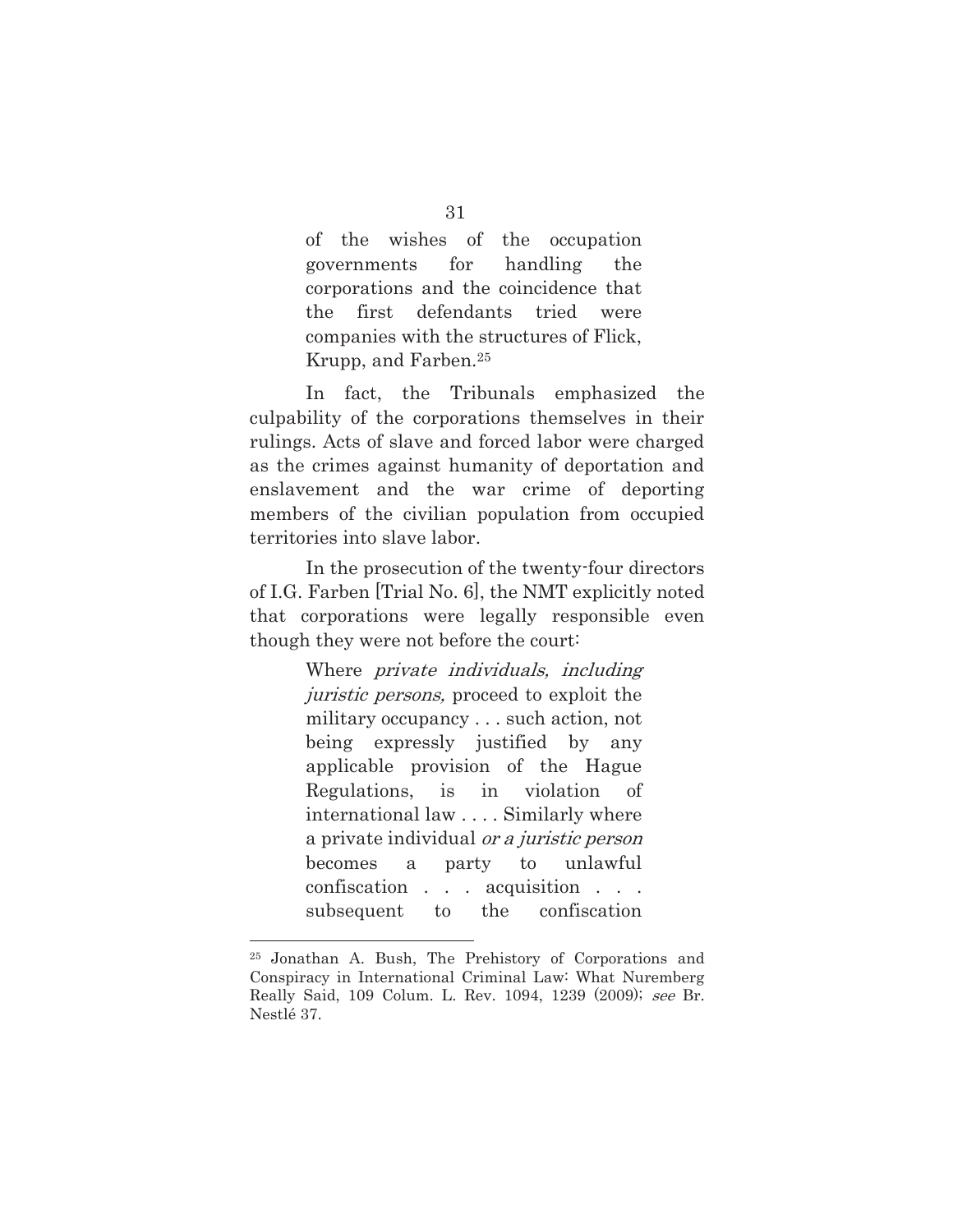### constitutes conduct in violation of [international law].26

This is one example of where a Tribunal found the individual as an accomplice to a corporate principal.27 Describing Farben's activities, the NMT wrote that, "We find that the proof establishes beyond a reasonable doubt that offences against property as defined in Control Council Law No. 10 were committed by Farben, . . . The action of Farben and its representatives, under these circumstances, cannot be differentiated from acts of plunder or pillage committed by officers, soldiers, or public officials of the German Reich."28

Although the industrialist cases all involved individual defendants, the judgments reveal that the judges considered corporations themselves to be actors capable of violating international law and equally responsible for the resulting harms. Indeed, the Tribunal noted that its task was to determine how to translate this *corporate* criminality under international law into individual criminal

<sup>26</sup>*United States v. Krauch* [Trial No. 6], U.N. War Crimes Comm'n, 10 Law Reports of Trials of War Crimes 1, 44 (1949). (emphasis added). <sup>27</sup> A number of *Amici* on this brief have also submitted an Amicus Curiae on aiding and abetting liability earlier in these proceedings. Brief of Nuremberg Scholars as Amici Curiae in Support of Plaintiff-Appellants, Doe v. Nestlé, USA, 766 F.3d 1013 (9th Cir. 2014) (No. 10-56739), 2011 WL 2679959; see also Br. International Law Professors and Practitioners Amici Curiae Supp. Resp'ts (detailing Nuremberg history of aiding and abetting liability).

<sup>28</sup> U.N. War Crimes Comm'n, 10 Law Reports of Trials of War Crimes 1, 49-50 (1949).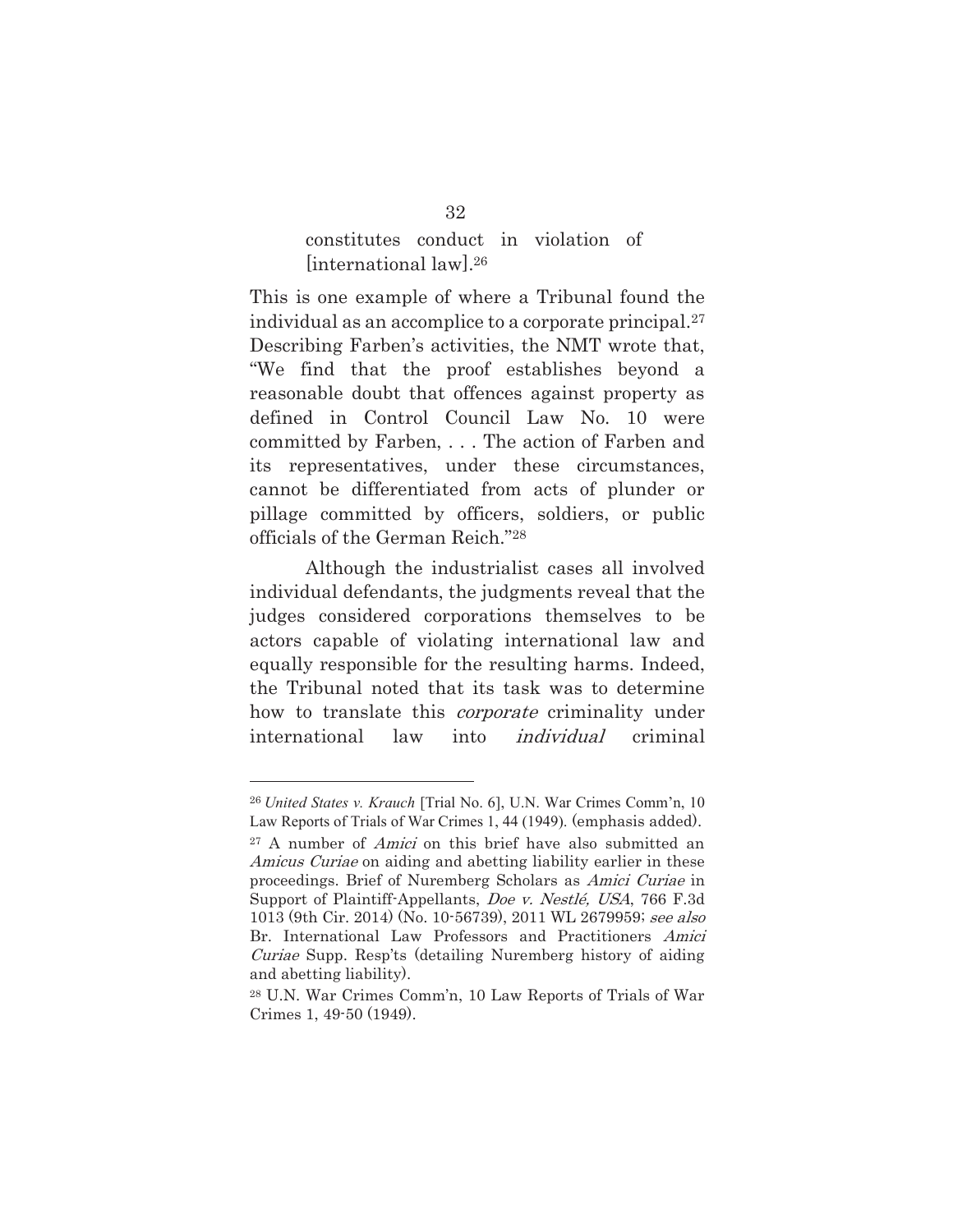responsibility with respect to the defendants in the dock: "One cannot condone the activities of Farben in the field of spoliation. If not actually marching with the Wehrmacht, Farben at least was not far behind. But translating the criminal responsibility of Farben] to personal and individual criminal acts is another matter." The Farben Case, 8 Trials of War Criminals Before the Nuernberg Military Tribunals Under Control Council Law No. 10 1,  $1153(1952)$ , available at https://www.loc.gov/rr/frd/Military\_Law/pdf/NT\_war -criminals\_Vol-VIII.pdf.

Similar to the *Farben* case, in the *Krupp* case the NMT examined the actions of the corporation itself and likewise found them to be criminal. Although the Krupp firm was not itself on trial, the judges recognized the major role played by corporate policies in perpetuating abuses and condemned Krupp's used of forced labor, including concentration camp prisoners, POWs and foreign civilians. The Tribunal describes beatings of workers as "part of their daily routine . . . in Krupp plants . . . [while] [w]eapons with which they were beaten were supplied by the Krupp firm." *Krupp*, 9 Trials of War Criminals at 1409. In rendering its *Krupp* opinion, the Tribunal repeatedly referred to the collective intent of the firm: "the initiative for the acquisition of properties, machines, and materials in the occupied countries was that of the Krupp firm and . . . it utilized Reich government and Reich agencies whenever necessary to accomplish its purpose." Id. at 1372; see also id. at 1440 ("The Krupp firm had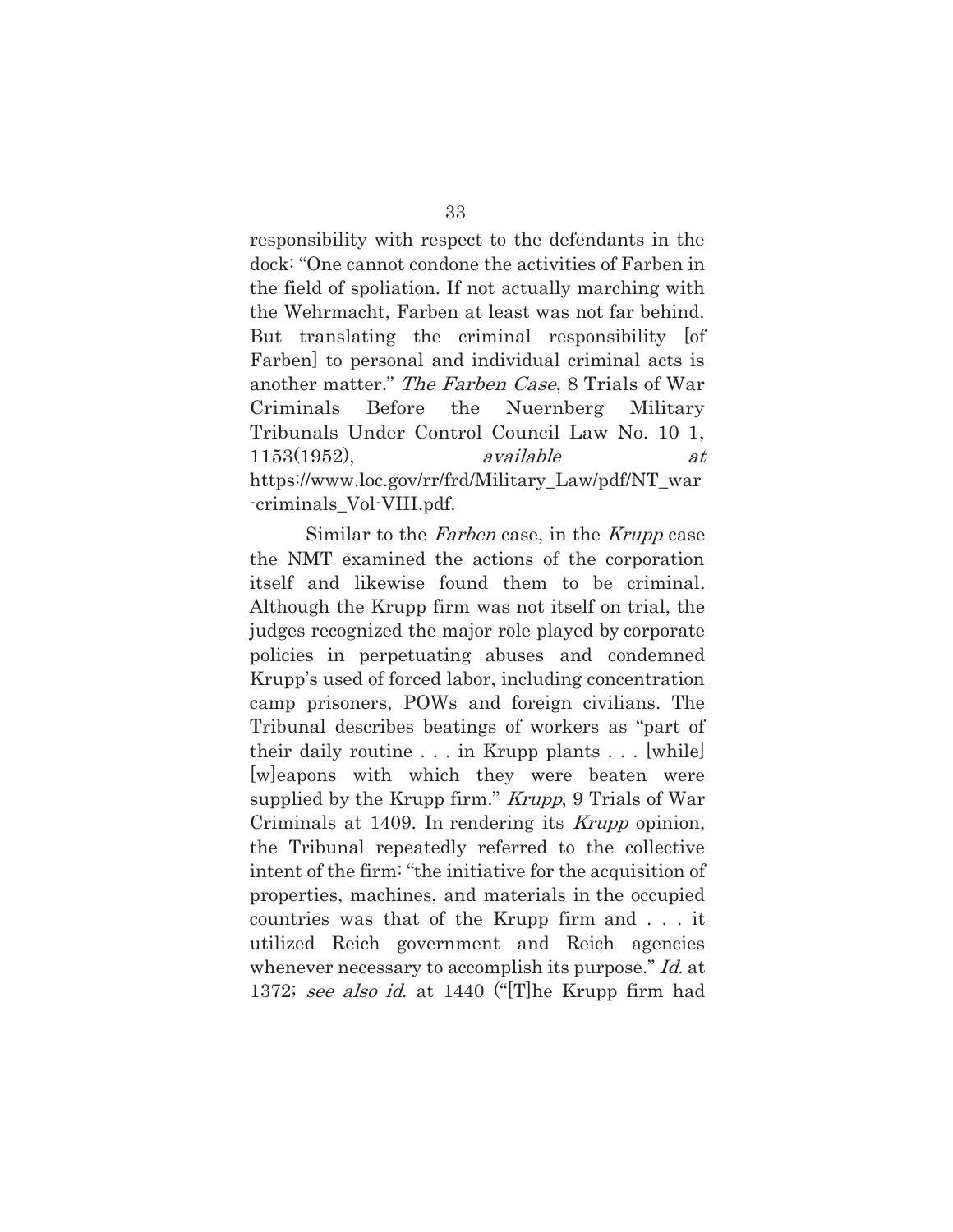manifested not only its willingness but its ardent desire to employ forced labor."). The Court also specifically referenced the Hague Convention.

> [T]he confiscation of the Austin plant . . . and its subsequent detention by the Krupp firm constitute a violation of Article 43 [and] Article 46 of the Hague Regulations . . . [T]he Krupp firm, through defendants . . . , voluntarily and without duress participated in these violations . . . .<sup>29</sup>

These opinions make clear that the Tribunal judges understood that the international law they were applying also applied to corporations themselves, and in the specific contexts of slavery and forced labor, even though the corporate heads and officers were the only ones in the dock. Nothing in the record supports the assertions by the *Jesner* plurality, Petitioners or their amici that the Tribunal decisions should support corporate immunity.

i

<sup>29</sup> The Krupp Case, 9 Trials of War Criminals at 1352-53.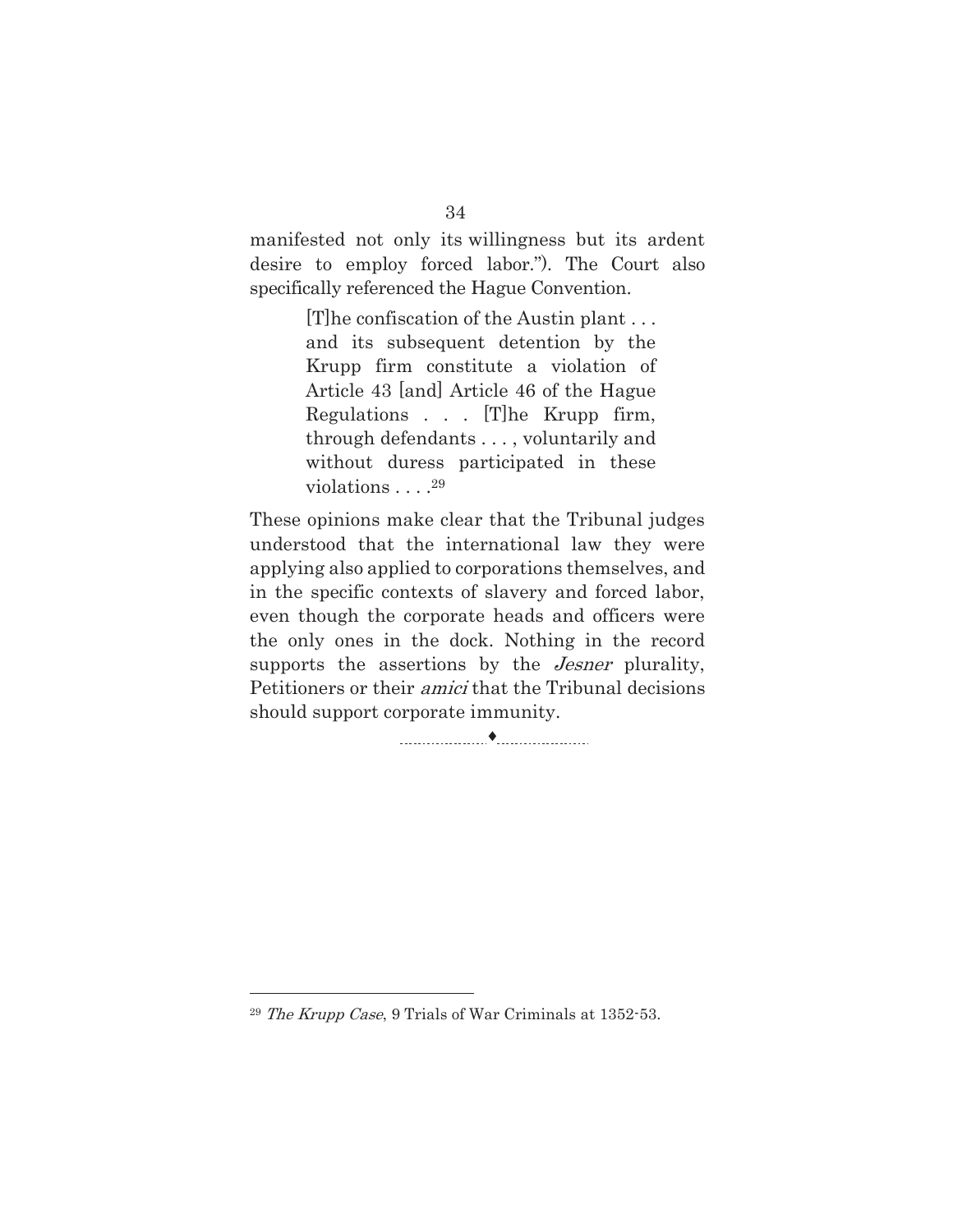### **CONCLUSION**

Amici respectfully submit that the actions taken by the victorious Allies both inside and outside the courtrooms of occupied Germany recognized that private corporations, like individuals and other organizations, can be held responsible for violations of international law. Amici Nuremberg Scholars request that the Court reject the contrary positions proposed by Petitioners and some of their amici that Nuremberg-era jurisprudence provides impunity to corporations.

i

MICHAEL BAZYLER Professor of Law and The "1939" Society Law Scholar in Holocaust and Human Rights Studies CHAPMAN UNIVERSITY FOWLER SCHOOL OF LAW 1 University Drive Orange, CA 92866 bazyler@chapman.edu 714-628-2500

#### October 21, 2020 Respectfully submitted,

JENNIFER GREEN Counsel of Record Associate Professor Director, Human Rights Litigation and International Advocacy Clinic UNIVERSITY OF MINNESOTA LAW SCHOOL 229 19th Avenue South Minneapolis, MN 55455 jmgreen@umn.edu 612-625-7247

*Counsel for Amici Curiae Nuremberg Scholars*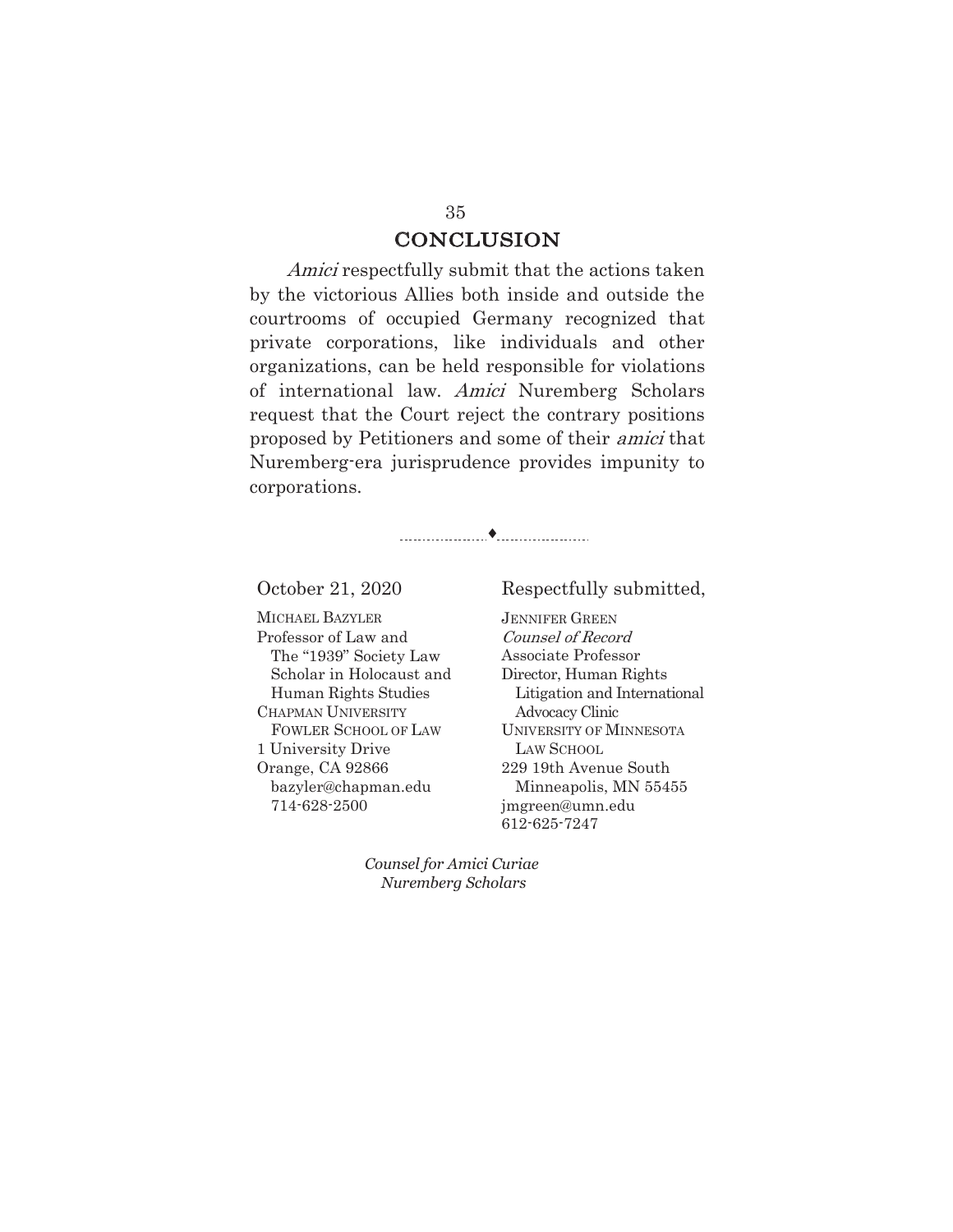### APPENDIX<sup>30</sup> LIST OF AMICI

- 1. **Omer Bartov** is the John P. Birkelund Distinguished Professor of European History at Brown University.
- 2. **Michael Bazyler** is Professor of Law and The "1939" Society Law Scholar in Holocaust and Human Rights Studies at Chapman University.
- 3. **Michael S. Bryant** is Professor of History and Legal Studies at Bryant University.
- 4. **Lawrence Douglas** is the James J. Grosfeld Professor of Law, Jurisprudence and Social Thought at Amherst College.
- 5. **Hilary Earl** is Professor of History and Genocide Studies at Nipissing University in Ontario, Canada.
- 6. **David Fraser** is Professor of Law and Social Theory at the University of Nottingham.
- 7. **Sam Garkawe** is Professor of Law at the Jindal Global Law School, OP Jindal Global University in India*.*
- 8. **Gregory S. Gordon** is a Professor of Law at the Chinese University of Hong Kong.

<sup>30</sup> Affiliations listed for purposes of identification only.